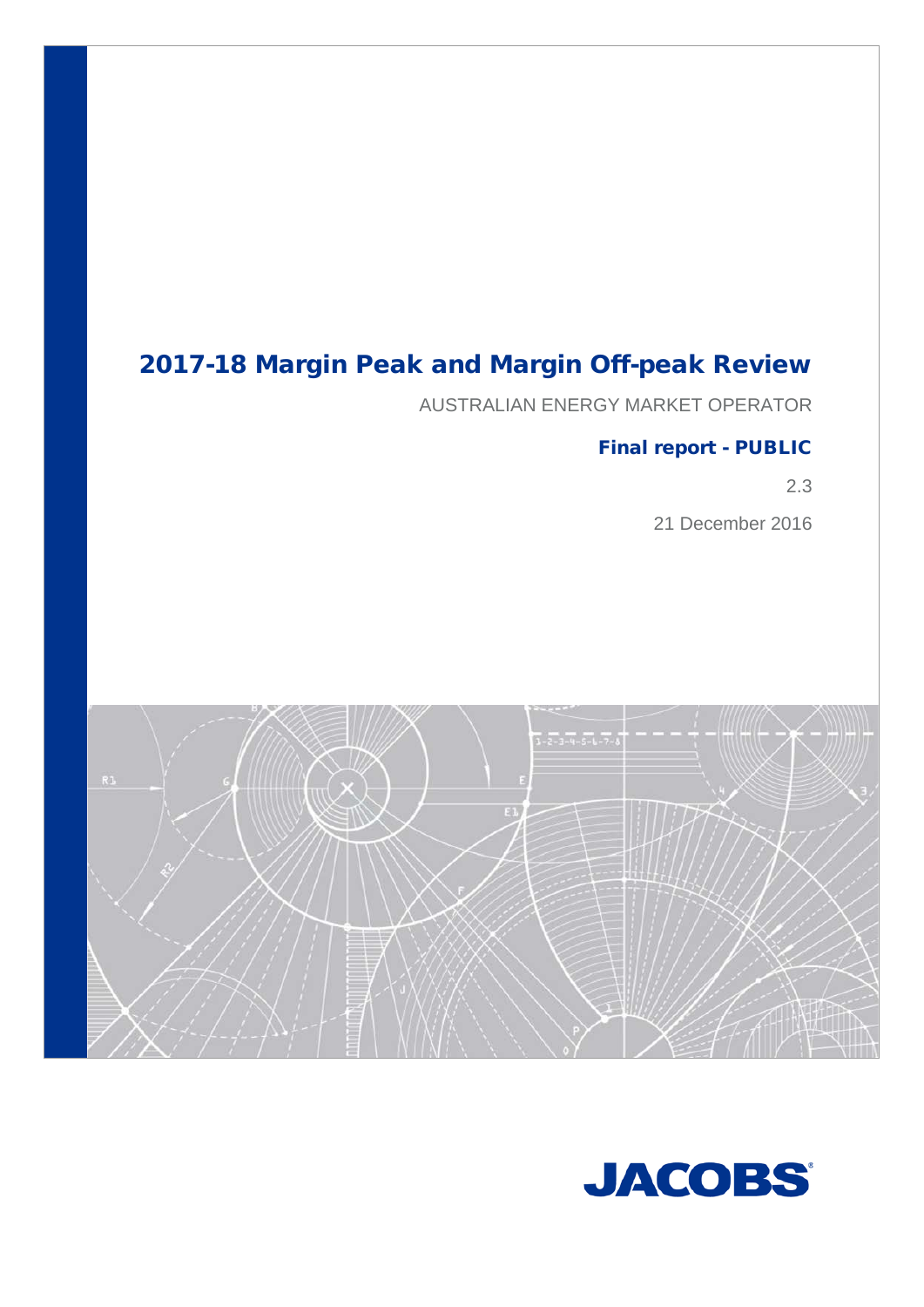

### 2017-18 Margin Peak and Margin Off-peak Review

| Project no:      | RO055500                                                                               |
|------------------|----------------------------------------------------------------------------------------|
| Document title:  | Final report - PUBLIC                                                                  |
| Document no:     | 2.3                                                                                    |
| Date:            | 21 December 2016                                                                       |
| Client name:     | Australian Energy Market Operator                                                      |
| Client no:       |                                                                                        |
| Project manager: | Paul Nidras                                                                            |
| Author:          | Paul Nidras                                                                            |
| File name:       | I:\MMA\Projects\RO055500 AEMO MVR\Report\Final report\Final report v2.2<br>PUBLIC.docx |

Jacobs Group (Australia) Pty Limited ABN 37 001 024 095 Floor 11, 452 Flinders Street Melbourne VIC 3000 PO Box 312, Flinders Lane T +61 3 8668 3000 F +61 3 8668 3001 www.jacobs.com

#### **Document history and status**

| <b>Version</b> | <b>Date</b> | <b>Description</b>               | By       | <b>Review</b> | Approved |
|----------------|-------------|----------------------------------|----------|---------------|----------|
| 1.0            | 24 Nov 2016 | Initial draft final report       | P Nidras | W Gerardi     | P Nidras |
| 1.1            | 28 Nov 2016 | Incorporated AEMO feedback       | P Nidras |               | P Nidras |
| 1.2            | 29 Nov 2016 | Added in final AEMO feedback     | P Nidras |               | P Nidras |
| 2.0            | 29 Nov 2016 | Final report                     | P Nidras |               | P Nidras |
| 2.1            | 20 Dec 2016 | LFR add-back adjustment included | P Nidras |               | P Nidras |
| 2.2, 2.3       | 21 Dec 2016 | Incorporated AEMO feedback       | P Nidras |               | P Nidras |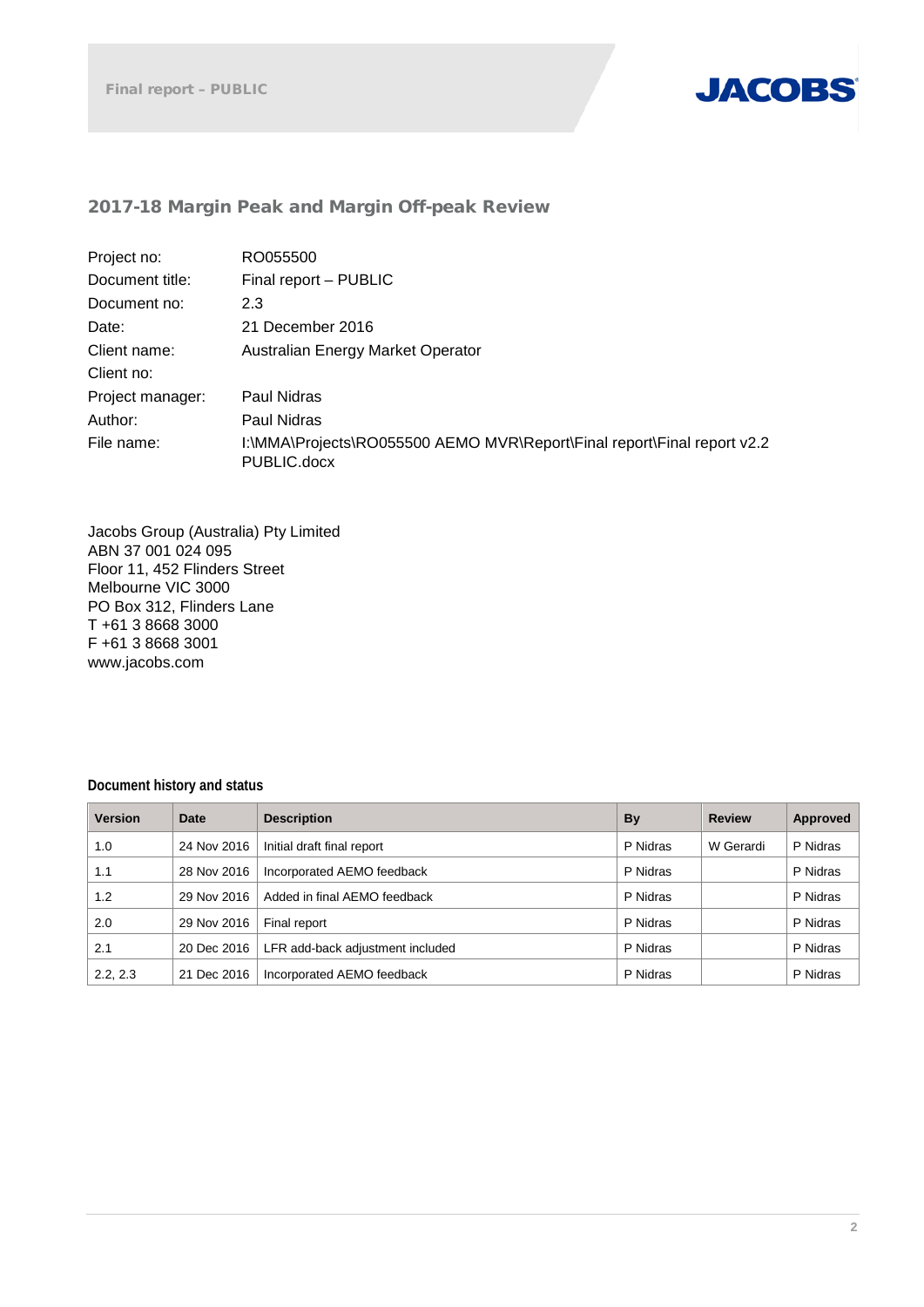

## **Contents**

| 1.               |  |
|------------------|--|
| 2.               |  |
| 2.1              |  |
| 2.2              |  |
| 2.3              |  |
| 2.4              |  |
| 3 <sub>1</sub>   |  |
| $\blacktriangle$ |  |
| 4.1              |  |
| 4.2              |  |
| 5.               |  |
| 6.               |  |
| 6.1              |  |
| 6.2              |  |
| 7.               |  |
| 7.1              |  |
| 7.2              |  |
| 8.               |  |
| 8.1              |  |
| 8.2              |  |
| 9.               |  |
| 9.1              |  |
| 9.2              |  |
| 9.3              |  |
| 9.4              |  |
| 9.5              |  |
| 9.6              |  |
| 10.              |  |
| 10.1             |  |

# Appendix A. Pipeline tariffs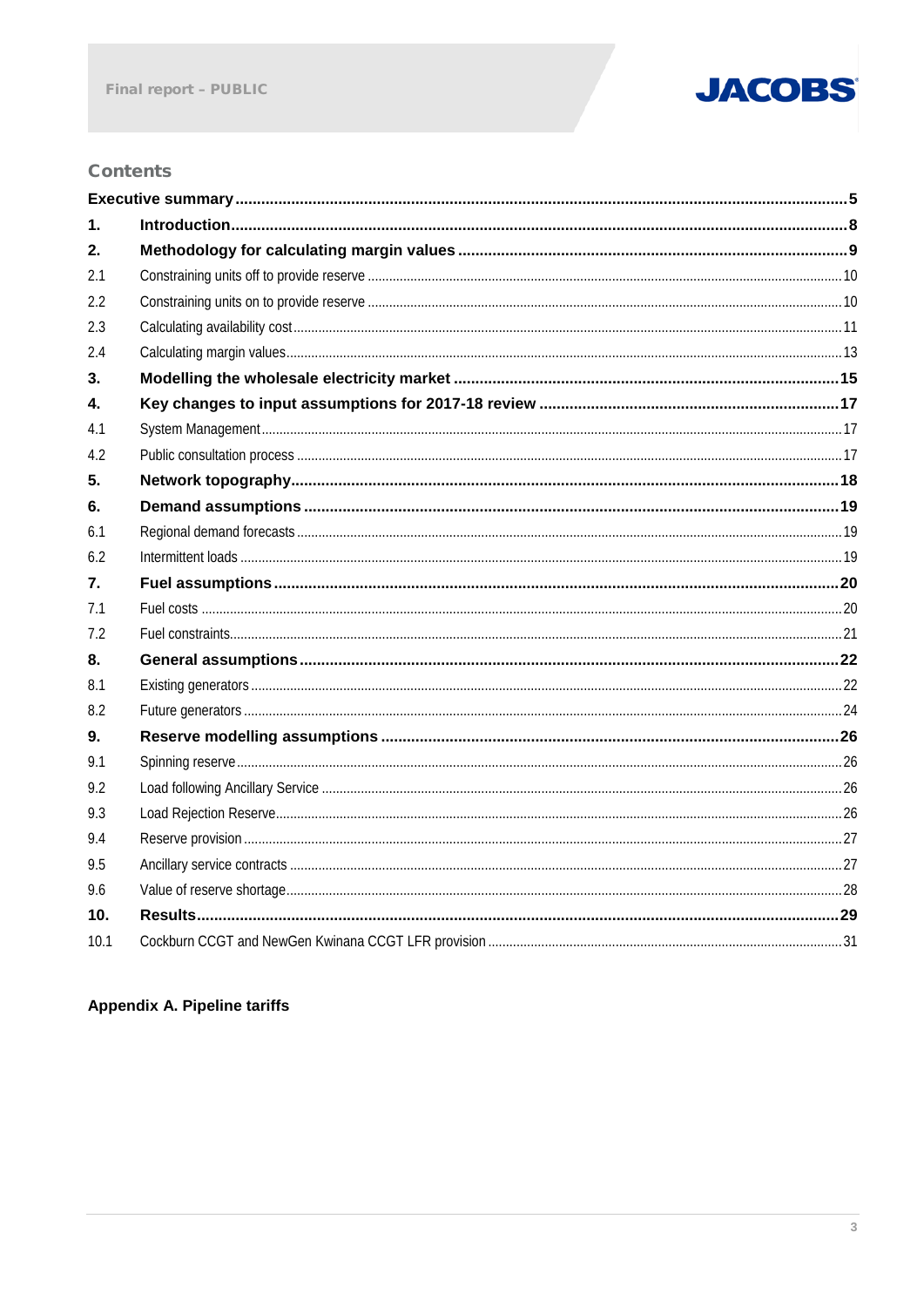

## **Important note about your report**

The sole purpose of this report and the associated services performed by Jacobs is to determine margin peak and margin off-peak values that will apply to Synergy for its provision of Spinning Reserve Ancillary Services in the WEM in accordance with the scope of services set out in the contract between Jacobs and the Client. That scope of services, as described in this report, was developed with the Client.

In preparing this report, Jacobs has relied upon, and presumed accurate, any information (or confirmation of the absence thereof) provided by the Client and/or from other sources. Except as otherwise stated in the report, Jacobs has not attempted to verify the accuracy or completeness of any such information. If the information is subsequently determined to be false, inaccurate or incomplete then it is possible that our observations and conclusions as expressed in this report may change.

Jacobs derived the data in this report from information sourced from the Client (if any) and/or available in the public domain at the time or times outlined in this report. The passage of time, manifestation of latent conditions or impacts of future events may require further examination of the project and subsequent data analysis, and reevaluation of the data, findings, observations and conclusions expressed in this report. Jacobs has prepared this report in accordance with the usual care and thoroughness of the consulting profession, for the sole purpose described above and by reference to applicable standards, guidelines, procedures and practices at the date of issue of this report. For the reasons outlined above, however, no other warranty or guarantee, whether expressed or implied, is made as to the data, observations and findings expressed in this report, to the extent permitted by law.

This report should be read in full and no excerpts are to be taken as representative of the findings. No responsibility is accepted by Jacobs for use of any part of this report in any other context.

This report has been prepared on behalf of, and for the exclusive use of, Jacobs's Client, and is subject to, and issued in accordance with, the provisions of the contract between Jacobs and the Client. Jacobs accepts no liability or responsibility whatsoever for, or in respect of, any use of, or reliance upon, this report by any third party.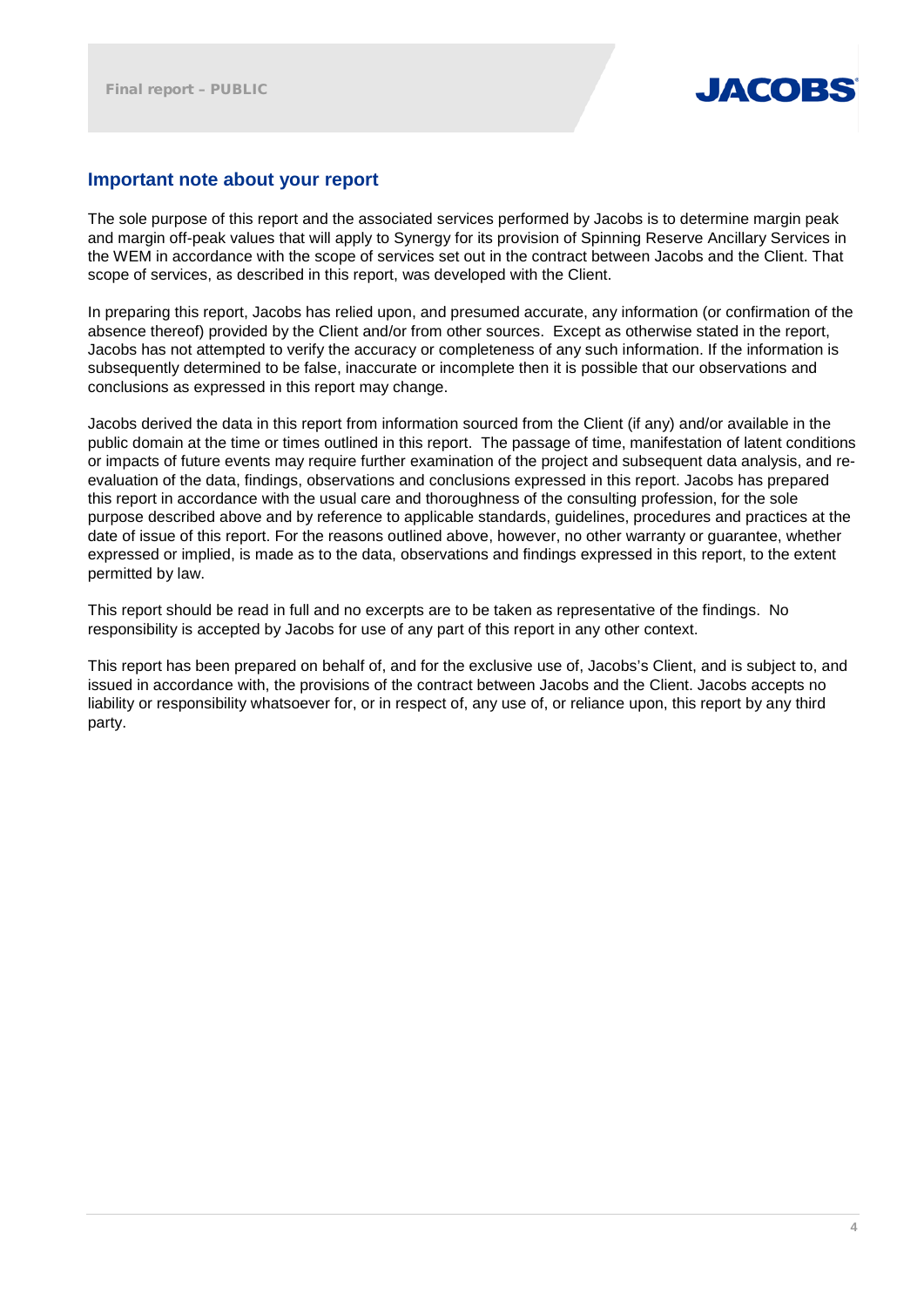

# **Executive summary**

The Australian Energy Market Operator (AEMO) engaged Jacobs to assist in determining the appropriate margin values to be used for the financial year starting 1 July 2017. The values for the Margin\_Peak and Margin\_Off-Peak parameters are used in the ancillary service settlement calculations under clause 9.9.2 of the Market Rules for the compensation of costs incurred by Synergy as the default provider of the Spinning Reserve Ancillary Service. Spinning Reserve Ancillary Services is reserve that is synchronised to the system that can respond almost immediately and provide frequency or voltage support for a short duration. These parameters reflect the margins applied to the Balancing Price in the settlement calculations of the availability costs to be paid to Synergy for the provision of Spinning Reserve Ancillary Services. The Market Rules also allow other generators to provide Spinning Reserve Ancillary Service through a contract with AEMO, provided it is a less expensive alternative.

In determining these margin values, the Market Rules require AEMO and the Economic Regulation Authority (ERA) to take into account the energy sales forgone and the generation efficiency losses that could reasonably be expected to be incurred by Synergy as a consequence of providing spinning reserve (SR). These energy sales forgone and generation efficiency losses (reserve availability costs) may be incurred through:

- movement to a less efficient point on a unit's heat rate curve;
- an increase in production from higher cost Synergy plant to counteract lower cost generation backed off to provide reserve;
- additional start-up costs that may be incurred due to commitment of additional units that would otherwise not have been required;
- a reduction in generation from Synergy plant and a corresponding increase in generation from Independent Power Producers (IPP), resulting in loss of profit for Synergy.

To determine appropriate Margin\_Peak and Margin\_Off-peak parameters, we calculated the availability cost for spinning reserve in peak and off-peak periods, based on market simulations, and then re-arranged the equation in clause 9.9.2(f) of the Market Rules to calculate the required parameters. We took into account the impact of Load Rejection Reserve (LRR) in this calculation to ensure that only the cost of SR was being included in the margin value calculation because Synergy is the default provider for both SR and LRR.

The market simulations were undertaken using PLEXOS simulation software, which co-optimised energy and reserve provision to determine least-cost dispatch. With the introduction of the Balancing Market in 2012, which operates as a gross dispatch pool market, the WEM and PLEXOS market model outcomes are expected to be closely aligned.

Prior to conducting this analysis, extensive consultation and comparison of modelled outcomes against actual were conducted to ensure that the model was as accurate as possible.

To assess the reserve availability cost that could reasonably be expected to be incurred by Synergy for the 2017-18 financial year, revenue and generation cost outcomes were compared from four market simulations with and without SR provision and also with and without LRR provision<sup>1</sup>. That is:

### *Availability cost = GenCost\_Res – GenCost\_NRP + (GenQ\_NRP – GenQ\_Res)\*Balancing Price*

where:

*GenCost\_Res* = Synergy's total generation costs, including start-up costs, with reserve provision

*GenCost\_NRP* = Synergy's total generation costs, including start-up costs, without any reserve provision apart from LFAS

<span id="page-4-0"></span><sup>&</sup>lt;sup>1</sup> All simulations did however include Load Following Ancillary Services (LFAS)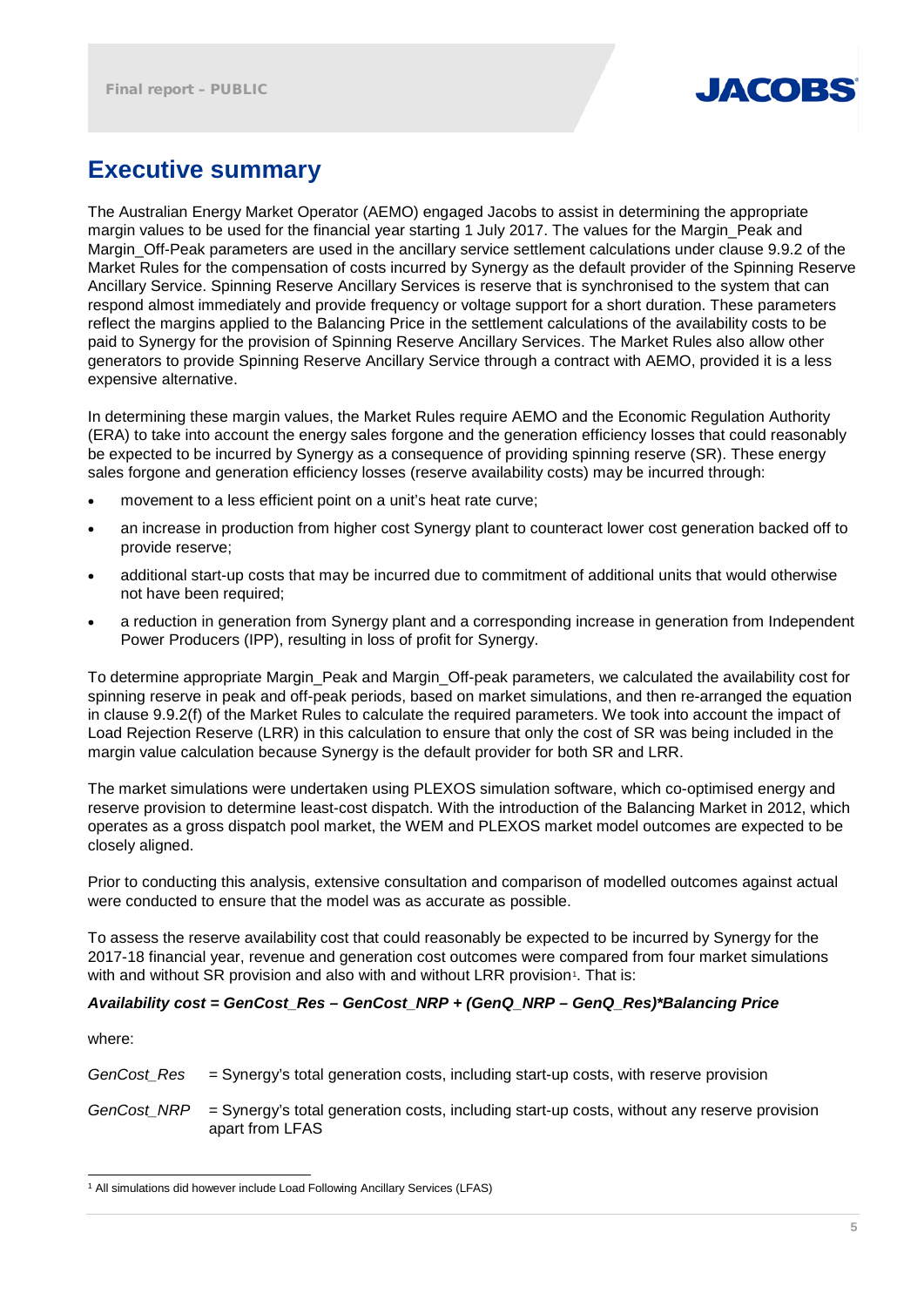

*GenQ\_Res* = Synergy's total generation volume, with reserve provision

*GenQ\_NRP* = Synergy's total generation volume, without any reserve provision apart from LFAS

*Balancing Price* = system marginal price for dispatch with reserve provision

In each of the simulations, load following was provided by Synergy and selected Independent Power Producers on a competitive basis.

It is necessary to calculate the availability cost relative to a specific reserve configuration, since this is the only way to separate out the cost contribution of each reserve type. For example, the availability cost of providing SR can be modelled relative to a base case where LRR is also modelled (where both market simulations include LRR), or relative to a base case where no LRR is modelled (where neither market simulation includes LRR).

Simulation of SR costs in the previous study revealed that there is often an interaction cost effect between the cost of providing SR, and the cost of providing LRR. That is, the cost of providing both forms of reserve is generally higher than the sum of providing each reserve separately. The difference between these two quantities is labelled as the Interaction Cost.

The availability cost for Synergy to provide SR is determined separately from the provision of LRR. This is due to clause 3.13.3B, which requires the ERA to make a separate determination for the recovery of Synergy's costs for LRR and utilises a different settlement mechanism for recovery of costs. Following consultation with AEMO, it was determined that the availability cost of providing SR should be the weighted average of the Base SR availability  $cost^2$  $cost^2$  and the SR availability cost with LRR also included, where the weights are a function of the average level of SR required across the study horizon relative to the sum of the SR and LRR requirements<sup>[3](#page-5-1)</sup>.

That is:

## *Availability Cost(SR) = Availability Cost(SR only)\* [ 1 – SR\_Proportion ] +*

### *Availability Cost(SR given LRR) \* SR\_Proportion*

where:

*SR\_Proportion = Average SR provision / (Average SR provision + Average LRR provision)*

Having determined the reserve availability cost, average annual SR\_Capacity\_Peak and SR\_Capacity\_Off-Peak and Balancing Price through market simulations, the margin values were calculated by re-arranging the formula in clause 9.9.2(f).

The methodology used to estimate the margin values was unchanged from last year's review. Key changes to input assumptions include large increases in the price of gas contracts for some participants, the inclusion of additional base load SR supply sourced from two short-term contracts, a change in the way cogeneration plants were dispatched in the model, and a reduction in the supply of LRR for two generators.

The resulting margin values proposed for the financial year commencing July 2017 are 64% for Margin\_Off-Peak and 36% for Margin Peak. [Exec Table 1](#page-6-0) summarises the availability cost, SR\_Capacity\_Peak and SR\_Capacity\_Off-Peak, and peak and off-peak prices that form the basis for this assessment, averaged over 10 random outage samples (refer to [Table 7\)](#page-32-0). SR\_Capacity\_Peak and SR\_Capacity\_Off-Peak denote the average total quantity of SR required by the WEM for peak and off-peak periods respectively. The availability cost is the estimated cost to Synergy of providing SR for the 2017-18 financial year. The peak and off-peak prices are the average Balancing Price for peak and off-peak periods respectively. The product of the peak/off-peak price and

<span id="page-5-0"></span><sup>&</sup>lt;sup>2</sup> That is, the availability cost of providing SR only, with no provision of LRR.

<span id="page-5-1"></span><sup>3</sup> This is identical to last year's formulation (the formulas have been re-arranged – see section [2.3\)](#page-10-0) but intuitively easier to interpret.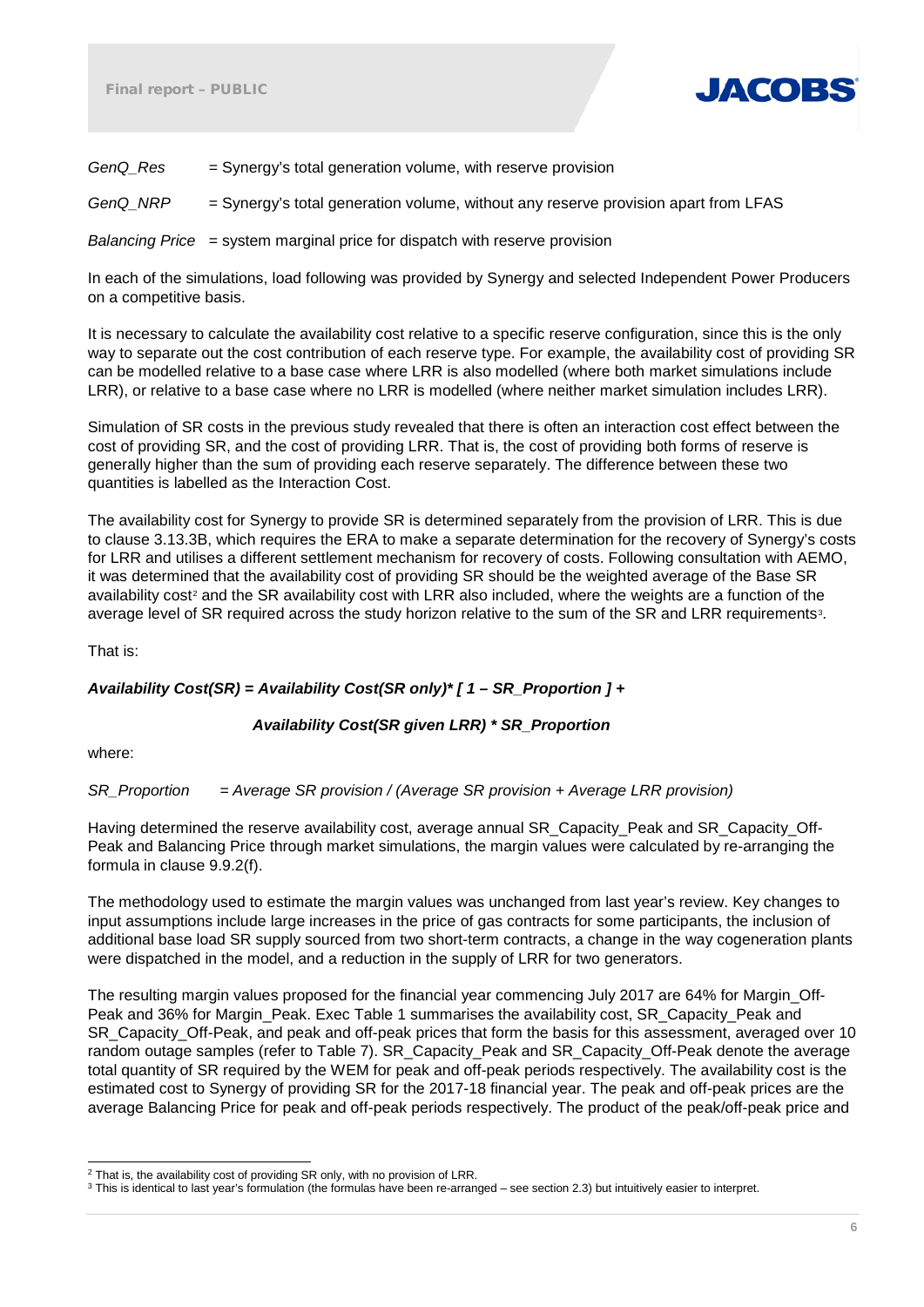

the peak/off-peak margin value represents the amount of compensation received by Synergy for the provision of 1 MWh of SR.

<span id="page-6-0"></span>**Exec Table 1 Parameter estimates for 2017-18 financial year**

| <b>Parameter</b>             | <b>Proposed</b><br>$(2017-18)$ | <b>Standard error</b><br>$(2017-18)$ | <b>Approved</b><br>$(2016-17)$ | <b>Standard error</b><br>$(2016-17)$ |
|------------------------------|--------------------------------|--------------------------------------|--------------------------------|--------------------------------------|
| Margin_Off-Peak              | 64%                            | 1.8%                                 | 35%                            | 1.0%                                 |
| Margin_Peak                  | 36%                            | 0.7%                                 | 24%                            | 0.4%                                 |
| SR_Capacity_Off-Peak<br>(MW) | 190.2                          | 0.23                                 | 191.9                          | 0.35                                 |
| SR_Capacity_Peak<br>(MW)     | 221.8                          | 0.17                                 | 218.1                          | 0.15                                 |
| Availability cost (\$M)      | 13.29                          | 0.27                                 | 10.55                          | 0.18                                 |
| Off-peak price (\$/MWh)      | 39.56                          | 0.07                                 | 36.17                          | 0.14                                 |
| Peak price (\$/MWh)          | 56.27                          | 0.17                                 | 52.97                          | 0.20                                 |

The increase in both the off-peak and peak margin values compared with last year's Margin Value Review can be explained as follows:

- The increase in the availability cost from \$10.55M to \$13.29M is a key driver underlying the increase in the margin values. This increase is mainly due to a large increase in Synergy's assumed contract gas price, and an increase in the start-up costs of Cockburn CCGT and the Kemerton GTs. Cockburn, which cannot provide SR, shuts down more frequently relative to last year's simulations, to allow the Kemerton GTs to start up and provide SR.
- Synergy's required SR provision has decreased from 92 MW to 83 MW in the peak, and from 84 MW to 50 MW in the off-peak. The decrease in Synergy's SR provision puts upward pressure on the margin values because the larger availability cost has to be recovered over a smaller volume of Synergysupplied SR.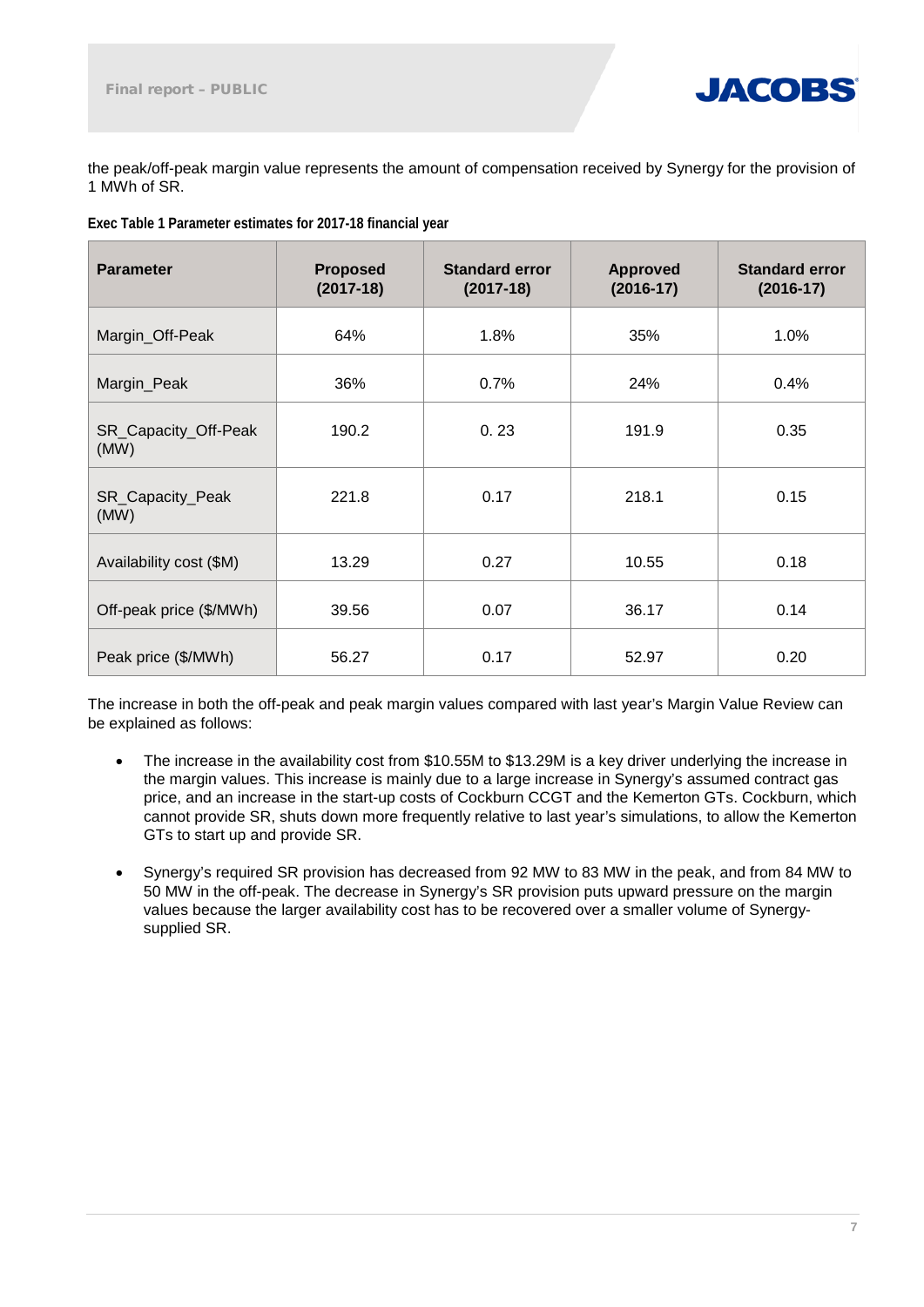

# **1. Introduction**

The Australian Energy Market Operator (AEMO) has engaged Jacobs to assist in determining the appropriate margin values to be applied for the financial year commencing 1 July 2017. The values for the Margin\_Peak and Margin Off-Peak parameters are used in the ancillary service settlement calculations under clause 9.9.2 of the Market Rules for the compensation of costs incurred by Synergy as the default provider of the Spinning Reserve Ancillary Service. Spinning Reserve Ancillary Services is reserve that is synchronised to the system that can respond almost immediately and provide frequency or voltage support for a short duration. These parameters reflect the margins applied to the Balancing Price in the settlement calculations of the availability costs to be paid to Synergy for the provision of Spinning Reserve Ancillary Services. The Market Rules also allow other generators to provide Spinning Reserve Ancillary Service through a contract with AEMO, provided it is a less expensive alternative.

To determine appropriate Margin\_Peak and Margin\_Off-Peak parameters for the period of interest, we calculated the availability cost for Spinning Reserve Ancillary Service (SR) in peak and off-peak periods, based on market simulations, and then re-arranged the equation in clause 9.9.2(f) of the Market Rules to calculate the required parameters.

We simulated the Wholesale Electricity Market (WEM) for the South West interconnected system (SWIS) using PLEXOS, commercially available software developed in Australia by Energy Exemplar. PLEXOS is a Monte Carlo mathematical program that co-optimises both the energy and reserve requirements in the WEM.

In PLEXOS, dispatch is optimised to meet load and ancillary service requirements at minimum cost subject to a number of operating constraints. In our WEM model, these operating constraints include:

- generation constraints availability (planned and unplanned outages), unit commitment and other technical constraints;
- transmission constraints line ratings and other generic constraints;
- fuel constraints for example, daily fuel limits; and
- ancillary service constraints maximum unit response, calculation of dynamic risk.

The availability cost resulting from backing-off generation to provide SR will depend on both the marginal costs of the generators providing the reserve, and the market clearing price (Balancing Price) set by the marginal generator. From previous modelling experience, we have found that this availability cost can be sensitive to assumptions such as fuel costs (for new and existing plant), unit commitment (based on start-up cost assumptions) and the ability of various units to provide Load Following Ancillary Service (LFAS). In recognition of the importance of these assumptions, we prepared an Assumptions Report for review by key stakeholders prior to undertaking any analysis.

All prices and costs in this report are given in June 2016 dollars, unless otherwise specified. Where the same cost assumptions have been adopted as previously used in the calculation of the 2016-17 financial year margin values that were determined by the ERA on 31 March 2016, the costs have been adjusted from June 2015 to June 2016 dollars using the Perth Consumer Price Index (All Groups) published by the Australian Bureau of Statistics.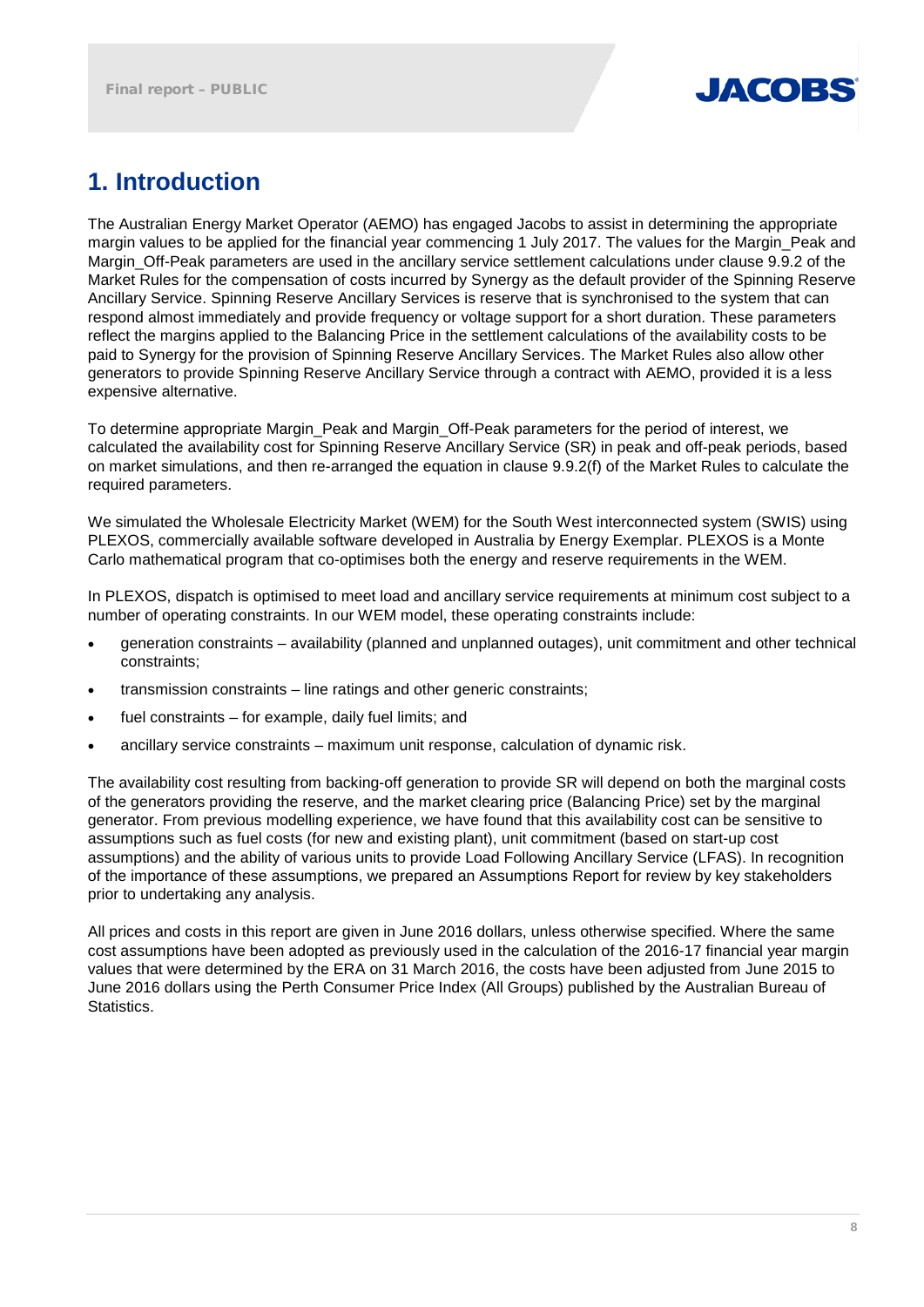

# <span id="page-8-0"></span>**2. Methodology for calculating margin values**

SR for the WEM is, by default, provided by Synergy, although System Management may also contract with other market participants to provide SR where it is cost-effective to do so. AEMO pays Synergy for its services in accordance with the formula prescribed in clause 9.9.2(f) of the Market Rules.

Two of the key parameters of the formula in clause 9.9.2(f) are the Margin\_Peak and Margin\_Off-Peak, which are to be proposed by AEMO to the ERA each financial year. These parameters are intended to reflect the payment margin (i.e. as a percentage of the Balancing Price in either the peak or off-peak periods) that, when multiplied by the volume of SR determined and the Balancing Price, will compensate Synergy for energy sales forgone and losses in generator efficiency resulting from backing off generation to provide SR. Clause 3.13.3A(a) stipulates that:

*(a) by 30 November prior to the start of the Financial Year, AEMO must submit a proposal for the Financial Year to the Economic Regulation Authority:*

- *i. for the reserve availability payment margin applying for Peak Trading Intervals, Margin\_Peak, AEMO must take account of:*
	- *1. the margin Synergy could reasonably have been expected to earn on energy sales forgone due to the supply of Spinning Reserve Service during Peak Trading Intervals; and*
	- *2. the loss in efficiency of Synergy's Scheduled Generators that System Management has scheduled (or caused to be scheduled) to provide Spinning Reserve Service during Peak Trading Intervals that could reasonably be expected due to the scheduling of those reserves;*
- *ii for the reserve availability payment margin applying for Off-Peak Trading Intervals, Margin\_Off-Peak, AEMO must take account of:*
	- *1. the margin Synergy could reasonably have been expected to earn on energy sales forgone due to the supply of Spinning Reserve Service during Off-Peak Trading Intervals; and*
	- *2. the loss in efficiency of Synergy's Scheduled Generators that System Management has scheduled (or caused to be scheduled) to provide Spinning Reserve Service during Off-Peak Trading Intervals that could reasonably be expected due to the scheduling of those reserves[.]*

The reserve availability payment to Synergy should be equal to the sum of generator efficiency losses and energy sales forgone (resulting from reduced generation quantity due to the commitment of capacity for providing SR), which may be incurred through:

- movement to a less efficient point on a unit's heat rate curve;
- an increase in production from higher cost Synergy plant to counteract lower cost generation backed off to provide reserve;
- additional start-up costs that may be incurred due to commitment of additional units that would otherwise not have been required;
- a reduction in generation from Synergy plant and a corresponding increase in generation from Independent Power Producers (IPP), resulting in loss of profit for Synergy.

Reserve availability payments are calculated in the modelling by simulating the power system as it currently operates (i.e. with SR being provided) and comparing those outcomes to a counterfactual case (i.e. where SR is not provided). The difference in Synergy's generation costs between the two cases addresses Synergy's loss in efficiency. Synergy's loss of revenue is calculated as the difference in Synergy's generation multiplied by the price from the simulation including reserve provision. The choice of price for this part of the calculation is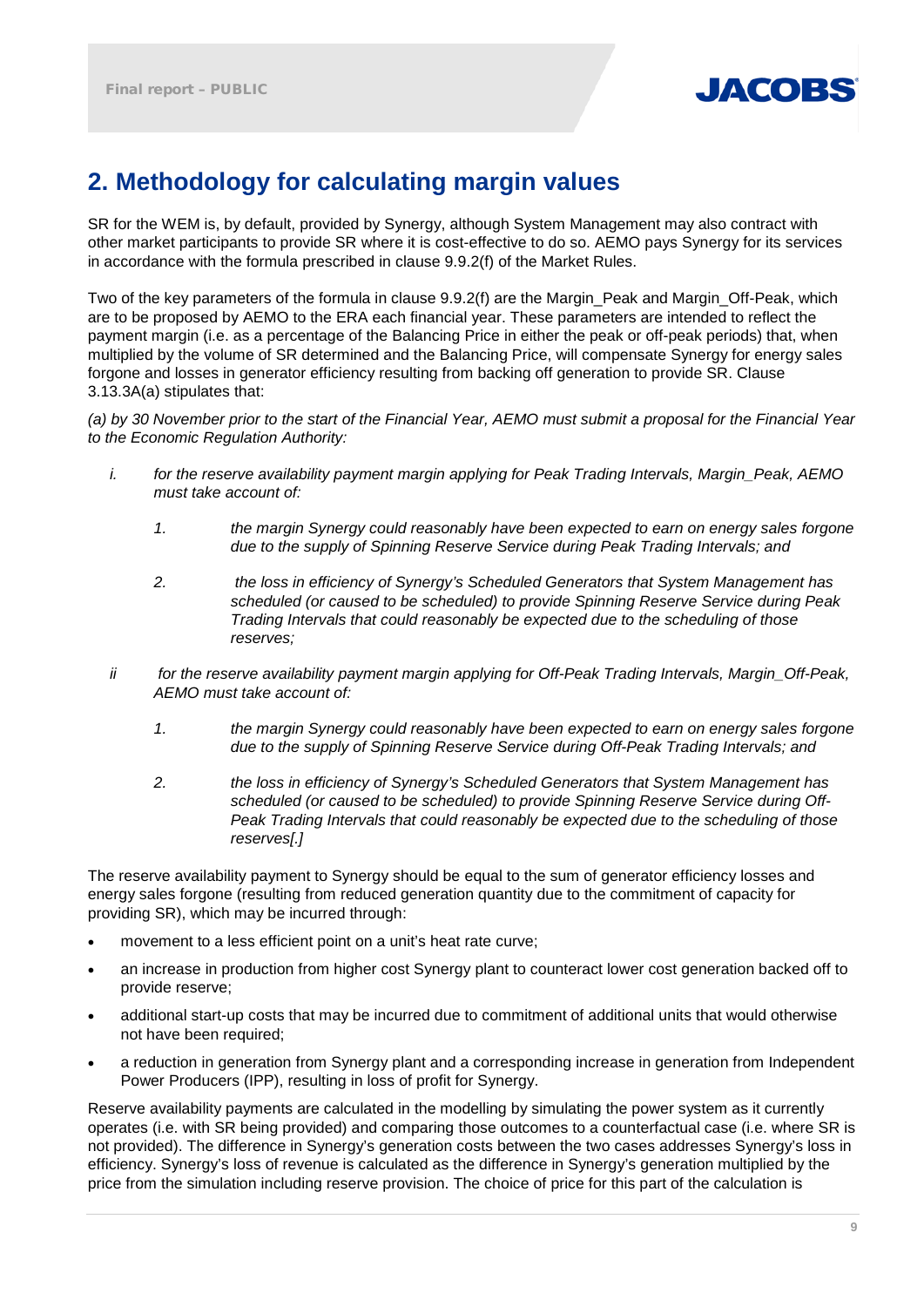

important because if Synergy was not providing SR, some other party would have to. The price must therefore be the market price with SR requirements being met, and energy demand being satisfied.

## **2.1 Constraining units off to provide reserve**

By way of example, consider a simple system consisting of four generators, three of which are owned by the default provider (Gen 1, Gen 2 and Gen 4), and one which is owned by an IPP (Gen 3). In this example, summarised diagrammatically in [Figure 1,](#page-9-0) only the default provider can provide SR and, in this period, SR is provided by backing off generation from Gen 2 (quantity q3 – q2). By reducing output, Gen 2's average generation cost has increased from Cost 1 to Cost 2, as it is generating less efficiently. Additionally, energy production costs have increased due to the commitment of Gen 4. Consequently, the reserve availability cost incurred by the default provider is equivalent to the sum of the shaded areas A and B plus the cost of starting up Gen 4. If Gen 4 had been an IPP, Area B would represent the margin the default provider could have earned on energy sales forgone due to reserve provision.



<span id="page-9-0"></span>**Figure 1 Example of generator efficiency losses resulting from reserve provision**

## **2.2 Constraining units on to provide reserve**

During the off-peak, some units may be constrained on at minimum generation level to meet the reserve requirements but a lower cost generator may be the marginal generator setting the price. Therefore, the availability cost could be quite high relative to the Balancing Price.

To illustrate this situation, consider again the simple four generator example introduced earlier although, this time, assume that all generators are owned by the default provider. In the original example, Gen 2 was backed off to provide reserve, and Gen 4 was committed to meet demand [\(Figure 1\)](#page-9-0). Gen 4's dispatch was equal to the level of reserve provided (q3 – q2) and the reserve availability cost was equal to area A + area B.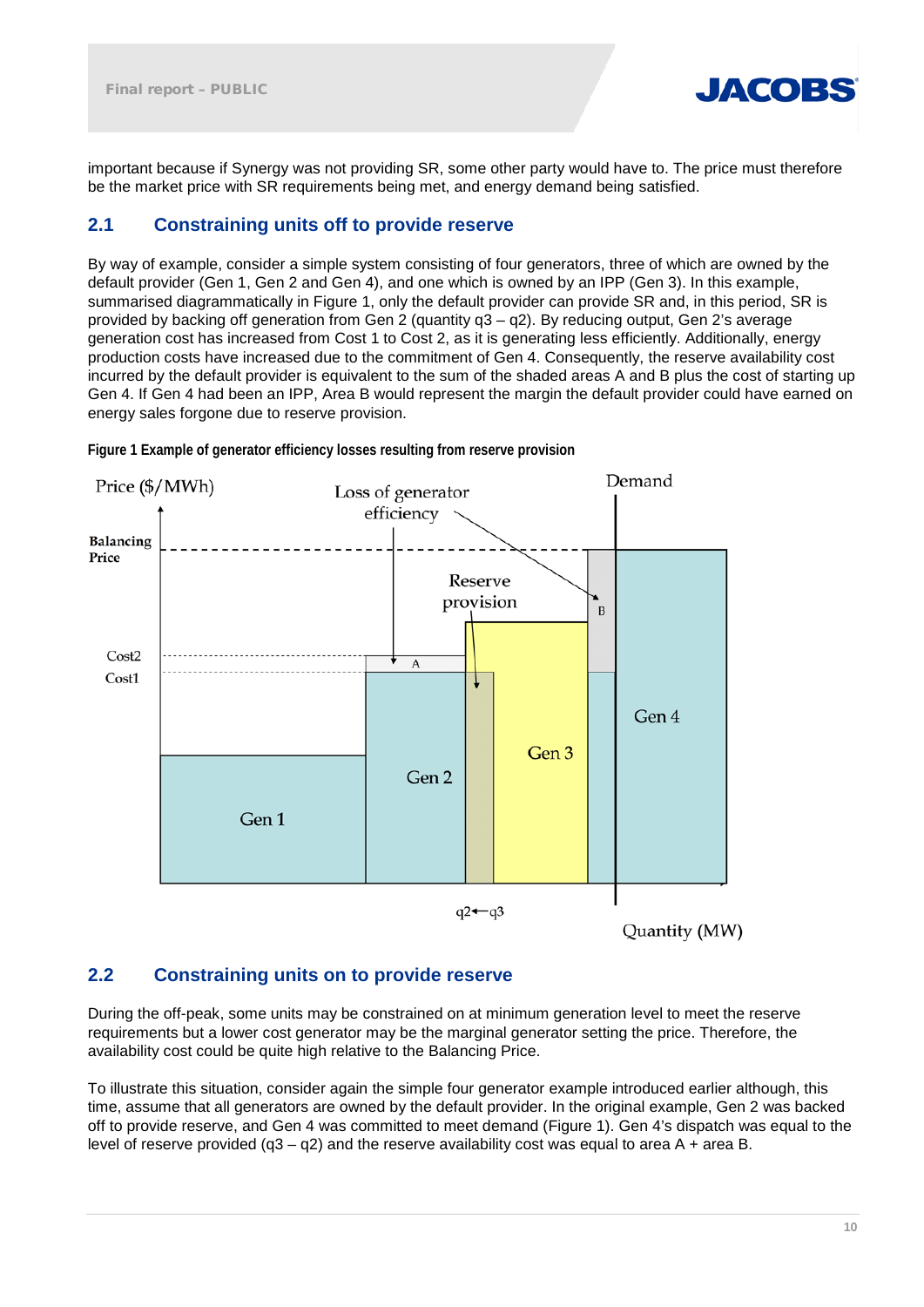

Now, consider the situation whereby Gen 4 has a minimum generation level greater than  $(q3 - q2)$ . In order to meet the reserve requirement, Gen 2 must still back off generation from q3 to q2, but Gen 4 is now constrained on to its minimum generation level. Consequently, Gen 3's output is reduced as there is insufficient demand for Gen 3 to operate at maximum capacity and for Gen 4 to operate at minimum generation level [\(Figure 2\)](#page-10-1). At the margin, any variations in demand will be met by Gen 3. Therefore, Gen 3 is the marginal generator setting the price, not Gen 4. The reserve availability cost is the sum of areas A, B and C, representing the increase in generation costs incurred by the default provider as a consequence of providing reserve.

If Gen 4's generation costs are significantly larger than the cost of the marginal generator, and if Gen 4's minimum generation level is greater than the level of reserve provision required, then it is possible that this availability cost may result in relatively high margin value (greater than 100%, as we observed in the 2009 Margin Value Review).

<span id="page-10-1"></span>**Figure 2 Example of availability cost with Gen 4 constrained on**



It is also possible to have more than one Synergy unit constrained on to provide reserve if demand is low and the level of generation from IPP's is relatively high, since Synergy provides the majority of SR in the WEM.

The PLEXOS simulation package's criterion for meeting the WEM's SR requirements for any given period is that it does so at least cost. PLEXOS will therefore implement the necessary generation response required to supply an adequate level of SR by considering all available options, including the two described above, but it will ultimately choose the least cost option, and this is the outcome reflected in the simulation outputs.

## <span id="page-10-0"></span>**2.3 Calculating availability cost**

Prior to 2014, the availability cost was calculated for peak and off-peak periods by comparing Synergy's total generation costs and generation quantities, with and without providing SR. This approach changed in 2014 because Load Rejection Reserve (LRR), which is a reserve lower service accommodating the sudden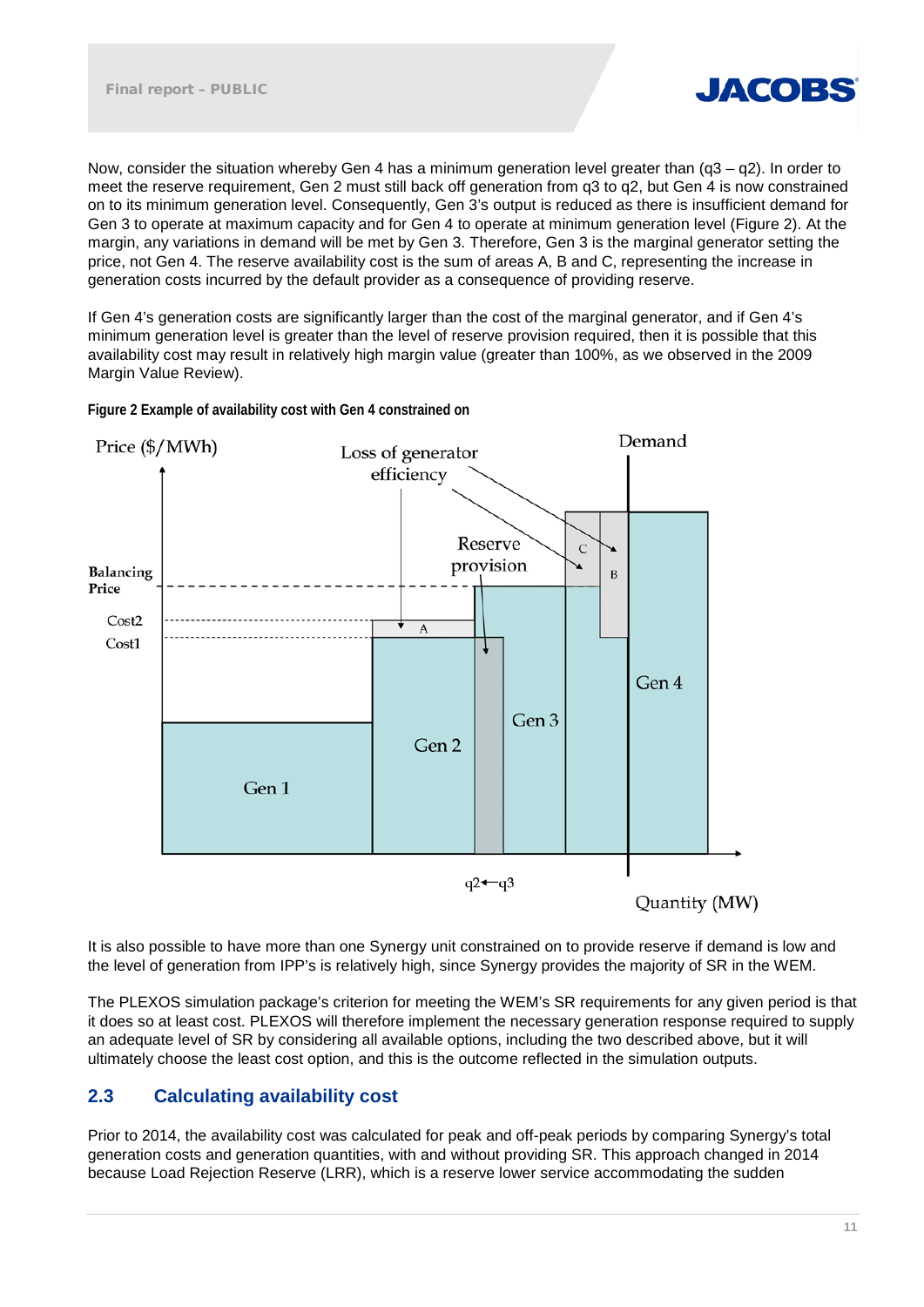

disconnection of large loads, was also included in the modelling of the SWIS, and this meant that the cost impact of including LRR had to be separated from the cost of providing SR. LRR constraints were introduced to the Jacobs WEM model in mid- 2014 when modelling LRR costs for System Management. To maximise the model accuracy it was decided to continue to use these enhancements in all studies from 2014 onwards, including this year's study. The methodology for separating Synergy's cost of providing LRR from its cost of providing SR is given below.

The formula for calculating the availability cost for providing a reserve service is as follows:

*Availability cost = GenCost\_Res – GenCost\_NRP + (GenQ\_NRP – GenQ\_Res)\*Balancing Price*

where:

*GenCost\_Res = Synergy's total generation costs, including start-up costs, with reserve provision*

*GenCost\_NRP = Synergy's total generation costs, including start-up costs, without any reserve*

*provision apart from* LFAS[4](#page-11-0)

*GenQ\_Res = Synergy's total generation volume, with reserve provision*

*GenQ\_NRP = Synergy's total generation volume, without any reserve provision apart from LFAS*

*Balancing Price = system marginal price for dispatch with reserve provision*

It is necessary to calculate the availability cost relative to a specific set of reserve requirements, since this is the only way to separate out the cost contribution of each reserve type. This is relevant to the margin values calculation because Synergy is the default provider for both SR and LRR. For example, the availability cost of providing SR can be modelled relative to a base case where LRR is also modelled (where both market simulations include LRR), or relative to a base case where no LRR is modelled (where neither market simulation includes LRR).

Simulation of SR costs in the 2015-16 margin values study revealed that there is often an interaction cost effect between the cost of providing SR and the cost of providing LRR. That is, the cost of providing both forms of reserve is generally higher than the sum of providing each reserve separately. The difference between these two quantities is labelled as the Interaction Cost.

The availability costs for Synergy to provide SR is determined separately from the provision of LRR. This is due to clause 3.13.3B of the Market Rules, which requires the ERA to make a separate determination for the recovery of Synergy's costs for LRR and utilise a different settlement mechanism for recovery of costs. Following consultation with AEMO, it was determined that the availability cost of providing SR should be the Base SR availability cost<sup>[5](#page-11-1)</sup> plus the Interaction cost of providing both SR and LRR, allocated proportionally to the average level of SR required across the study horizon relative to the sum of the SR and LRR requirements.

That is:

### *Availability Cost(SR) = Availability Cost(SR only) + [ Interaction Cost \* SR\_Proportion ]*

where:

*Interaction Cost = Availability Cost(SR given LRR) – Availability Cost(SR only)*

*SR\_Proportion = Average SR provision / (Average SR provision + Average LRR provision)*

 <sup>4</sup> Load Following Ancillary Services

<span id="page-11-1"></span><span id="page-11-0"></span><sup>&</sup>lt;sup>5</sup> That is, the availability cost of providing SR only, with no provision of LRR.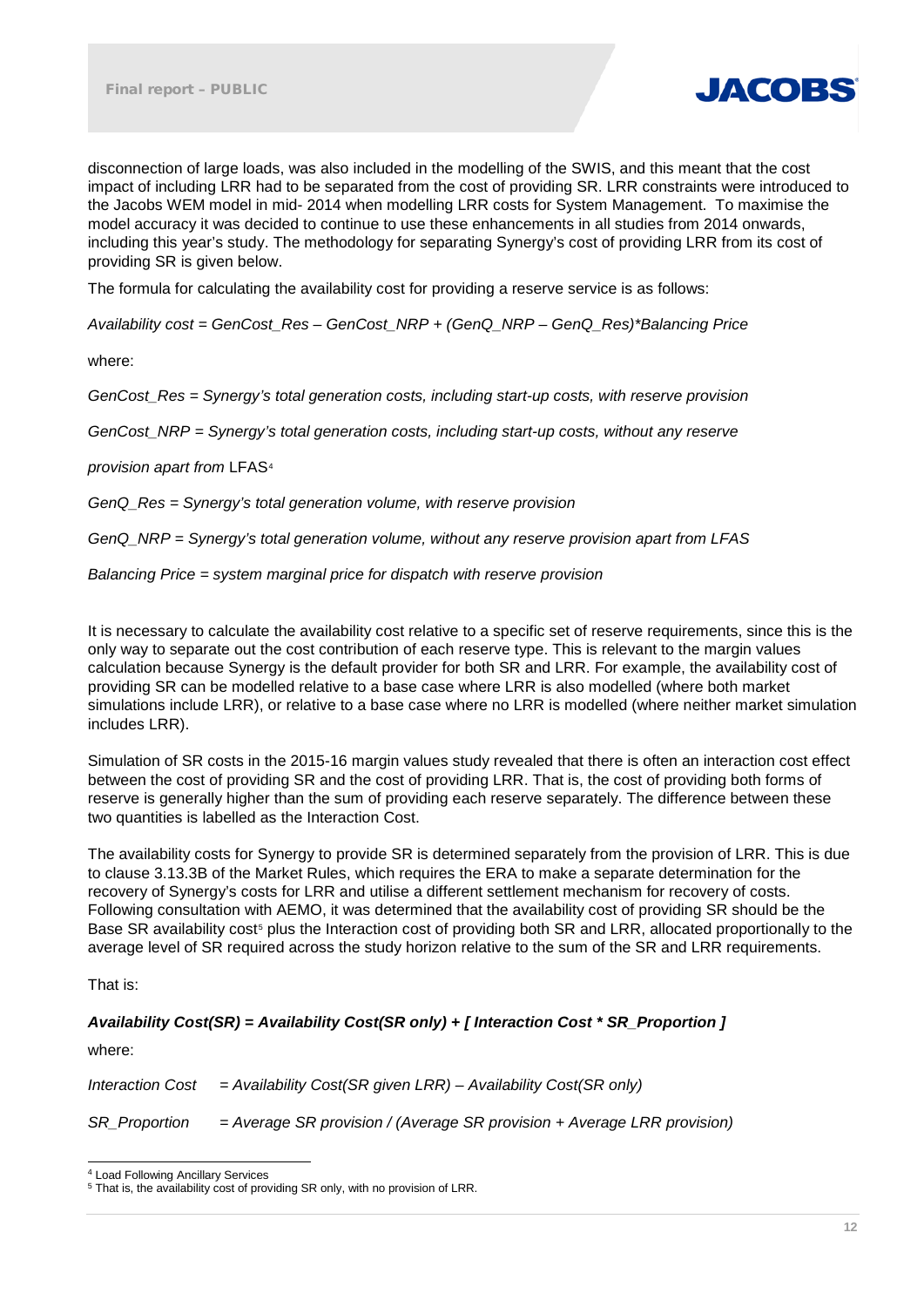

A more intuitive formulation of the Availability Cost for SR can be obtained by substituting the above definition of the Interaction Cost into the formula for *Availability Cost (SR)*. This yields:

#### *Availability Cost(SR) = Availability Cost(SR only) + [ Availability Cost (SR given LRR) – Availability Cost (SR Only)] \* SR\_Proportion*

which simplifies to:

### *Availability Cost(SR) = Availability Cost(SR only) \* [1 – SR\_Proportion] +*

#### *Availability Cost (SR given LRR) \* SR\_Proportion*

In other words, the Availability Cost of SR is the weighted average of the Availability Cost of providing SR with no LRR requirement, and the Availability Cost of providing SR with an LRR requirement. The weights are the proportion of LRR provision and the proportion of SR provision respectively, relative to the sum of SR and LRR provision (approximately 40% and 60% respectively for the current set of simulations).

For calculating losses in generator efficiency resulting from reducing output to provide SR, heat rate curves are used from Jacobs' WEM database, as discussed in Section [8.1.4.](#page-22-0)

## <span id="page-12-2"></span>**2.4 Calculating margin values**

Clause 9.9.2(f) of the Market Rules provides a formula for calculating the total availability cost in each Trading Interval as a function of the margin value, Spinning Reserve Capacity (SR\_Capacity), Load Following Raise provision (LF\_Up\_Capacity) and Balancing Price<sup>®</sup> in the period t:

SR\_Availability\_Payment(t) =  $0.5 *$  Margin (t)  $*$  BalancingPrice(t)  $*$  max(0, SR\_Capacity(t) – LF\_Up\_Capacity(t) – Sum(c∈ CAS\_SR, ASP\_SRQ(c, t))) + Sum(c∈ CAS\_SR, ASP\_SRPayment(c, m)/ TITM)

where CAS\_SR is the set of contracted SR services, ASP\_SRQ(c,t) is the quantity determined by System Management for contracted SR service c, in time period t, multiplied by 2 to convert to units of MW, ASP\_SRPayment(c,m) is the payment for contracted SR service c, in month m, and TITM is the number of trading intervals in trading month m. In practice and for the purposes of settlement, the LF\_Up\_Capacity term in the above formula includes LFAS raise (LFR) from all facilities, regardless of whether the LFR is eligible to contribute to SR[7](#page-12-1) (see section [9.2\)](#page-25-0) and has been identified as a constraint that exists in AEMO's settlement model. Any LFR that is ineligible to contribute to SR needs to be supplied by Synergy facilities with SR capability to avoid a shortfall in SR provision. Therefore, a post-modelling adjustment has been applied to the SR\_Capacity(t) term to include LF\_Up\_Capacity(t) that is ineligible to contribute to SR in order to represent the required SR amount that needs to be sourced from Synergy for settlement purposes.

Synergy's annual availability cost can be derived from the above equation by dropping the last term in the equation in clause 9.9.2(f) of the Market Rules, which relates to contracted SR ancillary services (which Synergy does not provide), noting that SR\_Capacity(t) refers only to Synergy generators, and summing over all trading intervals in the year, as follows:

Availability Cost =  $0.5 \times \sum_{t}$  Margin(t)  $*$  BalancingPrice(t)  $*$  max(0, SRCapacity(t) – LFR(t) –  $\sum_{c \in CAS\_SR} \text{ASP\_SRQ}(c,t))$ 

<span id="page-12-1"></span><span id="page-12-0"></span> $6$  In this model the Balancing Price cannot be a negative number – if it is negative then it is adjusted upwards to zero.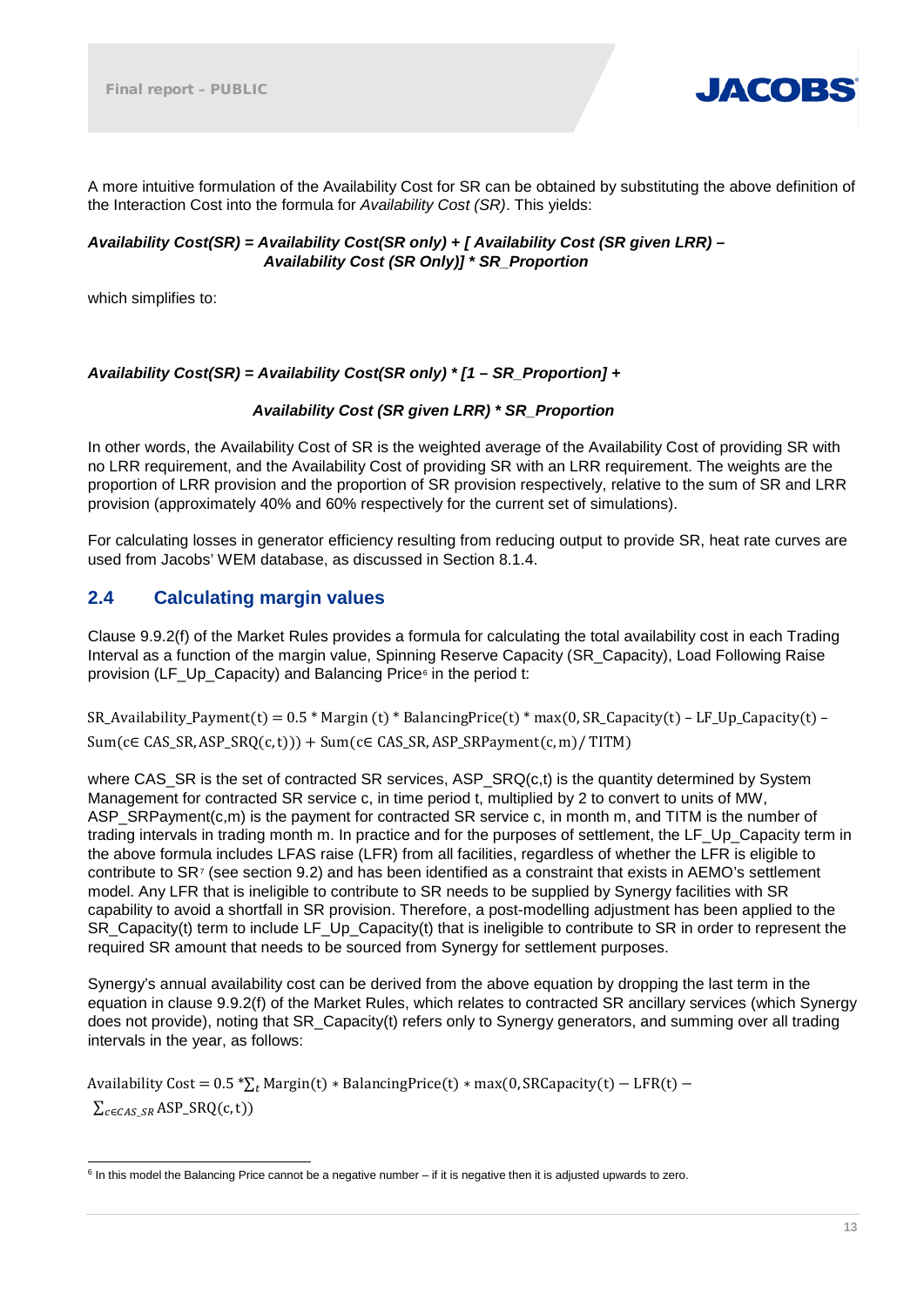

This can then be decomposed to differentiate peak and off-peak periods, while constraining the margin parameter to be a constant for the peak and off-peak time periods as follows:

Availability Cost = 0.5 \* (Margin<sub>Peak</sub> \*  $\sum_{t \in Peak}$  BalancingPrice(t) \* max(0, SRCapacity(t) – LFR(t) –  $\sum_{c \in CAS\_SR} \text{ASP\_SRQ}(c,t)) + \text{Margin}_{Off-Peak} * \sum_{t \in Off-Peak} \text{BalancingPrice}(t) * \text{max}(0, \text{SRCapacity}(t) - \text{LFR}(t) - \text{LFR}(t))$  $\sum_{c \in CAS\_SR} \text{ASP\_SRQ}(c,t))$ 

Margin values can therefore be calculated by rearranging this formula and using key outputs from the market simulations.

The SR\_Capacity(t) parameters represent the capacity necessary to cover the Ancillary Service Requirement for SR in the Trading Interval as specified by AEMO under clause 3.22.1(e) and (f). These clauses define the Ancillary Service Requirement for SR as being equal to the requirement assumed in calculating the margin values, with a different value used for peak and off-peak trading periods (we refer to these as SR\_Capacity\_Peak and SR\_Capacity\_Off-Peak). Therefore, the SR\_Capacity\_Peak and SR\_Capacity\_Off-Peak are key parameters to extract from the market simulations. In PLEXOS, the SR requirement varies dynamically from period to period. Per-period values are therefore averaged over the relevant periods of the year in order to determine a single SR\_Capacity\_Peak and SR\_Capacity\_Off-Peak value for use in the formula in clause 9.9.2(f). These quantities now include an adjustment for the LFR provision of facilities that are not eligible to also contribute to SR (see section [9.2\)](#page-25-0), to more accurately represent the reserve requirement and settlement amount that needs to be attributed to Synergy as the default provider.

The LFR parameter represents the amount of LFAS raise service required in the Trading Interval. Assumptions regarding this requirement are discussed in Section [9.2.](#page-25-0)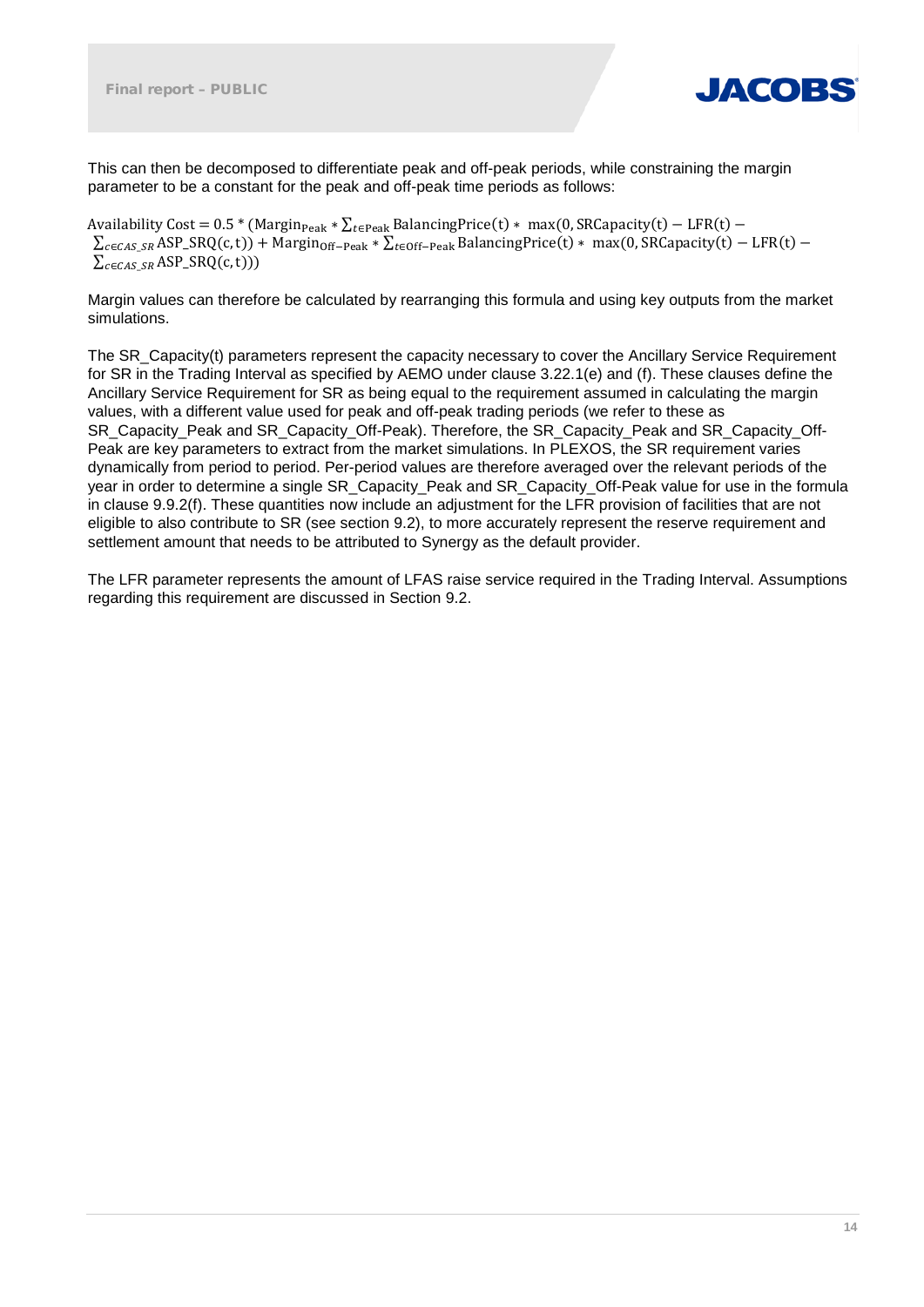

# **3. Modelling the wholesale electricity market**

The WEM for the SWIS commenced operation on 21 September 2006. Currently this market consists of three components:

- A gross dispatch pool energy market with net settlement. Participants may trade bilaterally and via the Short Term Energy Market (STEM), a day-ahead energy market, to hedge their exposure to the market (balancing) energy price.
- A Load Following Ancillary Services (LFAS) Market to allow IPPs to contribute to Load Following Raise and Lower Services.
- A Reserve Capacity Mechanism, to ensure that there is adequate capacity to meet demand each year

The energy market, Balancing Market, LFAS Market and the Reserve Capacity Mechanism are operated by AEMO. The services are controlled by System Management with costs allocated via AEMO's settlements process.

The WEM is relatively small compared to other energy markets, and a large proportion of the electricity demand is for mining and industrial use, which is supplied under long-term contracts. Up to 85% of energy sales in the SWIS occur through bilateral contracts.

The STEM is a residual day ahead trading market which allows contract participants to trade out any imbalances in bilateral positions and expected load or generation. It is essentially a financial hedge allowing users to lock in a price one day ahead rather than be exposed to the real-time balancing price.

Market participants (both generators and retailers) can submit offers to sell energy to the STEM, or bids to buy energy from the STEM. Market generators may wish to buy energy from the market if the STEM price is lower than its marginal cost of generation. Alternatively, the generator may wish to sell energy in excess of its bilateral contract into the STEM. Similarly, retailers may use the STEM to trade out imbalances between the bilateral contract position and expected demand.

AEMO is responsible for clearing the offers and bids in the STEM. The STEM price is set at the point where the STEM offer curve intersects the STEM bid curve.

All Balancing Facilities (Synergy and IPPs) are required to compete in a Balancing Market, which is used to determine the actual dispatch of each facility. Balancing Facilities participate in the Balancing Market through price-based submissions, using multiple price-volume bands to represent the facility's willingness to generate at different levels of output. The Balancing Price is the price determined in the Balancing Market after supply and demand have been balanced in real time, and is calculated in accordance with clause 7A.3.10 of the Market Rules. AEMO settles the balancing market as the net of actual (metered) generation and consumption, bilateral contracts, and STEM position.

Synergy is the default provider of all ancillary services in the WEM. However, in the LFAS Market, IPPs can compete with Synergy for the provision of LFAS. Payment for LFAS is determined based on the market price for this service (excluding payments made for any emergency backup LFAS provided by Synergy on a "pay as bid" basis). SR can only be provided by Synergy or through Ancillary Service Contracts. [Figure 3](#page-15-0) summarises participation by Synergy and IPPs in the Balancing Market, LFAS Market and provision of SR.

In the PLEXOS model Jacobs does not explicitly model the bilateral trades, STEM and the Balancing Market separately. Instead, a gross pool is modelled and energy and ancillary services are co-optimised, assuming economically efficient dispatch. With the introduction of the Balancing Market in July 2012, the WEM and PLEXOS market model outcomes are expected to be closely aligned.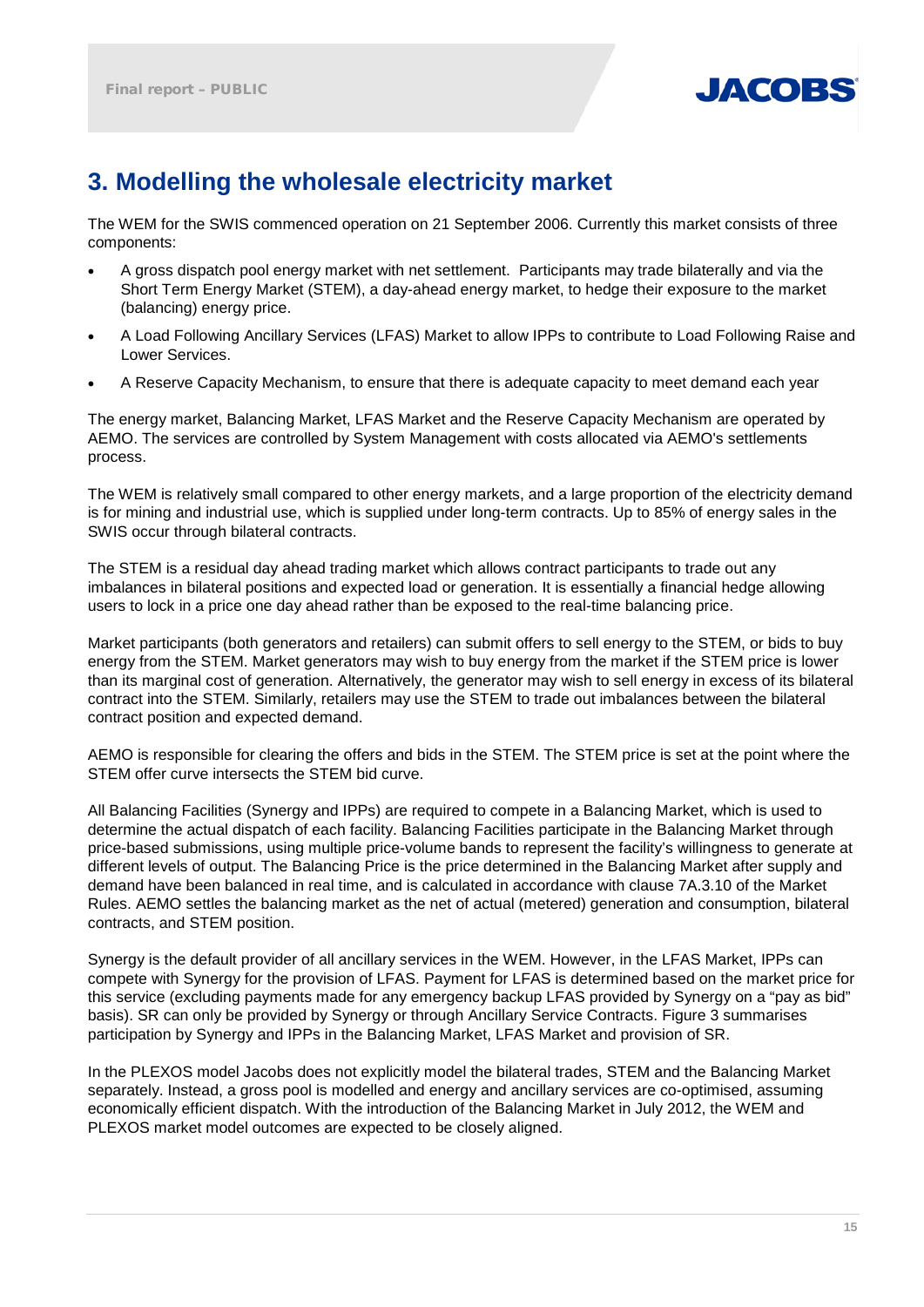

### <span id="page-15-0"></span>**Figure 3 Balancing Market and Ancillary Service Provision**

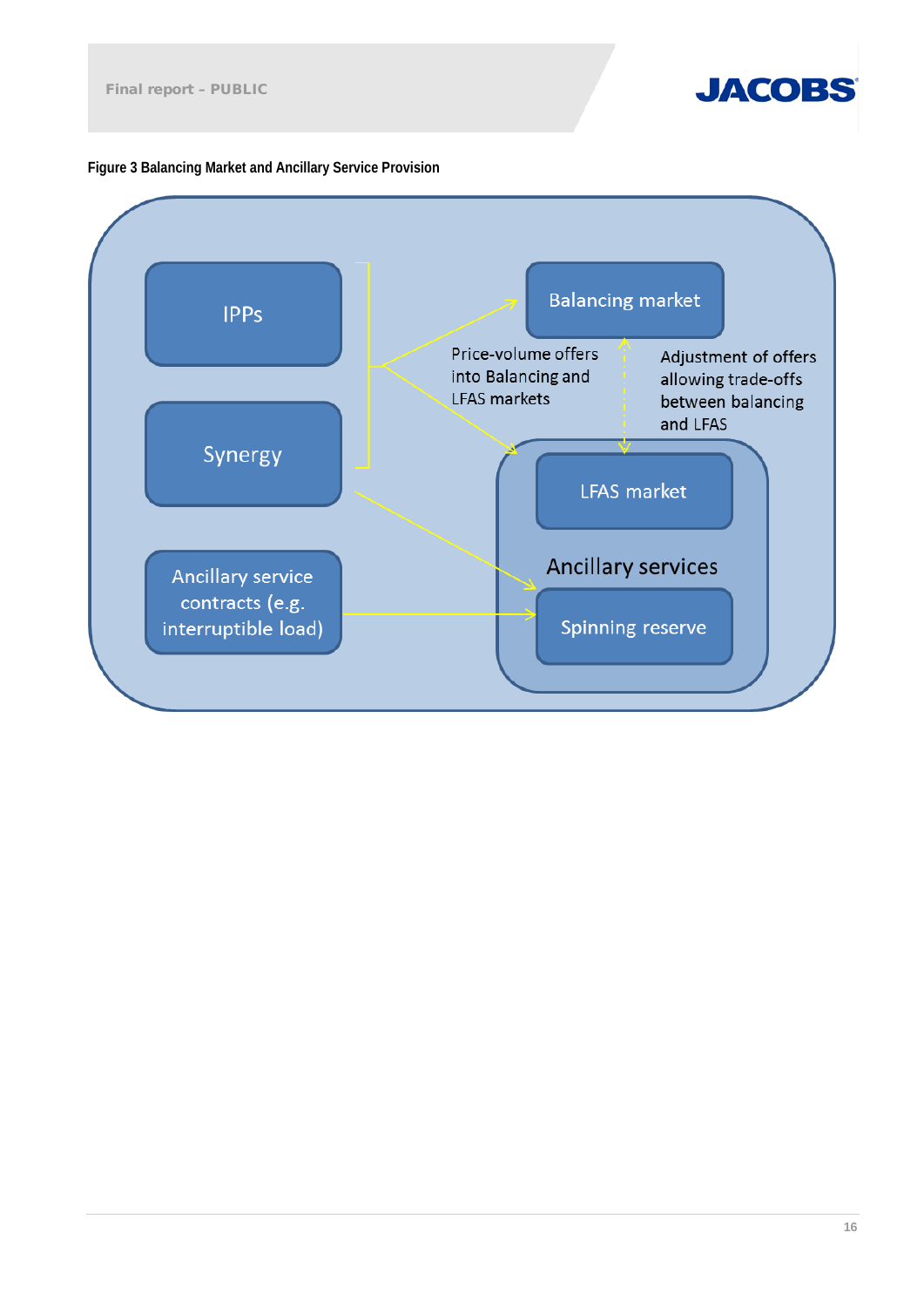

# **4. Key changes to input assumptions for 2017-18 review**

Changes in the input assumptions have been made relative to the 2016-17 Margin Value Review in order to reflect expected changes in the actual market. Compared to the 2016-17 Margin Value Review, input assumptions related to demand have been updated to reflect the expected values for the 2017-18 financial year using the Deferred 2015 Electricity Statement of Opportunities for the Wholesale Electricity Market (ESOO). The net result is a 1% decrease in forecast energy, and summer peak demand is essentially unchanged, whilst winter peak demand is about 7% lower. Moreover, cost assumptions adopted previously have been escalated to real June 2016 dollars using the Perth Consumer Price Index (All Groups) published by the Australian Bureau of Statistics. There are some notable exceptions to this as some participants confirmed significant increases to the price of their fuel supply contracts. In these cases the new costs were used.

The basis of calculating tariffs for gas transport has changed since last year's review. The Dampier to Bunbury Natural Gas Pipeline (DBNGP) tariffs have been obtained from the 2016-20 Access Arrangement and from the Standard Shipper Contract that had been negotiated in 2014. As a result of these updates, gas transport charges have been reduced for the majority of DBNGP users. Similarly, gas transport tariffs on the Goldfields Gas Pipeline (GGP) have been based on the 2015–19 Access Arrangement, and as a result gas transport tariffs GGP users have also been reduced<sup>[8](#page-16-0)</sup>.

Another key difference is that two short-term SR contracts (both being 13 MW in size) will be active in 2017-18, and this reduces the volume of SR required to be supplied by Synergy.

The representation of cogeneration units in the model has changed since last year's review. Previously some of these units were constrained to produce either no more or no less than the levels they produced in a historical reference year because of changes in the commodity markets in which their host loads trade. However it has been observed that last year most of these generators returned to base load operation, and as a result are now being dispatched in the model based on their estimated marginal costs which use an assumed value for the steam that they generate.

Some input assumptions have been updated based on consultation with System Management, and some additional information has been obtained from a number of market participants on their plants' capabilities.

This section highlights some of these key changes to input assumptions. A more detailed summary of the current assumptions is included in Section [8.](#page-21-0)

## **4.1 System Management**

During the consultation process, Jacobs received updated information for some of the generators. System Management also provided updated information on the reserve capabilities for some of the generators.

## **4.2 Public consultation process**

Some input assumptions were updated as a result of the public consultation process. These revised input assumptions are confidential as they were provided in response to a request for data.

<span id="page-16-0"></span><sup>&</sup>lt;sup>8</sup> The large drop in the assumed tariff occurs because the underlying source of the transport tariff has changed. This is now based on the reference tariffs for the 2015-19 Access Arrangement, whereas previously we had used the tariffs for uncovered expansions on GGP. Our reasoning for changing this assumption is that customers are free to apply for coverage, where the covered tariffs are meant to reflect efficient competitive prices, and yet the ERA has noted that no user has applied for coverage, despite the pipeline being expanded on a number of occasions without coverage. Based on this, we think it is reasonable to assume that the tariffs in the uncovered sections are fairly reflective of the tariffs in the covered portions.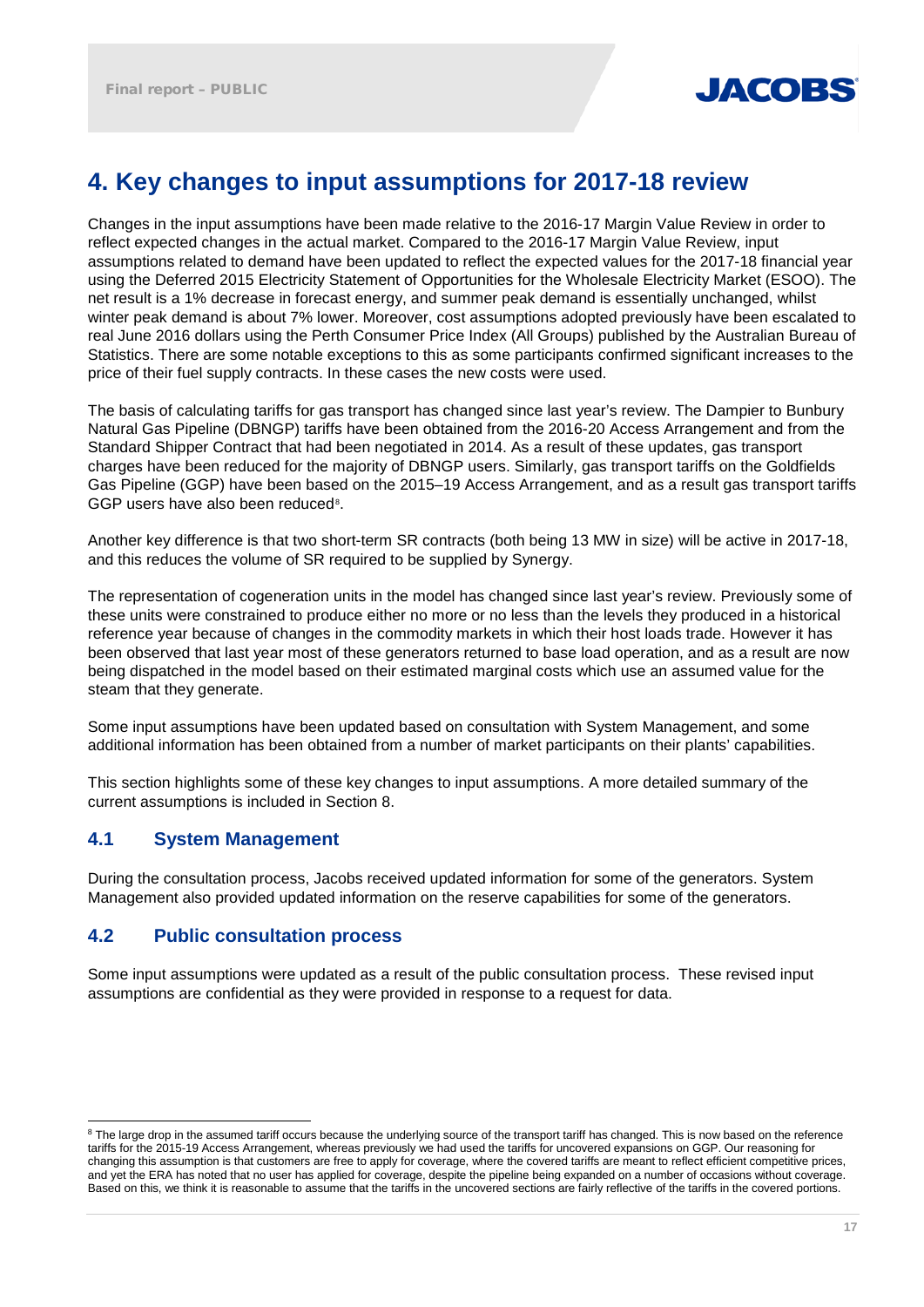

# **5. Network topography**

The SWIS is modelled as a 2-node system with a single uniform price. Interconnectors between both nodes, Muja and Goldfields, allow representation of the major congestion points in the system. [Figure 4](#page-17-0) shows the network configuration modelled in PLEXOS.

<span id="page-17-0"></span>**Figure 4 2-node model of SWIS**



This network configuration has taken into consideration the impact of the commissioning of the MWEP, Southern Section, which has strengthened the network connection between Neerabup and Three Springs. Construction of this network augmentation was completed in March 2015. The completion of the MWEP eliminated the congestion between Muja and what was previously represented in the model as the North Country node. As a result the thermal limits that existed between Muja and North Country have been removed from the model. These changes were first implemented in the model throughout last year's study.

The West Kalgoorlie, Southern Cross and Parkeston units are located in the Goldfields region, and all other units, including Emu Downs and Collgar wind farms and Merredin Energy diesel units, are assumed to be located at Muja.

Synchronous stability constraints constrain levels of generation in the Goldfields region. The Goldfield's total generation cannot exceed 155 MW, and the combined export (generated less self-load of approximately 110 MW) of Parkeston and Southern Cross is limited to 85 MW.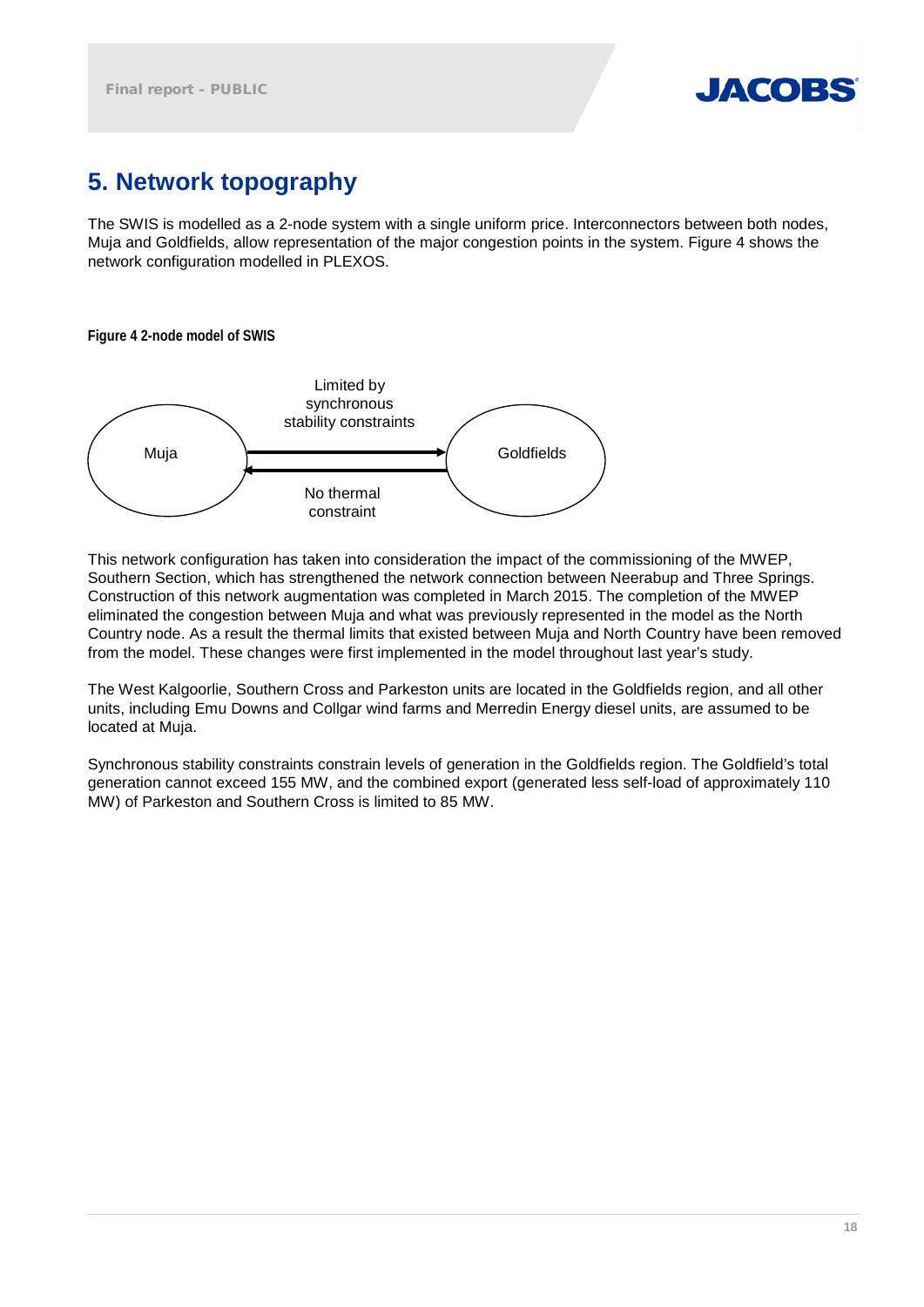

# **6. Demand assumptions**

## **6.1 Regional demand forecasts**

[Table 1](#page-18-0) shows our assumptions for sent-out energy and summer and winter maximum demand across the 2 nodes. These values are based on the Deferred 2015 ESOO load forecasts (expected scenario, 50% PoE), distributed among the two regions in accordance with the 2012-13 actual loads after separately accounting for the Karara mining development. The Muja load now includes what was previously assigned to the North Country node.

Projected 2017-18 energy demand is about 1% lower than the projected 2016-17 energy demand used in last year's simulations. The Deferred 2015 ESOO notes that average electricity consumption per connection has fallen in recent years, especially in the residential sector, mainly due to growth in rooftop PV, improved energy efficiency standards and changing demographics. This has reduced the expected growth rate of operational demand.

| <b>Financial year</b> | <b>Parameter</b>                                   | Muja (Perth) | <b>Goldfields</b> | <b>Total SWIS</b> |
|-----------------------|----------------------------------------------------|--------------|-------------------|-------------------|
| 2017-18               | Energy (GWh)                                       | 18,132       | 694               | 18,826            |
|                       | Summer peak demand 50%<br>PoE (MW)                 | 3,817        | 104               | 3,885             |
|                       | Winter peak demand 50%<br>PoE (MW)                 | 3,236        | 109               | 3,259             |
|                       | Nominated intermittent non-<br>scheduled load (MW) | 20           | 36                | 56                |

<span id="page-18-0"></span>**Table 1 2017-18 load assumptions**

In [Table 1](#page-18-0) , the regional peaks are not coincident (i.e. they occur at different times). Therefore the sum of the individual peak demands is slightly higher than the total SWIS demand. Coincidence factors are derived from the 2012-13 profiles to calculate the individual region peaks at time of system peak for the 2017-18 financial year.

For our chronological modelling in PLEXOS, we use half hourly load profiles for the 2 nodes (based on 2012-13 historical data including losses), which are then grown to match the energy and peak demand values in [Table 1.](#page-18-0) The energy and peak demand forecasts provided in [Table 1](#page-18-0) are net of AEMO assumptions on small-scale solar PV uptake. For the 2015-16 financial year[9,](#page-18-1) AEMO estimated that small-scale solar PV contributed 191 MW during the summer peak demand<sup>10</sup>. As this will change the daily shape of the load profiles, we have grown the loads by adding back the small-scale solar PV peak and energy demand (estimated using an assumed solar PV capacity factor for Perth of 18.3%[11\)](#page-18-3), and then subtracting an assumed solar PV daily shape based on Bureau of Meteorological data collected from 1975 to 1981 for the Perth Airport site.

## **6.2 Intermittent loads**

Generators servicing Intermittent Loads are modelled in PLEXOS. In case one of these generators is offline as a result of an outage, the system will need to supply the nominated capacity of the associated Intermittent Load. These generators may also be dispatched in the SWIS up to their maximum scheduled generation level.

<span id="page-18-1"></span><sup>&</sup>lt;sup>9</sup> We have presented the 2015-16 impact of rooftop PV on peak demand because this is based on actual data, not projections.

<sup>&</sup>lt;sup>10</sup> AEMO, Deferred 2015 Electricity Statement of Opportunities for the Wholesale Electricity Market, June 2016, p.4.

<span id="page-18-3"></span><span id="page-18-2"></span><sup>&</sup>lt;sup>11</sup> CEC, Consumer Guide to Solar PV, 19 December 2012,<http://www.cleanenergycouncil.org.au/cec/resourcecentre/Consumer-Info/solarPV-guide>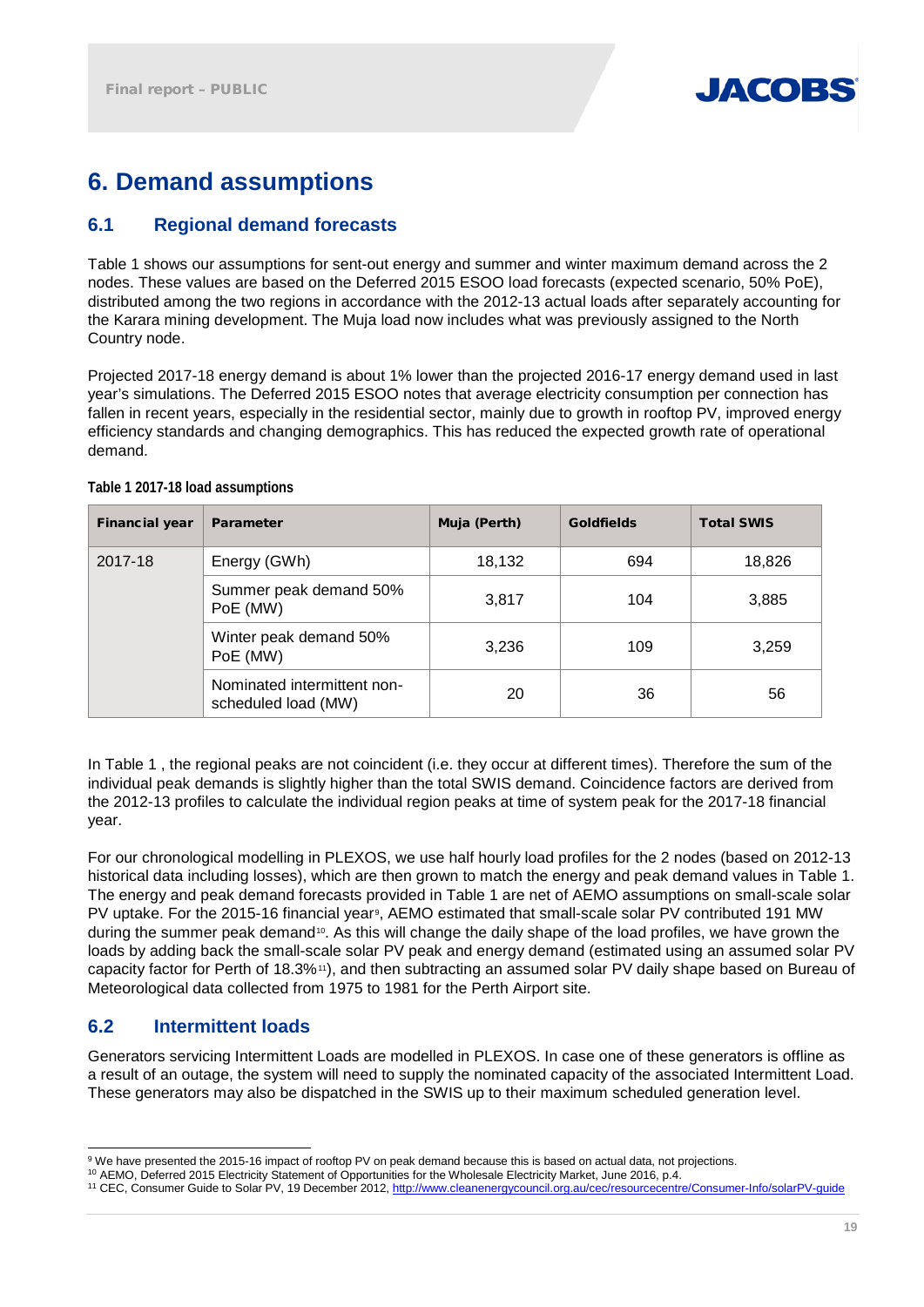

# **7. Fuel assumptions**

The following fuels are represented in the modelling:

- Coal: used by Muja C and D and Collie
- Vinalco coal: used by Muja A and Muja B
- Griffin coal: used by the Bluewaters units
- Cogeneration contract gas: gas for Alcoa Wagerup and one of the two Alinta cogeneration units
- Synergy contract gas: gas under existing Synergy contracts
- NewGen contract gas: gas for NewGen Kwinana plant
- NewGen peak contract gas: gas for NewGen Neerabup plant
- Parkeston contract gas: gas under contract for Parkeston plant
- Goldfields Contract gas: gas under contract for Southern Cross plant.
- Perth energy contract gas: gas for Perth Energy's Kwinana Swift GT
- New gas: reflects the estimated price for new gas contracts and acts as a secondary fuel for some of the other units if they have used up their contract gas supply. It may also include some proportion of spot gas purchases
- Distillate: used as a primary fuel by the West Kalgoorlie, Tesla, Kalamunda and Merredin Energy units, and as a secondary fuel for some of the other units if they have used up their gas supply

The units using contract gas can use new gas if the contracted gas for the portfolio is insufficient. The Kemerton units, Pinjar GT1-5 and 7, Kwinana GT1-3, Alinta Wagerup units, Parkeston and Perth Energy's Kwinana facility can operate on either gas or distillate, but will only use distillate if the supply of gas for the respective portfolio is insufficient.

## **7.1 Fuel costs**

[Table 2](#page-19-0) shows our assumptions on fuel prices (exclusive of transport charges):

<span id="page-19-0"></span>

| <b>Name</b>               | Price (\$/GJ) |
|---------------------------|---------------|
| Coal                      | 2.54          |
| Vinalco Coal              | Confidential  |
| Griffin Coal              | Confidential  |
| Cogeneration contract gas | 2.86          |
| Synergy contract gas      | Confidential  |
| NewGen contract gas       | Confidential  |
| NewGen contract peak gas  | Confidential  |
| Parkeston contract gas    | Confidential  |
| Goldfields Contract gas   | Confidential  |
| Perth Energy contract gas | Confidential  |
| New gas                   | 6.72          |
| Landfill gas              | Confidential  |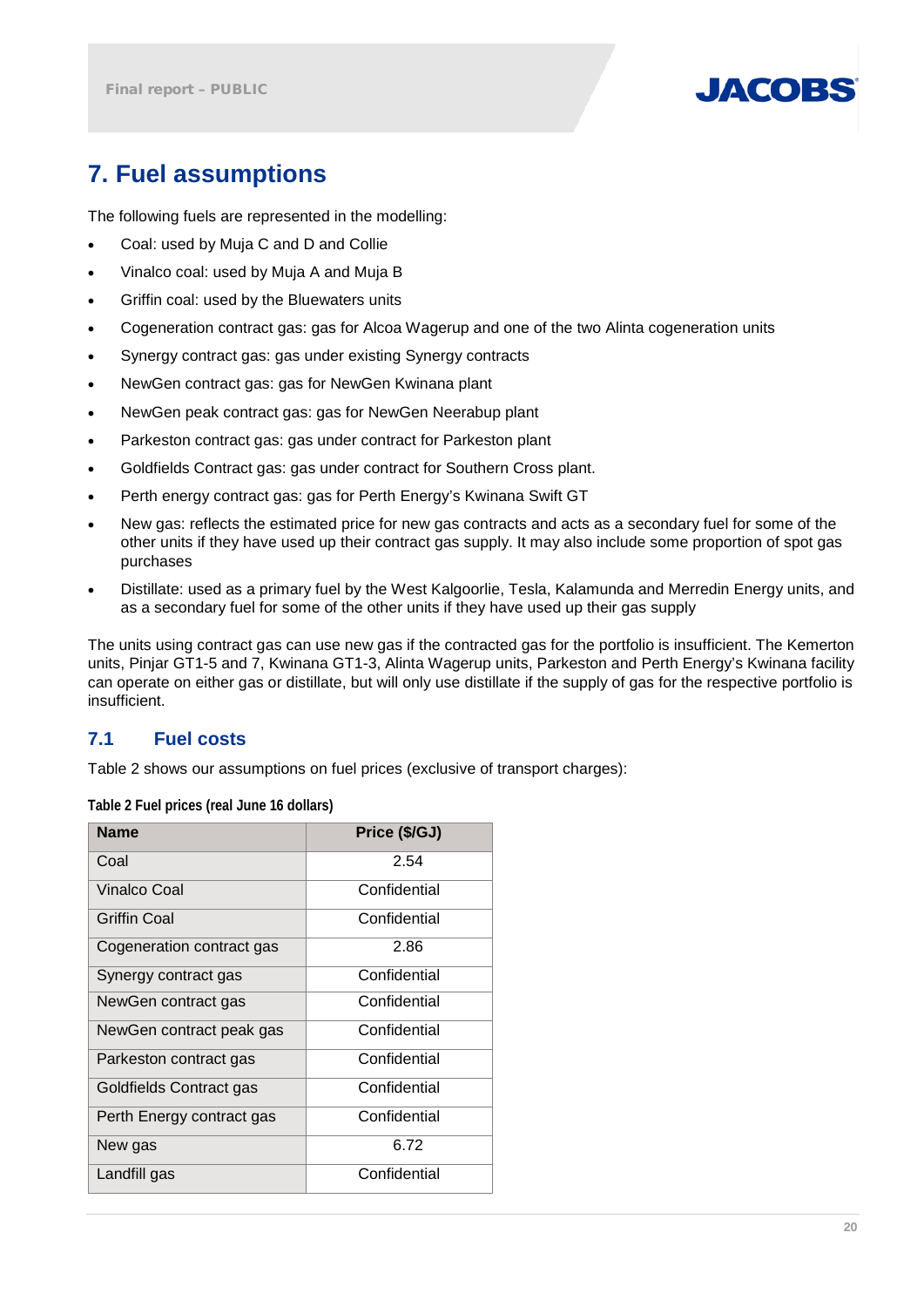

| <b>Name</b>       | Price (\$/GJ) |
|-------------------|---------------|
| <b>Distillate</b> | 13.39         |

Gas fuel prices have generally been escalated by Perth CPI since last year's review with some exceptions. Coal prices were also escalated by Perth CPI from last year's estimate except in cases where participants provided updated information through the public consultation process. The new gas price of \$6.72/GJ represents a mix of new contracts and spot gas. This is slightly higher than the 2017-18 forecast contract gas price reported in the former Independent Market Operator's (IMO's) November 2015 Gas Statement of Opportunities (GSOO).

It is noted that the new gas price assumption is higher than where the spot market has been trading over the last 12 months (\$3.80/GJ on average). This is acceptable because it is understood that only a minor proportion of the new gas price is based on spot gas as the volumes for spot gas are thin.

Distillate prices come from Jacobs Energy Price Limits 2016 study<sup>12</sup>, which estimated a nominal price of \$13.56/GJ (\$13.39/GJ in June 2016 dollars) applying a calorific value of 38.6 MJ/litre. The additional nominal transport cost to the Goldfields is estimated to be \$1.40/GJ (\$1.38/GJ in June 2016 dollars).[13](#page-20-1) The estimated nominal transport cost to the Perth region is estimated to be \$0.35/GJ in June 2016 dollars.[14](#page-20-2)

### **7.1.1 Gas transport charges**

Gas transport charges, reflecting variable gas pipeline costs, vary based on the generator's geographic location.

The fixed component of the gas transport charge was converted to a variable cost per GJ using a load factor of 77%. For gas from the DBNGP, applying the same load factor, the resulting fixed cost component of the gas transport cost is approximately \$1.78/GJ<sup>[15](#page-20-3)</sup> in real June 2016 dollars. As many gas-fired generators have take-orpay contracts, much of this fixed cost component is considered a sunk cost which does not appear to be fully included within the bid price for gas-fired generators. Adopting the same approach that was applied for the 2016-17 financial year Margin Value Review, Jacobs has conservatively assumed that only 50% of the fixed cost component should be included in formulating the marginal costs for gas-fired generators.

A detailed explanation of how the gas transport charges are derived is included in [Appendix A.](#page-33-0)

## **7.2 Fuel constraints**

Based on our understanding of the market and historical data, we have included gas constraints limiting the contract gas daily availability.

We also included some constraints on the total gas available in different locations. Where possible, these figures have been obtained from the capacities standing data listed in the Western Australia Gas Bulletin Board<sup>[16](#page-20-4)</sup>. Otherwise, the figures correspond to estimates from historical dispatch data and fine-tuned in our PLEXOS model during previous SWIS back-casting exercises.

<span id="page-20-0"></span> <sup>12</sup> https://www.aemo.com.au/Stakeholder-Consultation/Consultations/2016-Energy-Price-Limits-Review, accessed 13 September 2016

<span id="page-20-1"></span><sup>&</sup>lt;sup>13</sup> Prices in Jacobs "Energy Price Limits for the Wholesale Electricity Market in Western Australia" 2016 report are nominal for the 2016-17 financial year. In order to convert them to real June 2016 dollars, we assumed they are from December 2016 (mid-point of the 2016-17 financial year) and then scaled them back to June 2016 dollars assuming a Perth annual out-year inflation rate of 2.5%).

<span id="page-20-2"></span><sup>14</sup> *Ibid.*

<span id="page-20-3"></span><sup>&</sup>lt;sup>15</sup> According to Goldman Sachs

<span id="page-20-4"></span><sup>16</sup> <https://gbbwa.aemo.com.au/#capacities>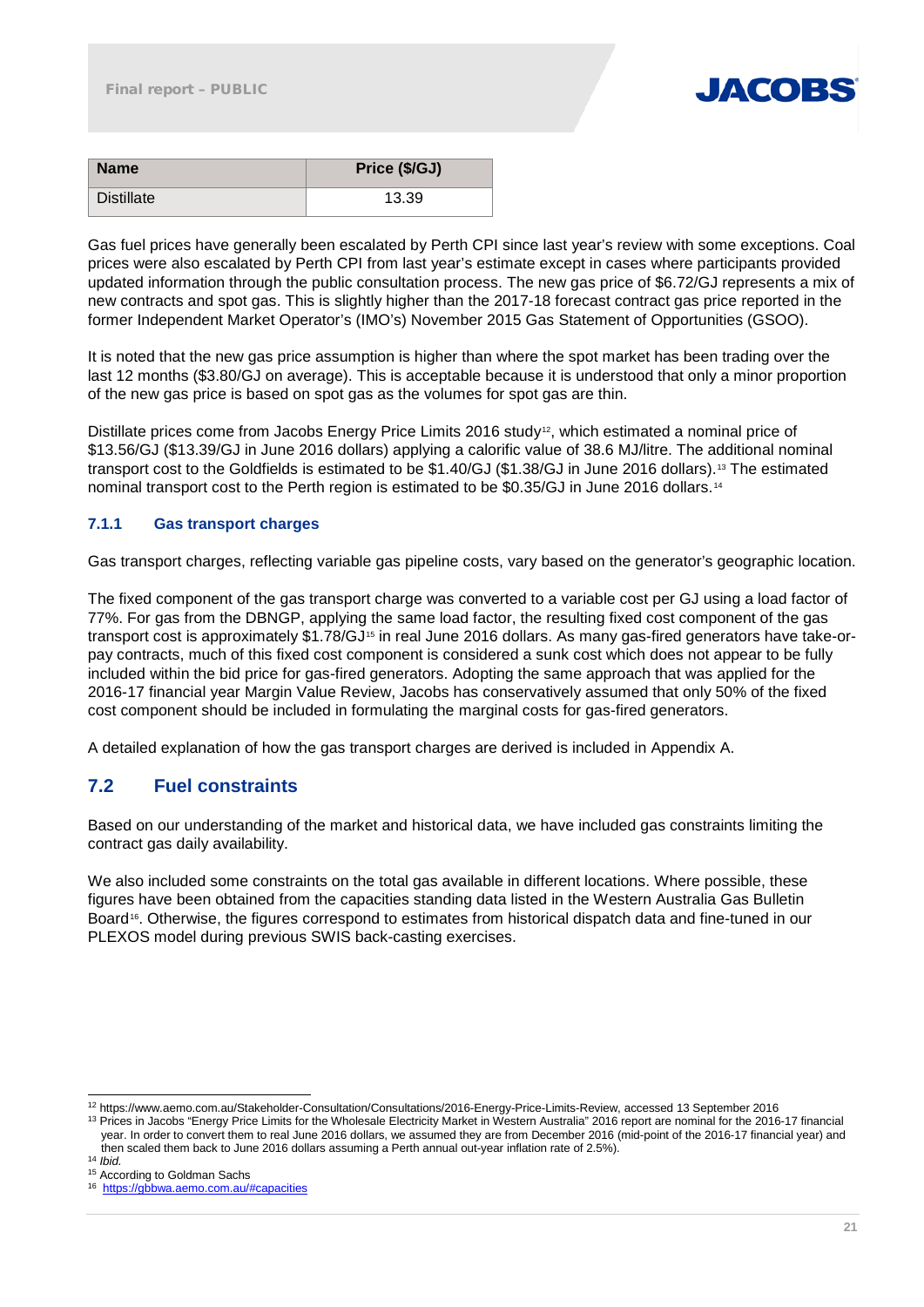

# <span id="page-21-0"></span>**8. General assumptions**

## **8.1 Existing generators**

The modelling of the existing generation system includes the larger private power stations owned by Alcoa and the Goldfields miners.

Some of the objects listed may represent the aggregation of one or more actual facilities.

In April 2016 WA's energy minister announced that Synergy will be shutting down 380 MW of fossil fuel generation capacity by October 2018. Capacity credits that have been released for the 2016-17 capacity year do not show any sign of this capacity shutting down over the next year. Jacobs therefore assumes that none of the 380 MW of Synergy's portfolio will be shut down within the 2017-18 financial year.

### **8.1.1 Unit commitment**

Unit commitment is determined within the PLEXOS simulations to minimise total system costs taking cognisance of unit start-up costs. Start-up costs for Pinjar units 1 – 7 were derived from assumptions provided in Jacobs' 2016 Energy Price Limits report<sup>17</sup>.

Start-up costs for some other facilities were updated in accordance with confidential advice provided as part of this year's public consultation. Start-up costs for other Synergy and non-Synergy facilities were based on a Perth CPI escalation of the values used in the 2016-17 financial year Margin Value Review, which were provided by the former IMO.

For some units that typically operate as "must-run", unit commitment is imposed on the model. Specifically, the Bluewaters units, Muja 7 and 8, Collie, Kwinana NewGen, cogeneration units and other generators meeting private loads are treated as units that must generate whenever they are available.

### **8.1.2 Planned maintenance and forced outages**

Planned maintenance is modelled in PLEXOS in one of two ways: either explicitly with users specifying the period over which the unit will not be available, or via maintenance rates. If maintenance rates are used, PLEXOS schedules the maintenance to occur in periods of high reserve, where possible, by allocating maintenance in such a way that the minimum reserve level across the year is maximised.

Forced outages are unplanned, and can occur at any time. These are randomly determined in PLEXOS and differ in each Monte Carlo simulation. Ten Monte Carlo simulations are to be conducted for this analysis. In each simulation, the frequency with which forced outages occur is determined by the forced outage rate and mean-time-to-repair parameters in the model. The outage rates were provided by AEMO, based on three years of historical full and partial outage data and consideration of major outages planned for 2017-18.

An exception in the use of historical unplanned outage rates was for plants with outages rates less than 0.1%. This level of reliability is unusual for a generation unit, and it normally comes about if the unit has had very infrequent use or no use at all over the historical period. For this reason we applied a floor of 0.1% for forced outage rates.

Another exception to the use of historical data applied to the planned outage rates that were retained from last year's analysis. The reason for this is that calculating planned outages from historical data requires at least six years of data, which is the length of a typical maintenance cycle for a thermal generator. Using only three years of maintenance data can skew the results to either too much maintenance, if a major overhaul has been carried out within the last three years, or too little maintenance, if a major overhaul has not been carried out in the three

<span id="page-21-1"></span> <sup>17</sup> https://www.aemo.com.au/Stakeholder-Consultation/Consultations/2016-Energy-Price-Limits-Review, accessed 13 September 2016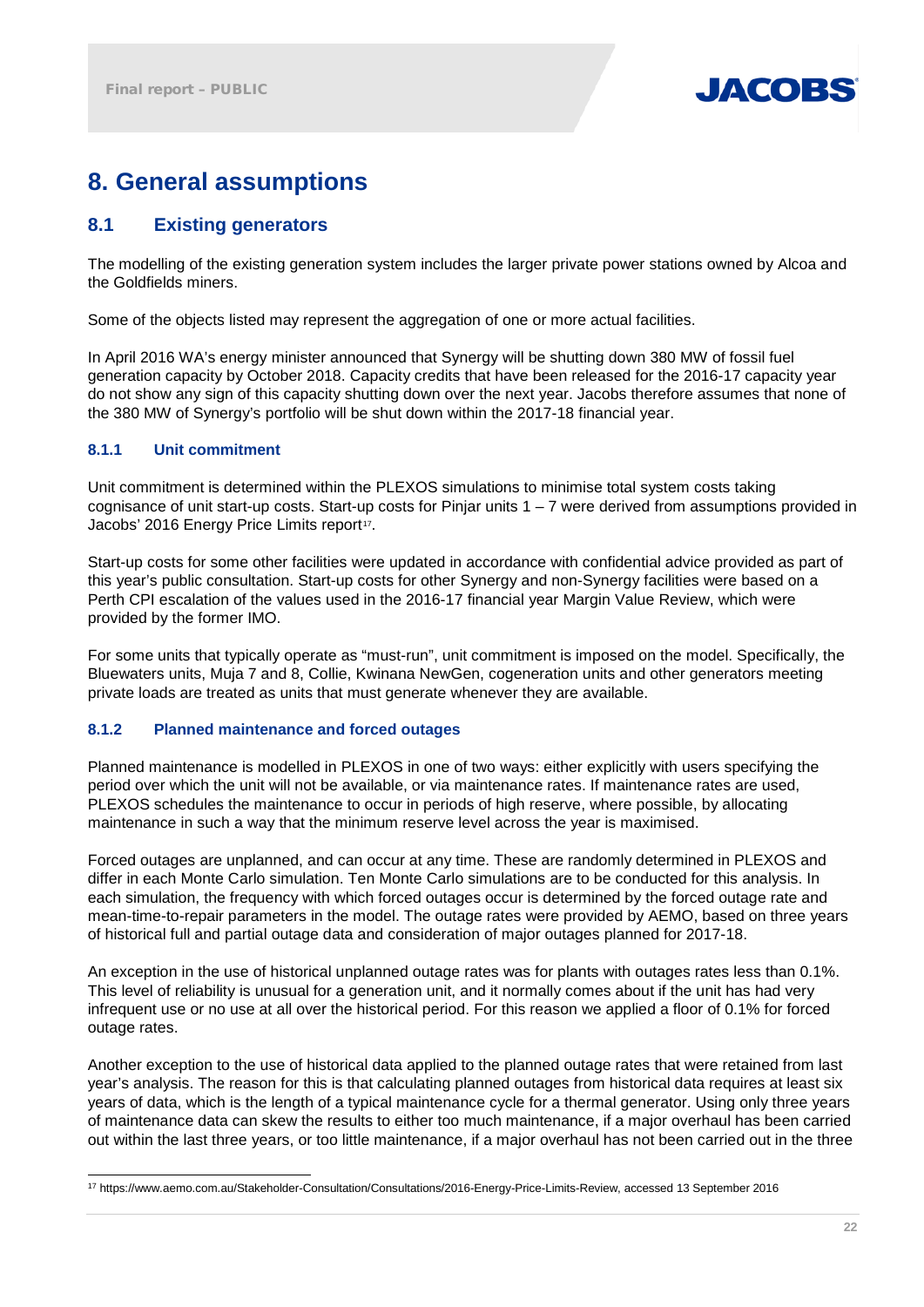

years. No outage rates are included for wind farms since the historical generation profiles of these units will already include outages.

#### **8.1.3 Short run marginal cost calculations**

Within the PLEXOS software, the SRMC is calculated as follows:

*SRMC = marginal heat rate \* (fuel price + variable transport charge) + VO&M cost*

where the VO&M cost denotes the variable operating and maintenance cost.

This SRMC is then divided by the marginal loss factor (MLF) to determine the merit order of dispatch. The assumed MLFs have been obtained from AEMO's website for 2016-17[18](#page-22-1).

The SRMC values for all generators are estimated for 2017-18, based on the primary fuel only and considering the average heat rate at maximum capacity. Most of the input values were obtained from publicly available information (SOO, planning reviews, AEMO website, and companies' websites). AEMO approaches all generators to provide updated assumptions, including fuel costs and start-up costs on a confidential basis. If confidential data is provided, these cost assumptions can be used, otherwise an adjustment of the previous financial year's cost assumptions are used. For example for the 2013 review Vinalco provided updated heat rate, fuel price and VO&M cost values for its facilities.

Missing parameters such as VO&M costs were estimated by Jacobs, considering the nature and known characteristics of the facilities, or based on actual half-hourly dispatch information. The VO&M cost for Perth Energy was derived from the Energy Price Limits report 2011<sup>9</sup>, taking the reported VO&M cost per hour of \$270.00 in March [20](#page-22-3)12 dollars<sup>20</sup> adjusted to June 2016 dollars, multiplying by an estimate of hours operating based on 2013-14 actual data, and then dividing by an estimate of annual generation also based on the 2013-14 actual data. More recent Energy Price Limit reports have not provided any updates to these VO&M assumptions.

For the wind farms, solar PV plants and landfill gas plants, the assumed value of large-scale generation certificates (LGC) has been subtracted from the variable operating and maintenance costs of each plant type, resulting in a negative SRMC. Even with a Balancing Price of \$0/MWh, renewable generators would be foregoing LGC revenue if they were shut down. The LGC price assumed in this study is \$88/MWh in real June 2016 dollars, based on LGC certificates currently being traded. The government agreement on the Renewable Energy Target (RET) has resulted in elevated LGC prices since March 2015, and this figure is based on certificates traded during this calendar year. Assumed VO&M costs for wind farms are based on Jacobs' independent assessments of these plants. The exception to this is the VO&M cost for Collgar wind farm, which was provided by the plant owner. For large-scale solar PV in WA we assume a VO&M cost of \$24/MWh, which is based on the VO&M cost quoted by ARENA applicants for WA projects. For landfill plants the assumed VO&M cost is based on the implied VO&M cost from previous Margin Value Review studies.

Generation profiles for all winds farms and large-scale solar PV plant are using 2012-13 historical profiles where possible, or the closest matching year whenever 2012-13 data is not available.

#### <span id="page-22-0"></span>**8.1.4 Heat rates**

Heat rates are usually quoted by gas turbine manufacturers on a lower heating value (LHV) basis. However, fuels such as natural gas are usually sold on a \$/GJ HHV basis, and therefore gas turbine performance needs to be adjusted using the HHV/LHV ratio for any economic or financial evaluation. It should be noted that the

<span id="page-22-1"></span> <sup>18</sup> https://www.aemo.com.au/Electricity/Wholesale-Electricity-Market-WEM/Data/Loss-factors

<span id="page-22-2"></span><sup>19</sup> [https://www.aemo.com.au/media/docs/default-source/rules/other-wem-consultation-docs/2011/skm\\_mma\\_final\\_2011\\_epl\\_report\\_v1-](https://www.aemo.com.au/media/docs/default-source/rules/other-wem-consultation-docs/2011/skm_mma_final_2011_epl_report_v1-15eee.pdf?sfvrsn=2)

[<sup>15</sup>eee.pdf?sfvrsn=2](https://www.aemo.com.au/media/docs/default-source/rules/other-wem-consultation-docs/2011/skm_mma_final_2011_epl_report_v1-15eee.pdf?sfvrsn=2)

<span id="page-22-3"></span><sup>&</sup>lt;sup>20</sup> Prices in the SKM MMA "Energy Price Limits for the Wholesale Electricity Market in Western Australia from October 2011" report are nominal for the year commencing October 2011. In order to convert them to real June 2016 dollars, we assumed they are from March 2012 (mid-point of the year commencing October) and then scaled up to June 2016 dollars.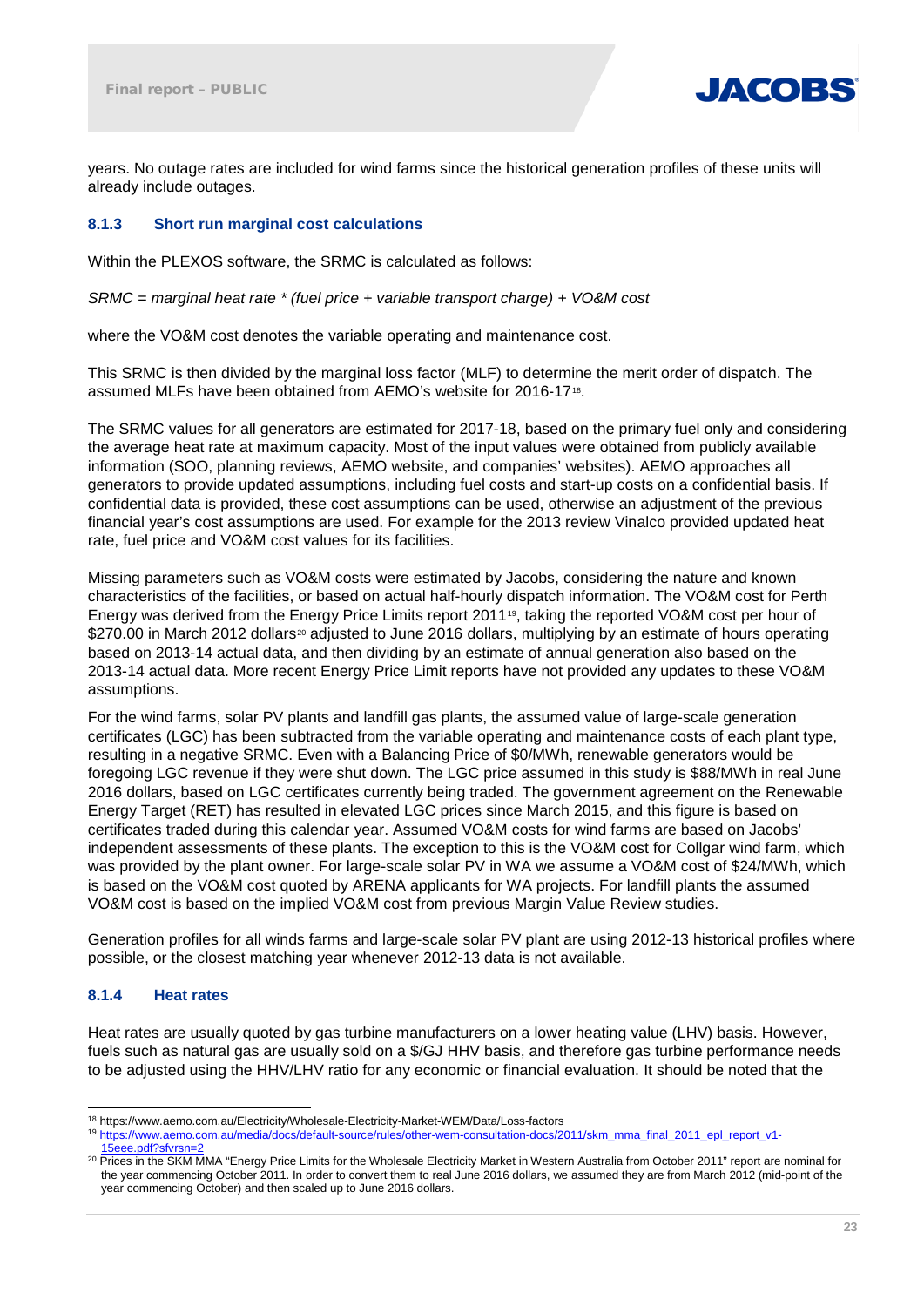

HHV/LHV ratio is fuel-specific[21.](#page-23-0) For example, for natural gas it is approximately 1.108, whereas for distillate the factor is about 1.06.

The sent out heat rates used in the modelling are based on available published or calculated values, using engineering judgement, for the rated plant capacities at ISO conditions, expressed on a HHV basis. In some instances, generators have provided more accurate information on a confidential basis following a request for details made by the former IMO and/or AEMO as part of the consultation process for previous and/or the current Margin Value Review. In the market modelling, polynomial heat input functions are specified for most generators and the SRMC at any output level is calculated based on the marginal heat rate at that point on the curve.

An example heat input function and resulting average heat rate curve are provided in [Figure 5.](#page-24-0) The marginal heat rate at any level of output is defined as the gradient of the heat input curve. It should be noted that the marginal HHV heat rate is typically lower than the average HHV heat rate at maximum sent-out rated capacity.

In some instances, no information on the heat input function is available. For these units, a static heat rate value is assumed regardless of output level. These units are not ones that would be expected to provide reserve, so the lack of heat input function is not considered material for this analysis.

For the generators servicing intermittent load only an average heat rate is assumed, since the full capacity range of the generator is not modelled in the simulation. For these generators, only the generation in addition to the private load is offered into the market, up to the maximum scheduled generation volume. On average, it is assumed that a generator servicing private load that is offering additional generation into the market is operating at a relatively efficient point on its heat rate curve.

#### **8.1.5 Kwinana NewGen**

The Kwinana NewGen CCGT consists of a 167.8 MW open cycle gas turbine, and a 160 MW steam turbine. In base load operation, 247.8 MW of power may be provided, with an additional 80 MW available from the steam unit during peak periods through auxiliary duct firing. The steam turbine cannot operate without the gas turbine. Therefore, the contingency risk that this unit imposes on the system is equal to the combined output from the power station.

## **8.2 Future generators**

An increase in the capacity of landfill generation facilities was modelled as a result of applications submitted for 2017-18 certified capacity. The new capacity is a combination of new facilities and uprating of existing facilities.

<span id="page-23-0"></span><sup>21</sup> The HHV / LHV ratio relates to the state of the water in the exhaust. For the HHV it is assumed that the water is condensed to liquid form and for the LHV it is assumed the water is in vapour form. The HHV value is higher than the LHV value by the latent heat of evaporation of the water. Fuels that have relatively higher hydrogen contents (to other combustible elements such as carbon) have higher HHV / LHV ratios as the hydrogen combusts to form water in the exhaust and carbon combusts to form carbon dioxide instead of water. Therefore the HHV/LHV ratio inherently accounts for combustion moisture.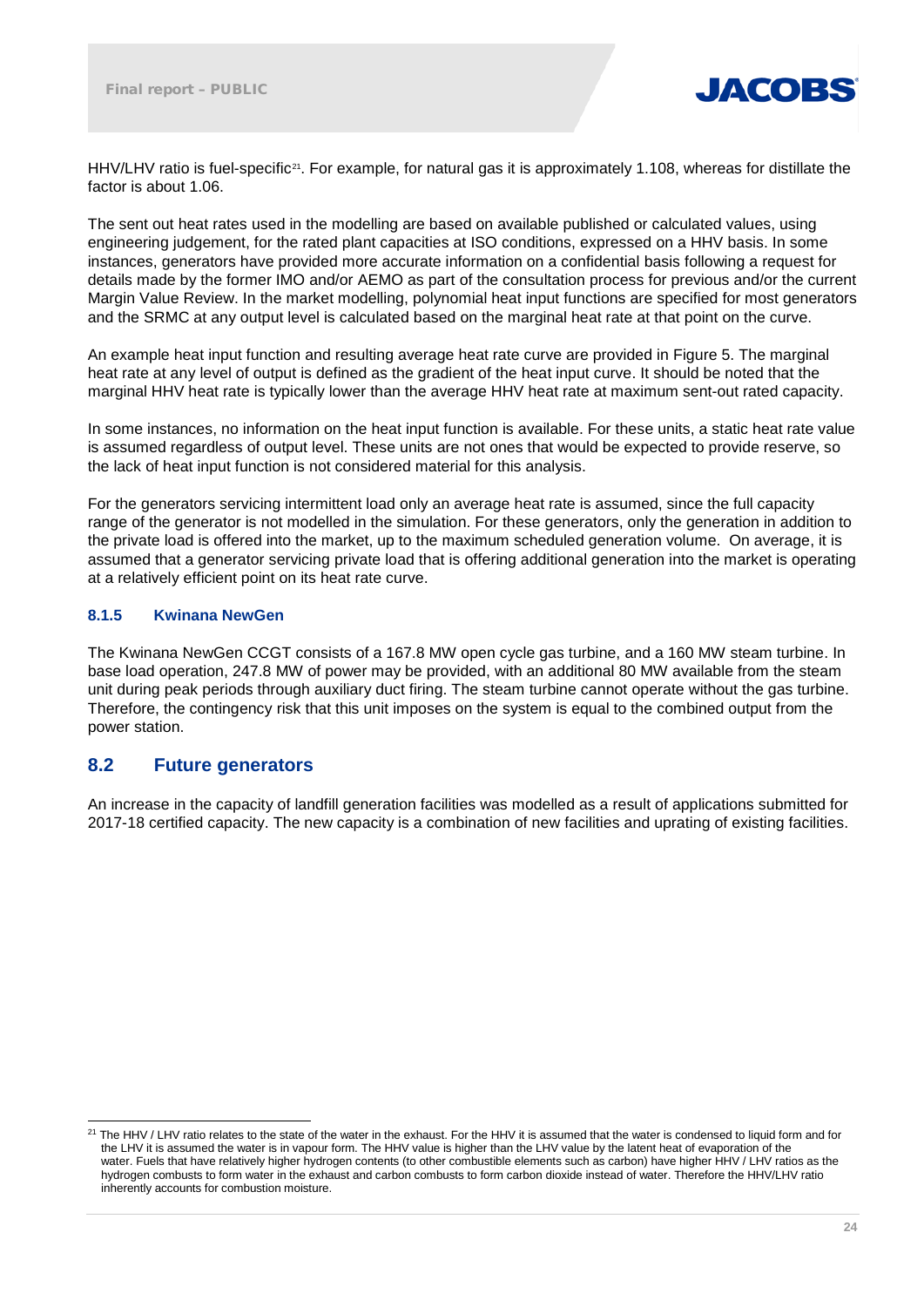

<span id="page-24-0"></span>

**Figure 5 Example of performance curve for a typical GTG unit, at ISO conditions**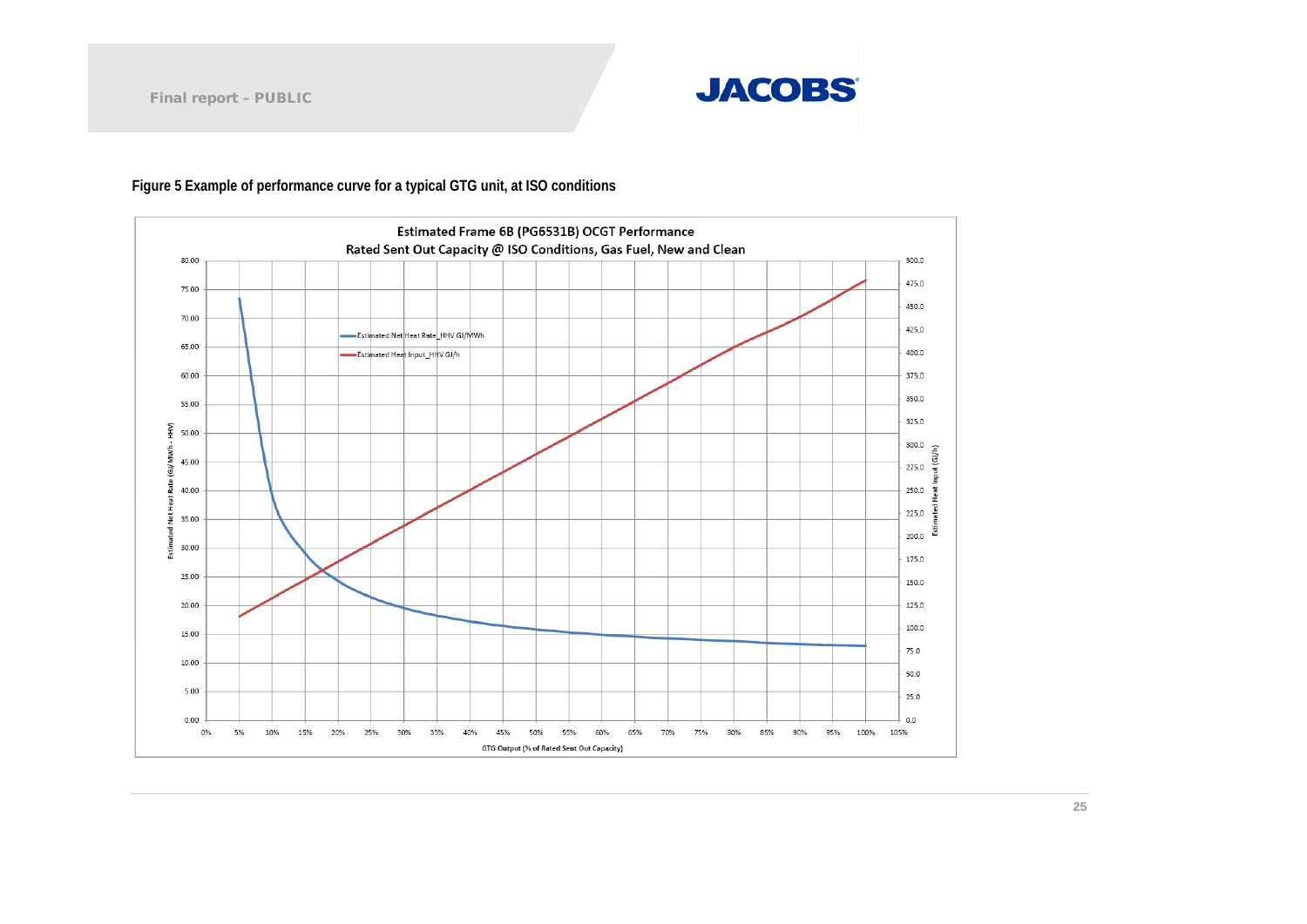

# **9. Reserve modelling assumptions**

In determining the availability cost of providing ancillary services, both SR and LFAS were modelled in PLEXOS.

System Management has been consulted on the information in this section to verify its accuracy.

## **9.1 Spinning reserve**

The SR requirement in the WEM is equivalent to 70% of the generating unit producing the largest total output in that period. Spare capacity on other generating units and/or interruptible load is made available to support system frequency in the event of a contingency.

## <span id="page-25-0"></span>**9.2 Load following Ancillary Service**

LFAS is required to meet fluctuations in supply and demand in real time. There are two LFAS products in the WEM: raise and lower. LFAS raise is a component of the SR. Therefore, the same MW of reserve may be used to meet both the LFAS and SR requirements. The total SR requirement in the WEM is therefore reduced by the amount of LFAS that is being provided. The exceptions to this include any LFAS that is provided by Cockburn CCGT<sup>[22](#page-25-1)</sup> and NewGen Kwinana CCGT<sup>[23](#page-25-2)</sup>. Both facilities have been granted primary frequency control exemption under the Technical Rules and have been confirmed by System Management as ineligible to provide spinning reserve service. This has resulted in Cockburn CCGT's and NewGen Kwinana CCGT's control system configuration being unable to automatically respond to changes in system frequency other than to LFAS quantities.

Based on the estimate of the LFAS requirement provided in System Management's Ancillary Service Report for 2016[24,](#page-25-3) for the 2017-18 financial year we assume a LFAS requirement of 72 MW for raise and 72 MW for lower with a ramp rate of +/- 14.4 MW/min.

The generators providing LFAS must be able to raise or lower their generation in response to automatic generation control (AGC) signals. The same generator does not need to provide both the raise and lower LFAS. Indeed, the LFAS market allows participants to offer for one and not the other. However, in aggregate across all generators providing LFAS the total required amounts of raise and lower service must be available.

While the dispatch of an LFAS generator can vary from minute to minute to meet generation and demand fluctuations, for modelling purposes it is assumed that, on average across the half hour period, a LFAS generator is not providing any LFAS. That is, intra-half-hour load following fluctuations in their generation average out.

## **9.3 Load Rejection Reserve**

LRR is required to provide system stability in the event of sudden, unplanned load disconnection. LRR is modelled in PLEXOS as a lower reserve. The generators providing LRR must be able to lower their generation in response to load rejection. Spare lowering capacity in a generator that provides LFAS can also be available for LRR with the exception of Cockburn CCGT and NewGen Kwinana CCGT.

Only Synergy units are able to provide LRR directly, although LFAS lower contributes to meeting the LRR requirement. The amount of LRR required in any time period t is as follows:

<span id="page-25-1"></span> $22$ Primary frequency control exemption under clause 1.9.4(a) of the Technical Rules as at December 2016 https://www.erawa.com.au/cproot/14411/2/EDM%2040518689%20-

<span id="page-25-2"></span><sup>%20</sup>TECHNICAL%20RULES%201ST%20AUGUST%202016%20PUBLISH%20VERSION%20-%20FRI%20-%20R....pdf <sup>23</sup> Primary frequency control exemption granted by Western Power -

https://www.erawa.com.au/cproot/14495/2/WPs%20Technical%20Rules%20Exemption%20from%201%20July%20to%2030%20September%2020 16.PDF

<span id="page-25-3"></span><sup>24</sup> https://www.aemo.com.au/Electricity/Wholesale-Electricity-Market-WEM/Data/-/media/9B95C6BE952746FCACDAA686A6427303.ashx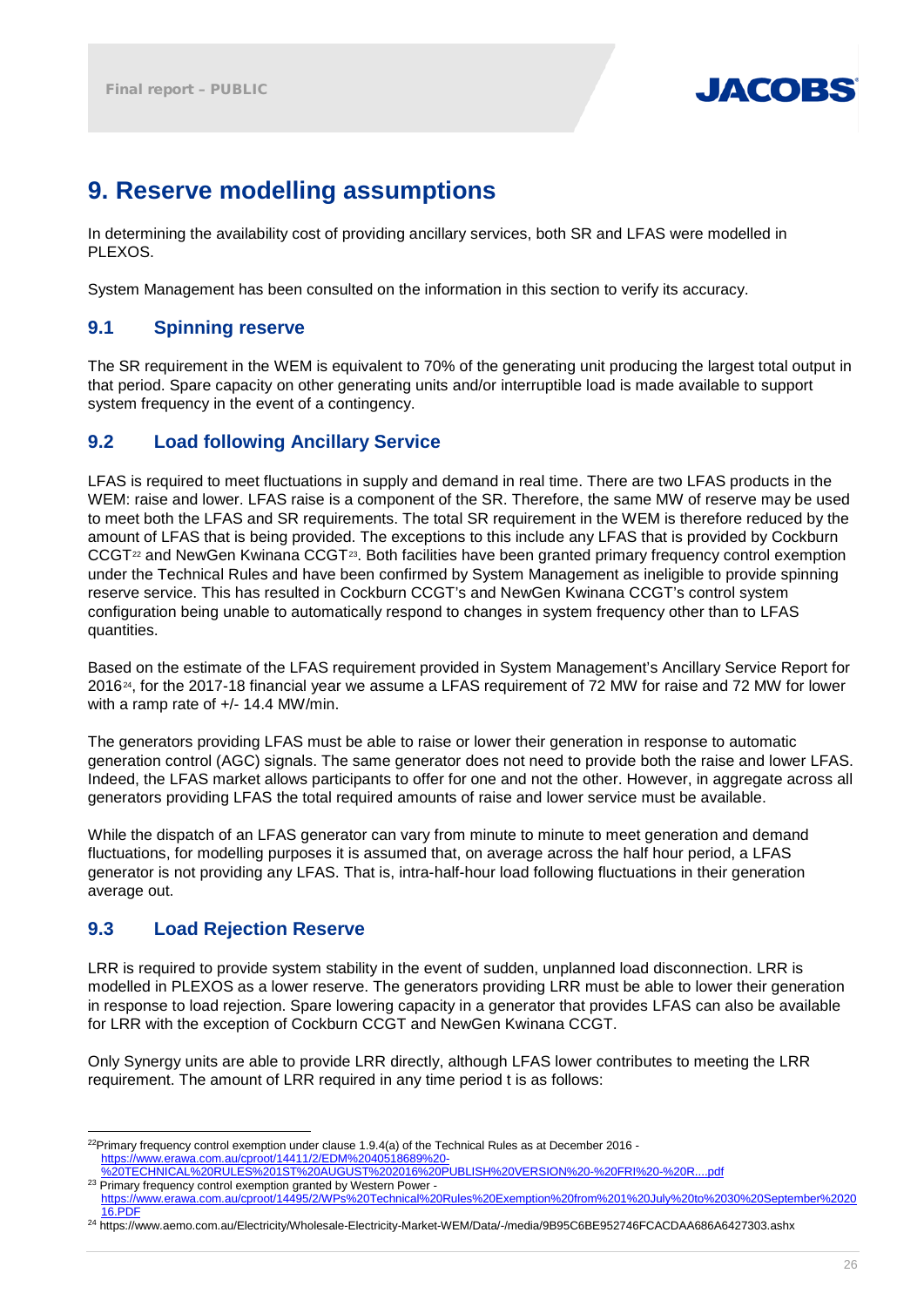

#### *LRR* = *120MW* – (*72MW – Cockburn\_LFAS\_provision\_t – NewGen CCGT\_LFAS\_provision\_t [25](#page-26-0)*)

where the 72MW represents the current LFAS requirement, Cockburn\_LFAS\_provision\_t is the amount of LFAS lower provided by Cockburn CCGT and NewGen CCGT\_LFAS provision\_t is the amount of LFAS lower provided by NewGen Kwinana CCGT.

Although we model the availability costs for Synergy to provide LRR, a separate determination is made by the ERA in accordance with clause 3.13.3B and a different settlement mechanism is utilised for the recovery of LRR costs. In this separate determination the value of the Ancillary Service Cost\_LR[26](#page-26-1) parameter covers the payment to a market generator for the costs of providing the LRR Service and System Restart Service.

## **9.4 Reserve provision**

PLEXOS requires the user to specify which generators can provide a particular type of reserve. Some may be better suited for providing SR than LFAS, and some may not be suitable for providing reserve at all, depending on their operational flexibility and the commercial objectives of their owners. Both Synergy and IPPs are able to provide LFAS subject to meeting technical requirements (i.e. being connected to AGC). At present NewGen Kwinana and Tiwest Cogeneration plant are the only IPP facilities capable of providing LFAS. Tiwest has indicated that it is uncertain if it will participate in the LFAS markets. As a result NewGen Kwinana remains the only IPP modelled to provide LFAS during this period. SR is provided by Synergy or through ancillary service contracts. It is understood that one long-term contract and two short-term contracts will be in place for FY 2017-18. The long-term contract is for the provision of 42 MW of interruptible load. One short-term contract is for an additional 13 MW of interruptible load, and the other is a 13 MW contract with one of the IPPs.

For all generators specified as being able to provide reserve, PLEXOS is set up to assume by default that, if a unit is generating, all spare capacity could contribute to providing reserve. This is not always possible, so PLEXOS allows users to specify a *Reserve.Generator.Max response* for each generator that can provide reserve. If used, this property limits the reserve provided by a generator in a given period to the minimum of the *Max response* and the spare capacity on the generating unit.

The maximum responses currently assumed are based on information provided by System Management. For some units, all spare capacity is assumed to be available for providing SR, LFAS and LRR. For LFAS, the maximum response represents a unit's ability to increase or decrease output within a 5 minute period. Both LFAS raise and lower could be provided by a unit simultaneously. For SR and LRR, additional restrictions are imposed on some units, as suggested by System Management.

## <span id="page-26-3"></span>**9.5 Ancillary service contracts**

Some reserve may be provided by reducing load through interruptible load ancillary service contracts. System Management's latest advice is that 55 MW of interruptible load is assumed to be available. This interruptible load can be used at all times to provide SR. The other SR contract that will be active over FY 2017-18 is understood to be with one of the IPPs.

For the purposes of modelling, the SR requirement to be provided by Synergy in period *t* for the 2017-18 financial year is therefore equal to:

*70%\* largest generating unit–55 MW interruptible load – IPP\_SR\_Provision –* (*72 MW LFAS – Cockburn\_LFAS\_provision\_t –NewGen CCGT\_LFAS\_provision\_t [27](#page-26-2)*)*.*

For modelling purposes, Cockburn's and NewGen Kwinana's provision of LFAS are subtracted off the modelled 72MW of LFAS provided each period because Cockburn's and NewGen Kwinana's LFAS are not a suitable substitute for SR (see section [9.2\)](#page-25-0). This is required in the market simulations to correctly model the co-optimised energy and reserve provision to determine least-cost dispatch. However, for the purposes of settlement, there is

<span id="page-26-0"></span><sup>&</sup>lt;sup>25</sup> If a contract is in place with System Management to ensure that provision of LRR services from NewGen Kwinana CCGT meets system standards then this term will be zero.

<span id="page-26-1"></span><sup>26</sup> https://www.erawa.com.au/electricity/wholesale-electricity-market/determinations/ancillary-services-parameters/load-rejection-cost\_lr

<span id="page-26-2"></span><sup>&</sup>lt;sup>27</sup> If a contract is in place with System Management to ensure that provision of SR services from NewGen Kwinana CCGT meets system standards then this term will be zero.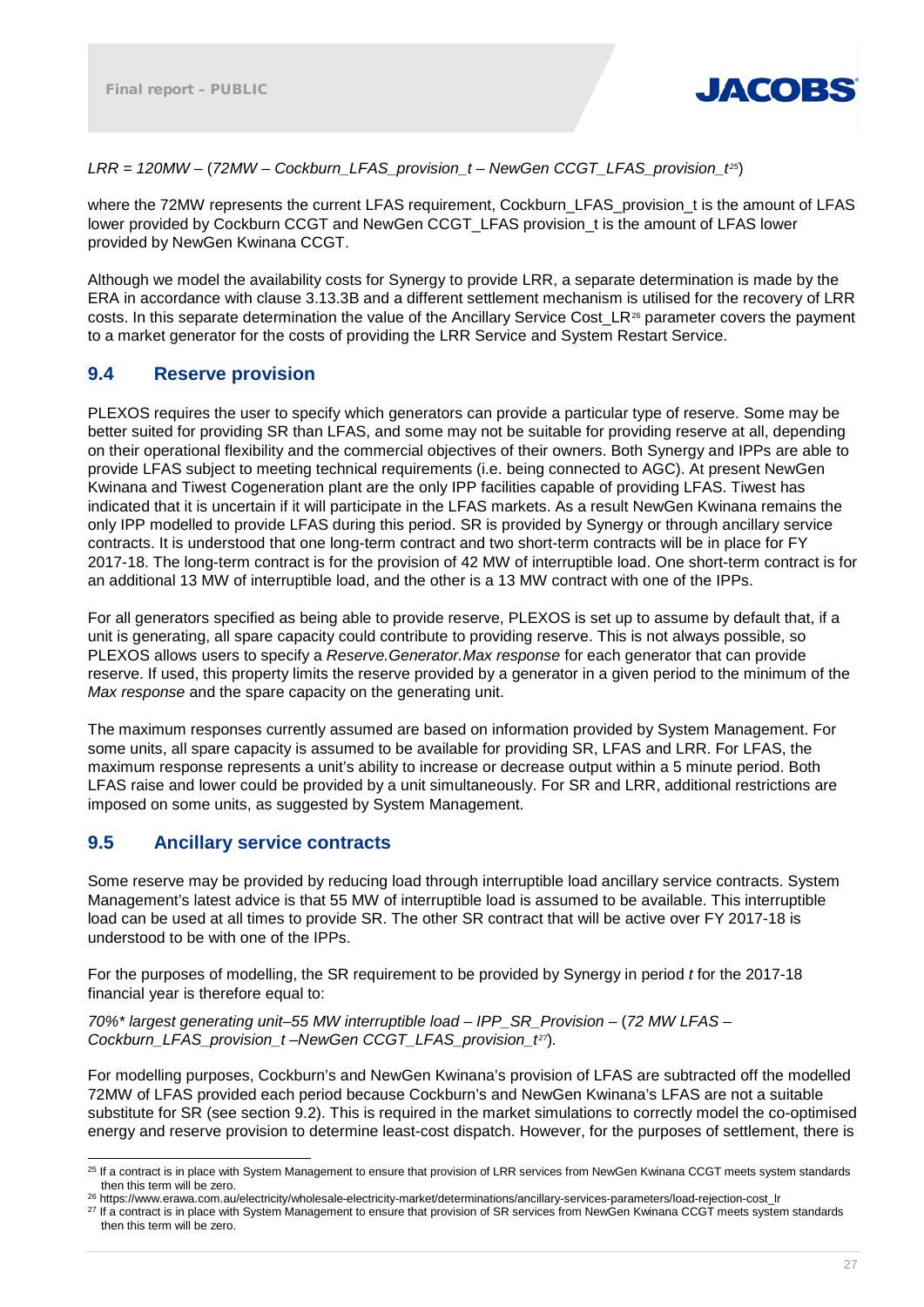

a subsequent post-modelling adjustment for Cockburn's and NewGen Kwinana's provision of LFAS as outlined section [2.4.](#page-12-2)

# **9.6 Value of reserve shortage**

Clause 3.10.2 (d) of the Market Rules states that the SR requirement may be relaxed following activation (subject to a requirement that it be fully restored as soon as practicable) if:

"…all reserves are exhausted and to maintain reserves would require involuntary load shedding".

To ensure that reserve levels are relaxed prior to involuntary load shedding, a value of reserve shortage (VoRS) is defined representing the cost per MWh of not meeting the reserve requirement. In PLEXOS, a VoRS of \$1,000/MWh is assumed for the WEM to ensure that the reserve is met in most circumstances except when involuntary load shedding would occur.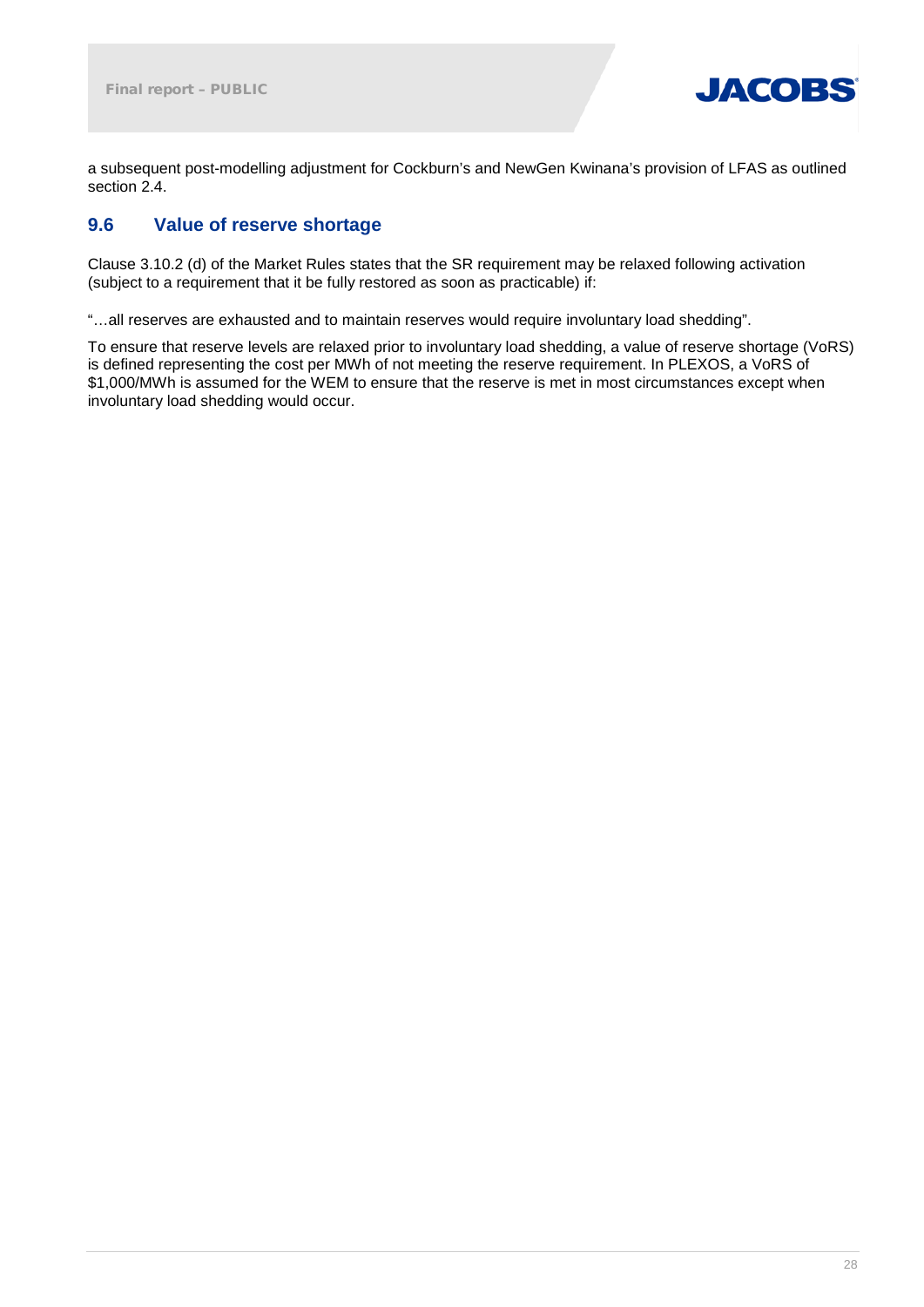

# <span id="page-28-1"></span>**10. Results**

In each half-hour Trading Interval, the availability cost was calculated using the methodology described in Section [2](#page-8-0) and a margin value was determined by rearranging the formula specified in clause 9.9.2 (f).

The components of the SR availability cost calculation (that is, the last equation in section [2.3\)](#page-10-0) are provided by sample for peak and off-peak periods in [Table 5](#page-30-0) and [Table 6](#page-31-0) respectively.

The margin values, availability cost and system marginal prices are presented in [Table 3](#page-28-0) averaged over 10 random outage samples, described in further detail in [Table 7.](#page-32-0) The table also provides a comparison with the 2016-17 parameter estimates.

The way in which we are reporting SR\_Capacity\_ Peak and SR\_Capacity\_Off-Peak has changed from what was reported in last year's review. These parameters are defined in section [2.4,](#page-12-2) and they represent the average SR Capacity(t) variable in peak and off-peak periods which represents the capacity necessary to cover the Ancillary Service Requirement for SR, which meets the requirements of clause 3.22.1(e) and (f). These quantities are now also adjusted by the LFR provision of Cockburn CCGT and NewGen Kwinana CCGT, which is not eligible to also contribute to SR (see section [9.2\)](#page-25-0), and therefore also needs to be supplied by Synergy. The reason for making this adjustment is that the LF\_Up\_Capacity(t) term in the equations of section [2.4](#page-12-2) is a flat 72 MW in AEMO's settlement system, and does not differentiate which facility provides the LFR.

| <b>Parameter</b>             | <b>Proposed</b><br>Standard error <sup>28</sup><br><b>Approved</b><br>$(2017-18)$<br>$(2016-17)$<br>$(2017-18)$ |      |         | <b>Standard error</b><br>$(2016-17)$ |
|------------------------------|-----------------------------------------------------------------------------------------------------------------|------|---------|--------------------------------------|
| Margin_Off-Peak              | 64%                                                                                                             | 1.8% | 35%     | 1.0%                                 |
| Margin_Peak                  | 36%                                                                                                             | 0.7% | 24%     | 0.4%                                 |
| SR_Capacity_Off-Peak<br>(MW) | 190.2                                                                                                           | 0.23 | 197.829 | 0.35                                 |
| SR_Capacity_Peak<br>(MW)     | 221.8                                                                                                           | 0.17 | 218.1   | 0.15                                 |
| Availability cost (\$M)      | 13.29                                                                                                           | 0.27 | 10.55   | 0.18                                 |
| Off-peak price (\$/MWh)      | 39.56                                                                                                           | 0.07 | 36.17   | 0.14                                 |
| Peak price (\$/MWh)          | 56.27                                                                                                           | 0.17 | 52.97   | 0.20                                 |

<span id="page-28-0"></span>**Table 3 Parameter estimates**

On average, a Margin\_Off-Peak value of 64% is proposed, based on time-weighted average system marginal off-peak prices of \$39.56/MWh. For Margin\_Peak, an average value of 36% has been estimated, based on time-weighted average system marginal peak prices of \$56.27/MWh.

<span id="page-28-2"></span><sup>&</sup>lt;sup>28</sup> The standard error is a measure of the statistical accuracy of an estimated quantity. If the errors associated with the samples are normally distributed, then the true value of the quantity is with 68% confidence likely to lie within 1 standard error of the estimated value, and with 95% confidence likely to lie within 2 standard errors of the estimated value.

<span id="page-28-3"></span><sup>&</sup>lt;sup>29</sup> This is not the actual number that was reported in last year's review. It has been adjusted to make it comparable with the way this year's SR\_Capacity values are being reported – see explanation in section [10.](#page-28-1)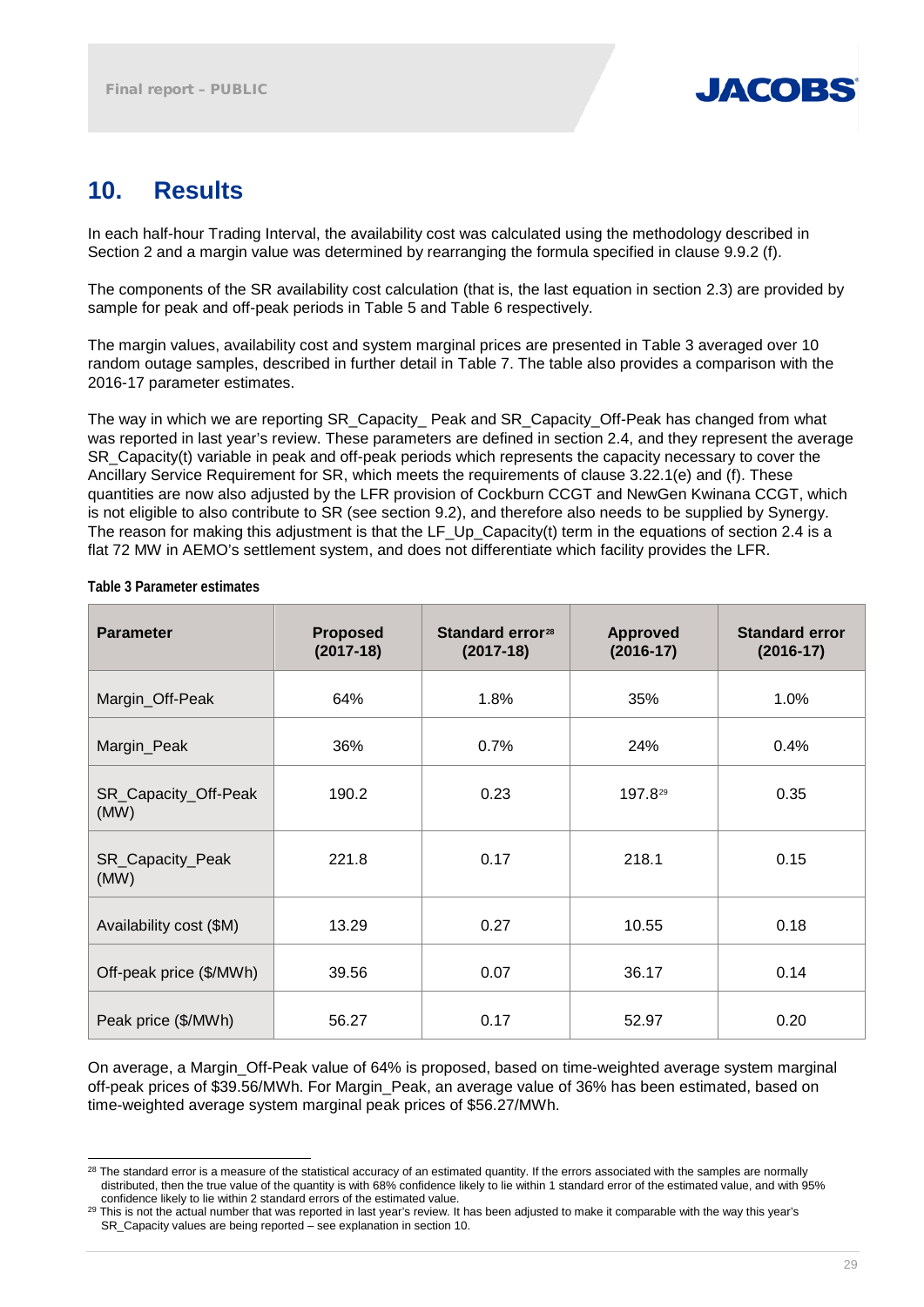

These values are markedly higher than the parameter estimates recommended for the 2016-17 financial year, and this is driven by a marked increase in the unit cost of Synergy's SR provision, which is accompanied by a substantial overall increase in Synergy's total cost of providing SR. The key factor contributing to the higher margin values is the substantial increase in Synergy's availability cost for providing SR services. This is caused in large part by the increase in Synergy's average cost of gas. The other factor contributing to the large increase in margin values, especially in the off-peak, is that Synergy needs to recover the higher availability cost over a smaller volume of SR provision. For example, Synergy's average projected off-peak SR provision in last year's simulations was 84 MW, whereas this has reduced to about 50 MW in this year's projections. This factor alone increases the off-peak margin value by 68% relative to last year's value.

However, the increase in both peak and off-peak prices in this year's simulations placed downward pressure on the margin values relative to last year's result.

Synergy's availability cost has increased from the 2016-17 amount of \$10.55M to \$13.35M for the 2017-18 financial year. On a plant level the key dynamics explaining the availability cost are as follows:

• Cockburn CCGT runs harder in the no SR case because of its relatively low SRMC. When SR is required Cockburn backs off generation because it has no capability of providing SR. It therefore has to allow headroom for the SR capable peaking gas turbines to dispatch at their minimum generation level. Cockburn's behaviour is also sensitive to the system's LRR requirement. When the system requires LRR the cost-effectiveness of dispatching Cockburn is degraded, despite its relatively low SRMC, because it has no LRR capability. Therefore in the simulation without SR with LRR Cockburn is forced to back off its generation more than the corresponding case where LRR is not required. When SR is also required, Cockburn has already backed off its dispatch in the LRR case, and therefore it does not need to back off as much to create the required headroom for SR.

This behaviour has changed since last year's simulations because Cockburn has now switched positions with NewGen Kwinana in the merit order due to a change in its fuel price. In last year's simulations Cockburn's output was only changing incrementally between the four cases because the optimal outcome was to leave it running to provide energy. This year the change in the merit order mean that it is now more optimal for Cockburn to reduce its output, or to shut down altogether to let peaking plant on for the purpose of reserve provision.

- The key peaking plants increasing their dispatch to provide SR are Kemerton, Kwinana GTs 2 and 3 and Pinjar. In the case where LRR is required Kemerton incurs the most availability cost, whereas when LRR is not required Kwinana GTs 2 and 3 incur most of the availability cost.
- Collie backs off dispatch in both peak and off-peak periods when SR is required in order to minimise the demand for SR, since it typically sets the SR requirement for the system. As a result it tends to contribute to the availability cost by forgoing profit.

The key drivers behind the increase in Synergy's availability cost are as follows:

- Synergy's modelled generation costs have increased by 27% in the peak, although they have decreased by 10% in the off-peak relative to last year's simulations.
- Start costs have increased in this year's simulations due to more frequent stops and starts. The source of the increase is for the case when LRR is not required, and can be traced back to Cockburn CCGT and the Kemerton GTs. The additional starts are being incurred in both peak and off-peak periods. As mentioned above, Cockburn's behaviour when LRR is not required changes substantially depending on whether SR is required or not. Cockburn's capacity factor reduces from 66% when SR is not required to 38% when SR is required. Cockburn's starts per year increase from 43 when no SR is required, to 93 when SR is required, demonstrating that in many instances it shuts down altogether to allow peaking plant on to provide SR. Kemerton is the peaking plant that is starting when Cockburn is shutting down for the purpose of SR provision. Its starts across the two units increase to 708 instances when SR is required (almost one per day per unit), up from 358 starts when SR is not required.

[Table 5](#page-30-0) and [Table 6](#page-31-0) show a breakdown of the availability cost for peak and off-peak periods. One notable difference to last year's outcomes is that the interaction cost is negative across most of the samples for peak periods and across all of the samples for off-peak periods, whereas this quantity in previous years was positive. Based on the definition of the interaction cost (see section [2.3\)](#page-10-0), this implies that the availability cost for the no LRR case is greater than the availability cost for the with LRR case.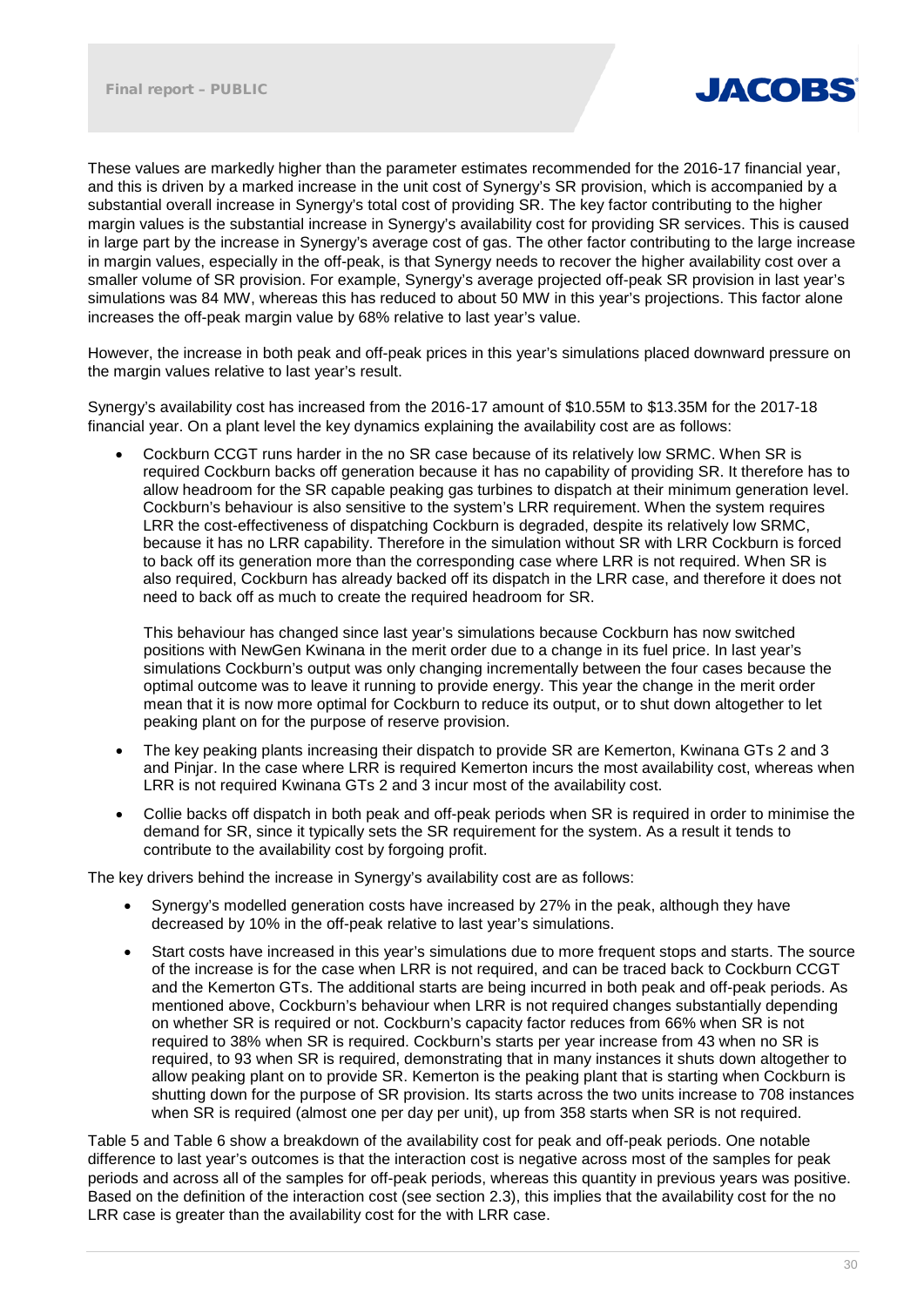

The key driver of this outcome lies in the fact that this year's simulations have less low-cost LRR supply than last year's simulations coupled with the behaviour of the Cockburn CCGT, which has been described above. In summary, Cockburn does not need to back off as much (for the purpose of providing SR) when LRR is active and therefore a lower volume of more expensive peaking generation is required to replace the energy provided by Cockburn, thus incurring a lower availability cost. Furthermore, more peaking plants would already be online when LRR is active so as to provide the LRR that Cockburn cannot provide. This same plant is also SR capable, and therefore lower start costs would be incurred in the LRR case, also lowering the availability cost. In last year's simulations Collie and NewGen Kwinana CCGT provided most of the required LRR at relatively low cost as they both tended to run well above their minimum generation level for energy provision. As a result Cockburn's behaviour was much less sensitive to the LRR requirement.

# **10.1 Cockburn CCGT and NewGen Kwinana CCGT LFR provision**

[Table 4](#page-30-1) shows a breakdown of LFR provision by Cockburn CCGT and NewGen Kwinana CCGT in peak and offpeak periods. This LFR provision does not contribute to SR for the reasons mentioned in section [9.5.](#page-26-3) Since Cockburn and NewGen Kwinana are the only LFAS facilities that cannot provide SR, and Synergy is paid based on a fixed quantity of SR in the peak and the off-peak, the correct quantity of SR to be paid to Synergy can be calculated by adding back the average LFR provision of Cockburn CCGT and NewGen Kwinana CCGT. Therefore the quantities in [Table 4](#page-30-1) are included in the SR\_Capacity\_Peak and SR\_Capacity\_Off-Peak values reported in [Table 3.](#page-28-0) This is required as Synergy's net SR provision determined in clause 9.9.2(f) of the Market Rules does not exclude the LFR provision which is SR ineligible.

[Table 4](#page-30-1) shows that both Cockburn and NewGen Kwinana CCGT provide more of their LFR in off-peak periods.

|                                                |                  | S <sub>1</sub> | <b>S2</b> | S <sub>3</sub> | <b>S4</b> | S <sub>5</sub> | S <sub>6</sub> | S7   | S <sub>8</sub> | S <sub>9</sub> | <b>S10</b> | Average |
|------------------------------------------------|------------------|----------------|-----------|----------------|-----------|----------------|----------------|------|----------------|----------------|------------|---------|
|                                                | Peak (MW)        | 2.5            | 2.9       | 3.2            | 2.0       | 2.0            | 2.8            | 3.0  | 3.0            | 3.0            | 3.1        | 2.8     |
| <b>Cockburn</b><br><b>CCGT</b>                 | Off-peak<br>(MW) | 5.0            | 6.4       | 6.2            | 5.5       | 5.3            | 6.2            | 7.0  | 6.1            | 5.9            | 7.5        | 6.1     |
| <b>NewGen</b><br><b>Kwinana</b><br><b>CCGT</b> | Peak (MW)        | 10.0           | 10.2      | 10.3           | 9.9       | 10.3           | 10.5           | 10.4 | 10.4           | 10.3           | 10.1       | 10.2    |
|                                                | Off-peak<br>(MW) | 20.3           | 19.9      | 20.2           | 20.9      | 20.3           | 20.6           | 20.3 | 20.4           | 20.8           | 20.2       | 20.4    |
| <b>Total</b>                                   | Peak (MW)        | 12.5           | 13.0      | 13.5           | 11.9      | 12.4           | 13.3           | 13.4 | 13.4           | 13.2           | 13.2       | 13.0    |
|                                                | Off-Peak<br>(MW) | 25.3           | 26.3      | 26.4           | 26.4      | 25.6           | 26.8           | 27.3 | 26.5           | 26.7           | 27.7       | 26.5    |

<span id="page-30-1"></span>**Table 4 Average LFR provision by Cockburn CCGT and NewGen Kwinana CCGT that is ineligible to contribute to SR**

<span id="page-30-0"></span>**Table 5 SR availability cost calculation - peak**

| <b>Sample</b>           | S <sub>1</sub> | S <sub>2</sub> | S <sub>3</sub> | <b>S4</b> | S <sub>5</sub> | S <sub>6</sub> | S7   | S <sub>8</sub> | <b>S9</b> | <b>S10</b> | Average <sup>30</sup> |
|-------------------------|----------------|----------------|----------------|-----------|----------------|----------------|------|----------------|-----------|------------|-----------------------|
| Cost of SR only<br>(SM) | 8.80           | 9.27           | 10.67          | 10.05     | 9.48           | 9.68           | 9.17 | 7.72           | 8.62      | 10.14      | 9.36                  |
| Gen cost (\$M)          | 8.14           | 7.91           | 7.93           | 7.67      | 6.73           | 7.48           | 8.03 | 5.76           | 5.75      | 8.73       | 7.41                  |
| Start up cost (\$M)     | 0.31           | 0.92           | 1.39           | 1.34      | 0.92           | 0.98           | 0.46 | $-0.25$        | 0.58      | 0.82       | 0.75                  |
| Profit forgone<br>(SM)  | 0.36           | 0.44           | 1.34           | 1.04      | 1.83           | 1.23           | 0.69 | 2.21           | 2.28      | 0.58       | 1.20                  |

<span id="page-30-2"></span><sup>30</sup> Note that taking the average of the sample values as displayed yields slightly different average values due to rounding.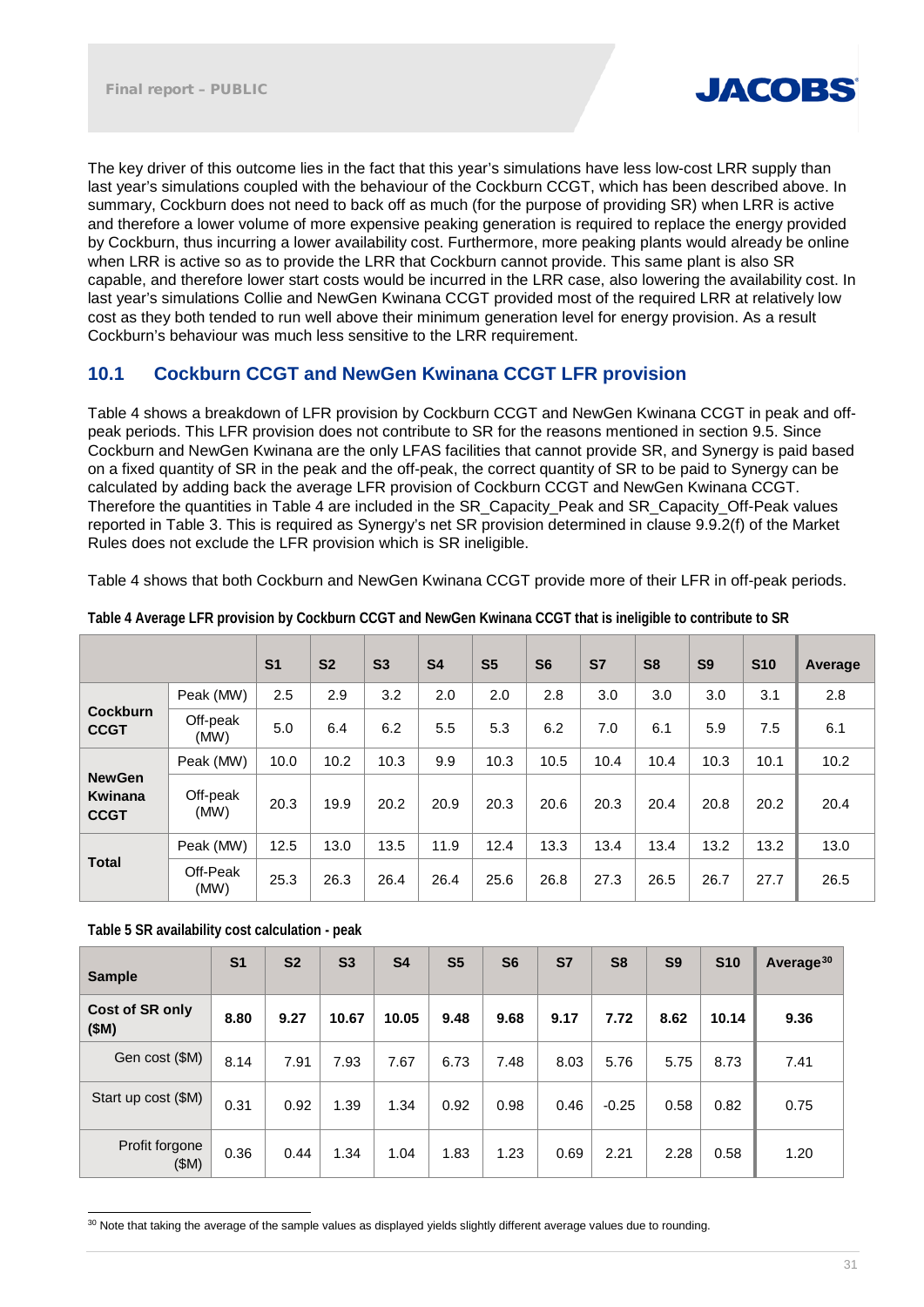

| <b>Sample</b>                                | S <sub>1</sub> | <b>S2</b> | <b>S3</b> | <b>S4</b> | S <sub>5</sub> | S <sub>6</sub> | <b>S7</b> | S <sub>8</sub> | <b>S9</b> | <b>S10</b> | Average <sup>30</sup> |
|----------------------------------------------|----------------|-----------|-----------|-----------|----------------|----------------|-----------|----------------|-----------|------------|-----------------------|
| Cost of SR given<br>provision of LRR<br>(SM) | 7.10           | 9.66      | 8.35      | 8.27      | 7.90           | 7.48           | 7.42      | 9.26           | 8.14      | 7.58       | 8.12                  |
| Gen cost (\$M)                               | 3.35           | 5.97      | 5.83      | 3.67      | 4.49           | 5.93           | 5.63      | 6.14           | 5.45      | 5.81       | 5.23                  |
| Start up cost (\$M)                          | 0.34           | 1.86      | 0.62      | 0.94      | 0.55           | 0.24           | 0.50      | 1.33           | 1.29      | 0.42       | 0.81                  |
| Profit forgone<br>(SM)                       | 3.41           | 1.83      | 1.90      | 3.66      | 2.86           | 1.30           | 1.30      | 1.79           | 1.40      | 1.35       | 2.08                  |
| Interaction cost<br>(SM)                     | $-1.70$        | 0.39      | $-2.32$   | $-1.78$   | $-1.58$        | $-2.21$        | $-1.75$   | 1.55           | $-0.48$   | $-2.55$    | $-1.24$               |
| SR apportioning<br>factor                    | 0.64           | 0.63      | 0.63      | 0.64      | 0.64           | 0.64           | 0.63      | 0.63           | 0.63      | 0.64       | 0.635                 |
| SR only<br>contribution                      | 3.21           | 3.39      | 3.90      | 3.67      | 3.46           | 3.53           | 3.35      | 2.82           | 3.15      | 3.70       | 3.42                  |
| SR given LRR<br>contribution                 | 4.51           | 6.12      | 5.30      | 5.26      | 5.02           | 4.75           | 4.71      | 5.88           | 5.17      | 4.82       | 5.15                  |
| SR availability<br>$cost$ (\$M)              | 7.72           | 9.51      | 9.20      | 8.92      | 8.48           | 8.28           | 8.06      | 8.70           | 8.31      | 8.51       | 8.57                  |

# <span id="page-31-0"></span>**Table 6 SR availability cost calculation – off-peak**

| <b>Sample</b>                                | S <sub>1</sub> | S <sub>2</sub> | S <sub>3</sub> | S <sub>4</sub> | S <sub>5</sub> | S <sub>6</sub> | S7      | S <sub>8</sub> | S <sub>9</sub> | <b>S10</b> | Average <sup>31</sup> |
|----------------------------------------------|----------------|----------------|----------------|----------------|----------------|----------------|---------|----------------|----------------|------------|-----------------------|
| Cost of SR only<br>(SM)                      | 6.54           | 6.24           | 6.10           | 6.53           | 5.53           | 7.21           | 6.20    | 5.50           | 6.20           | 7.29       | 6.33                  |
| Gen cost (\$M)                               | 4.21           | 3.52           | 3.83           | 3.82           | 3.60           | 4.13           | 4.22    | 3.59           | 3.82           | 5.06       | 3.98                  |
| Start up cost (\$M)                          | 2.68           | 2.74           | 2.43           | 2.82           | 2.11           | 3.50           | 2.62    | 2.31           | 2.51           | 2.71       | 2.64                  |
| Profit forgone<br>(SM)                       | $-0.35$        | $-0.02$        | $-0.17$        | $-0.12$        | $-0.19$        | $-0.42$        | $-0.63$ | $-0.40$        | $-0.13$        | $-0.47$    | $-0.29$               |
| Cost of SR given<br>provision of LRR<br>(SM) | 2.77           | 4.34           | 3.89           | 2.84           | 4.21           | 2.42           | 2.93    | 3.85           | 3.35           | 4.81       | 3.54                  |
| Gen cost (\$M)                               | 1.40           | 2.70           | 2.92           | 1.43           | 1.85           | 1.75           | 2.53    | 2.54           | 1.44           | 2.76       | 2.13                  |
| Start up cost (\$M)                          | 1.44           | 2.04           | 1.44           | 1.58           | 2.57           | 1.03           | 0.90    | 1.94           | 2.32           | 2.72       | 1.80                  |
| Profit forgone<br>(SM)                       | $-0.07$        | $-0.40$        | $-0.47$        | $-0.17$        | $-0.22$        | $-0.37$        | $-0.50$ | $-0.63$        | $-0.42$        | $-0.68$    | $-0.39$               |
| Interaction cost<br>(SM)                     | $-3.77$        | $-1.90$        | $-2.21$        | $-3.69$        | $-1.32$        | $-4.79$        | $-3.27$ | $-1.64$        | $-2.85$        | $-2.49$    | $-2.79$               |
| SR apportioning<br>factor                    | 0.58           | 0.58           | 0.58           | 0.58           | 0.58           | 0.58           | 0.58    | 0.58           | 0.58           | 0.58       | 0.58                  |

<span id="page-31-1"></span><sup>31</sup> Note that taking the average of the sample values as displayed yields slightly different average values due to rounding.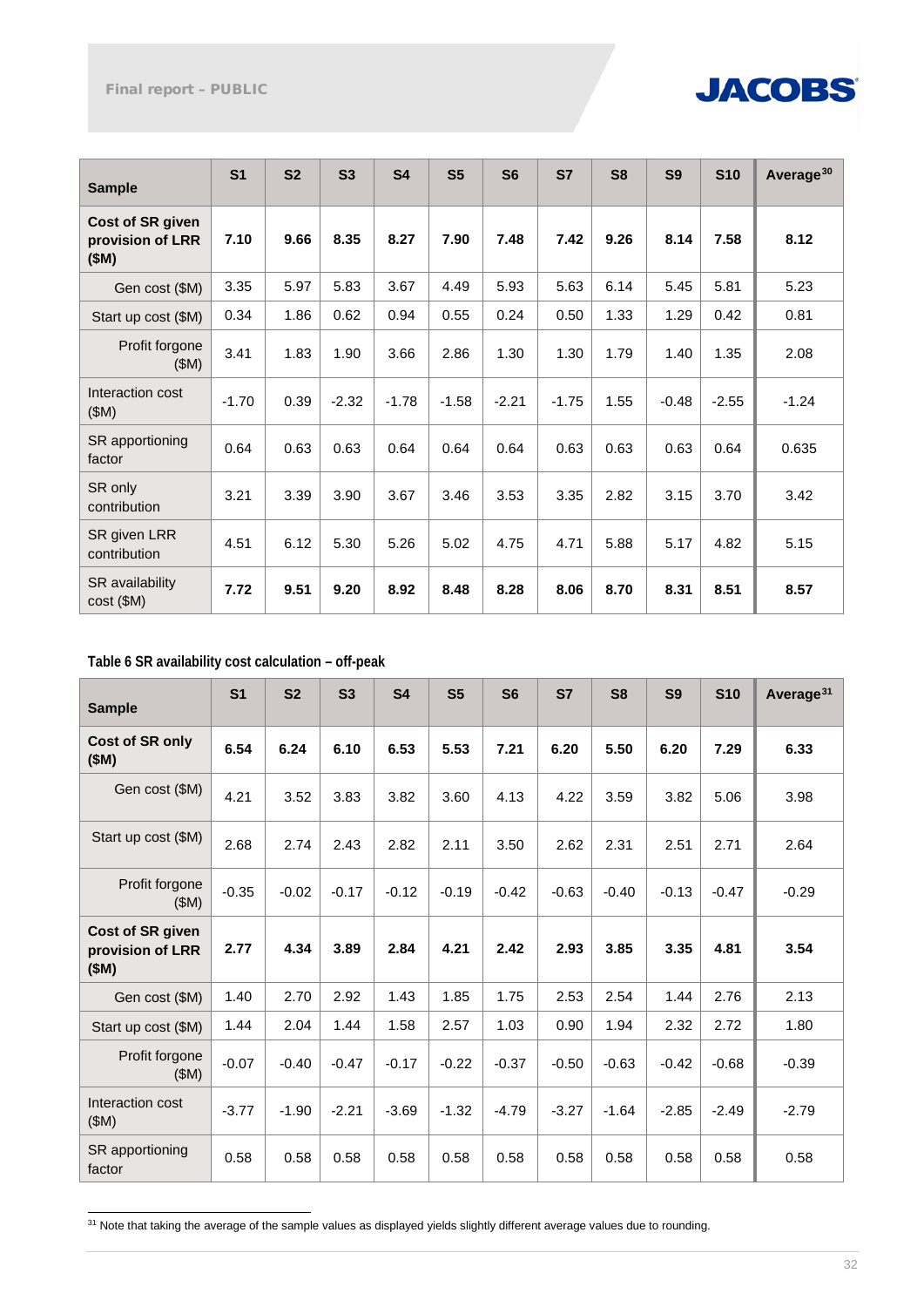

| <b>Sample</b>                   | S <sub>1</sub> | S <sub>2</sub> | S <sub>3</sub> | S <sub>4</sub> | S <sub>5</sub> | S <sub>6</sub> | S7   | S <sub>8</sub> | S <sub>9</sub> | <b>S10</b> | Average <sup>31</sup> |
|---------------------------------|----------------|----------------|----------------|----------------|----------------|----------------|------|----------------|----------------|------------|-----------------------|
| SR only<br>contribution         | 2.77           | 2.65           | 2.58           | 2.77           | 2.34           | 3.05           | 2.63 | 2.33           | 2.63           | 3.09       | 2.68                  |
| SR given LRR<br>contribution    | 1.60           | 2.50           | 2.24           | 1.63           | 2.43           | 1.39           | 1.69 | 2.22           | 1.93           | 2.77       | 2.04                  |
| SR availability<br>$cost$ (\$M) | 4.36           | 5.15           | 4.83           | 4.41           | 4.76           | 4.45           | 4.32 | 4.55           | 4.56           | 5.86       | 4.72                  |

<span id="page-32-0"></span>**Table 7 Parameter estimates by sample**

| <b>Sample</b>                   | S <sub>1</sub> | <b>S2</b> | S <sub>3</sub> | <b>S4</b> | S <sub>5</sub> | S <sub>6</sub> | S7    | S <sub>8</sub> | S <sub>9</sub> | <b>S10</b> | Average |
|---------------------------------|----------------|-----------|----------------|-----------|----------------|----------------|-------|----------------|----------------|------------|---------|
| Margin off-peak                 | 60%            | 71%       | 67%            | 61%       | 65%            | 60%            | 58%   | 62%            | 62%            | 77%        | 64%     |
| Margin peak                     | 33%            | 40%       | 39%            | 38%       | 35%            | 35%            | 34%   | 37%            | 35%            | 35%        | 36%     |
| Availability cost<br>(SM)       | 12.08          | 14.66     | 14.02          | 13.33     | 13.24          | 12.73          | 12.38 | 13.25          | 12.87          | 14.38      | 13.29   |
| OP availability<br>$cost$ (\$M) | 4.36           | 5.15      | 4.83           | 4.41      | 4.76           | 4.45           | 4.32  | 4.55           | 4.56           | 5.86       | 4.72    |
| P availability cost<br>(SM)     | 7.72           | 9.51      | 9.20           | 8.92      | 8.48           | 8.28           | 8.06  | 8.70           | 8.31           | 8.51       | 8.57    |
| Off-peak price<br>(\$/MWh)      | 39.48          | 39.54     | 39.15          | 39.72     | 39.86          | 39.31          | 39.64 | 39.48          | 39.56          | 39.82      | 39.56   |
| Peak price<br>(\$/MWh)          | 56.17          | 56.84     | 55.94          | 56.58     | 56.82          | 55.47          | 56.18 | 55.43          | 56.63          | 56.69      | 56.27   |
| SR_Capacity<br>Peak (MW)        | 221.3          | 221.9     | 222.4          | 220.8     | 221.2          | 222.1          | 222.2 | 222.2          | 222.1          | 222.0      | 221.8   |
| SR_Capacity_<br>Off-Peak (MW)   | 189.0          | 190.0     | 190.1          | 190.1     | 189.3          | 190.5          | 191.0 | 190.1          | 190.4          | 191.4      | 190.2   |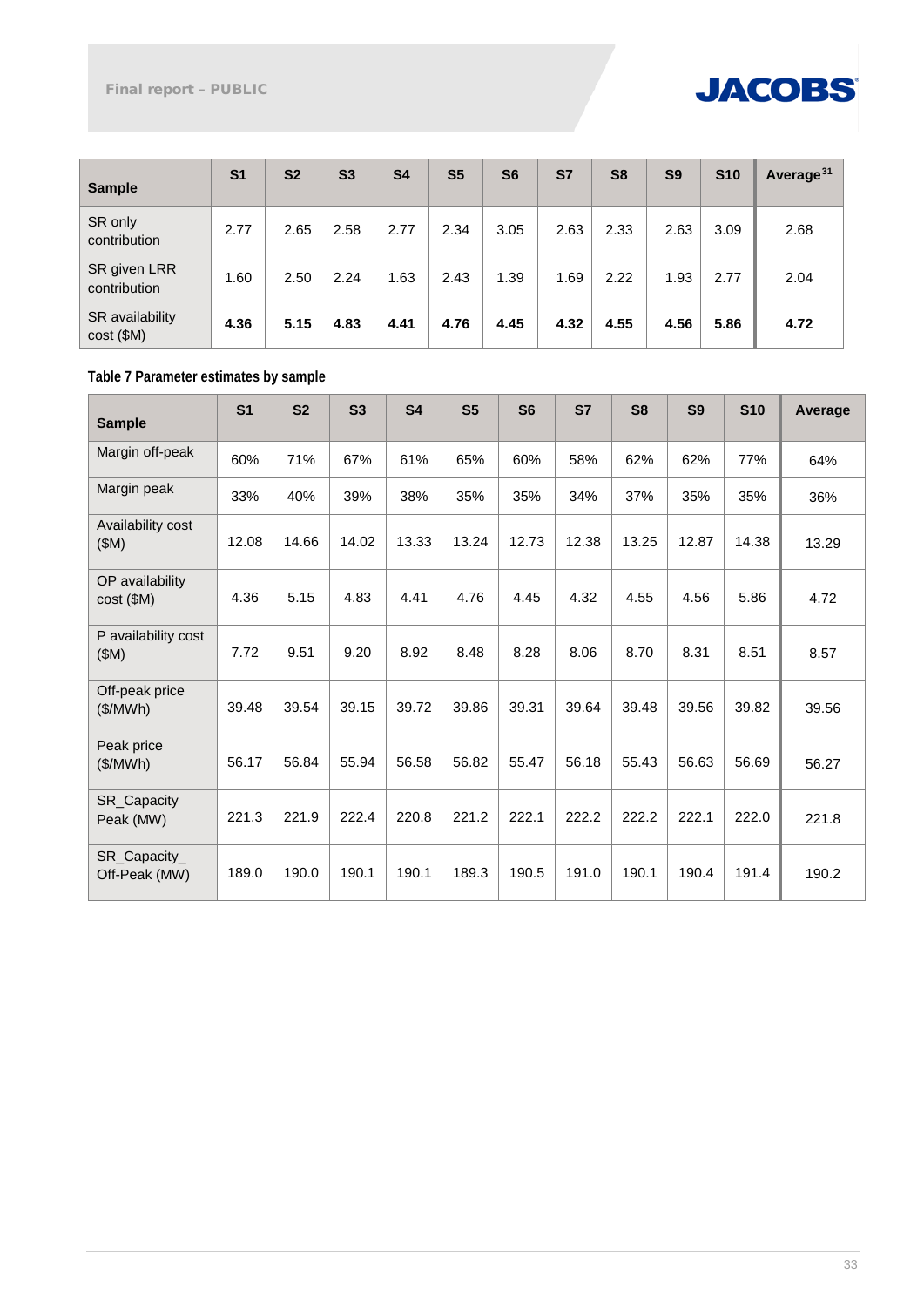

# <span id="page-33-0"></span>**Appendix A. Pipeline tariffs**

### **A.1 DBNGP tariffs**

### **A.1.1 Tariff components**

Dampier to Bunbury Natural Gas Pipeline (DBNGP) tariffs have been obtained from the 2016-20 Access Arrangement and otherwise calculated using the same approach used for the 2016-17 Margin Value Review.

The DBNGP 2016-20 Access Arrangement published by the ERA on 30 June 2016 allows for, as at 1 July 2016:

- the T1 Capacity Reservation Tariff is \$1.165954/GJ (\$2016); and
- the T1 Commodity Tariff is \$0.128597/GJ (\$2016);
- making a T1 Tariff of \$1.294551/GJ (\$2016).

This Base T1 Tariff does not take into account tariff adjustments for capacity expansions. When account is taken of this, ACIL Tasman referred to a Standard Shipper Contract (SSC) T1 tariff at 1 January 2010 of \$1.4942 which, when escalated at the Perth Consumer Price Index (All Groups)<sup>[32](#page-33-1)</sup> results in a tariff of \$1.5411/GJ at 1 January 2011. This 2011 tariff has been confirmed by DBP which quotes a tariff paid under this contract of \$1.5411/GJ.

According to the new SSC negotiated in 2014 for 1 July 2014 to 31 December 2020, Base T1 tariffs and Aggregate Tariff Adjustment Factor (ATAF) escalate at Perth CPI.

Thus, we have calculated tariffs in two parts:

- A Base T1 Tariff of \$1.294551/GJ at 30 June 2016;
- An ATAF adjustment of \$0.192/GJ at 1 January 2011 (calculated by difference from the \$1.5411) which escalates at Perth CPI<sup>33</sup>. It has also been escalated based on the new real pre-tax discount rate of return calculated by the ERA in the 2016-20 Access Arrangement and referred to in the SSC.

## **A.1.2 CPI numbers and estimates**

The Perth CPI growth for 2015-16 was 0.5%. The Western Australian 2016-17 budget forecasts for Perth CPI growth were 1.75% for 2016-17, 2.25% for 2017-18, and 2.5% p.a. for 2018-19 and 2019-20.

In its calculations, Jacobs has used the following September to September quarter Perth CPI increases:

- 3.1% for Sept 2009 to Sept 10 actual which determined the pricing for calendar year 2011
- 2.8% for Sept 2010 to Sept 11 actual which determined the pricing for calendar year 2012
- 2.0% for Sept 2011 to Sept 12 (including carbon price effect) actual which set the price for calendar year 2013
- 2.6% for Sept 2012 to Sept 2013 actual, which determined the price for calendar year 2014
- 2.6% for Sept 2013 to Sept 2014 actual, which determined the price for calendar year 2015
- 1.1% for Sept 2014 to Sept 2015 actual, which determined the ATAF price for calendar year 2016 (the Base T1 Tariff is based on the 2016-20 Access Arrangement)

<span id="page-33-1"></span><sup>32</sup> The Perth Consumer Price Index (All Groups) published by the Australian Bureau of Statistics is referred to in this report as Perth CPI. 33 We note that the reference period for the CPI calculations was changed by the ABS in 2012. We have used the new reference period in our calculations. As

<span id="page-33-2"></span><sup>&</sup>lt;sup>33</sup> We note that the reference period for the CPI calculations was changed by the ABS in 2012. We have used the new reference period in our calculations. As a result, there are minor rounding differences from our previous report.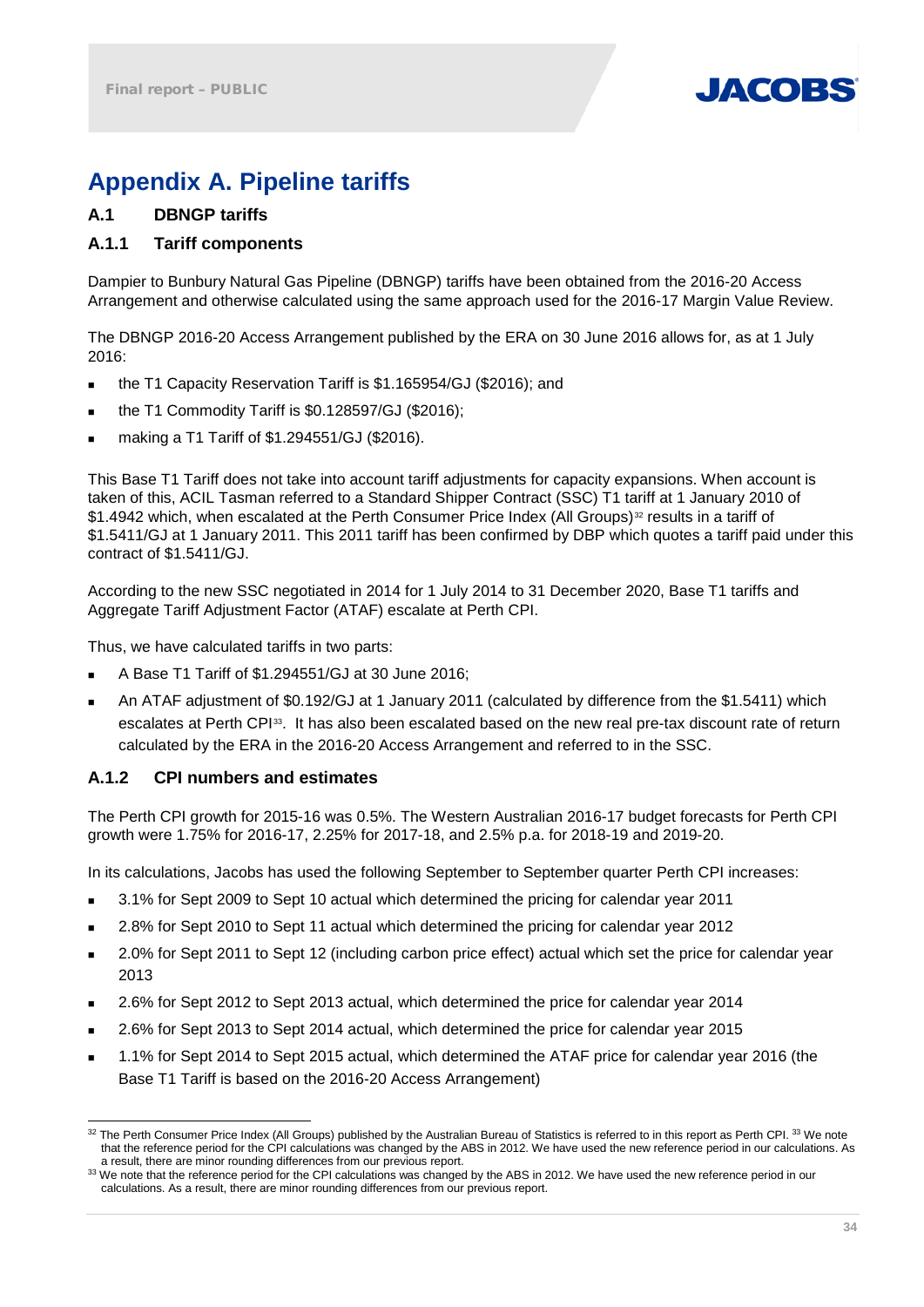

- 0.5% for Sept 2015 to Sept 2016 assumed, which will set the price for calendar year 2017
- 1.9% for Sept 2016 to Sept 2017 assumed, which will set the price for calendar year 2018

Where relevant, Jacobs has assumed that Australia CPI $44$  will be 2.5% p.a. in each year.

### **A.1.3 Full-haul tariff calculations in nominal dollars**

The Perth CPI assumptions and tariffs calculated are provided in [Table 8.](#page-34-0)

<span id="page-34-0"></span>**Table 8 Actual and forecast CPI and tariffs for the DBNGP, nominal dollars**

|                     | Calendar 2015<br>(actual) | Calendar 2016<br>(part forecast) | Calendar 2017<br>(forecast) | Calendar 2018<br>(forecast) |
|---------------------|---------------------------|----------------------------------|-----------------------------|-----------------------------|
| Perth CPI increase* | 1.1%                      | 0.5%                             | 1.9%                        | 0.6%                        |
| <b>Base Tariff</b>  | \$1.44                    | \$1.29                           | \$1.30                      | \$1.33                      |
| <b>ATAF</b>         | \$0.21                    | \$0.26                           | \$0.26                      | \$0.26                      |
| Total               | \$1.65                    | \$1.55                           | \$1.56                      | \$1.59                      |

\* From September to September. Calendar 2016 is based on Sept 2015 to forecast Sept 2016 Perth CPI and Calendar 2017 and 2018 tariffs are based on forecast Perth CPI. Note that numbers in the table may not add to total due to rounding.

### **A.1.4 Full-haul tariff calculations in real dollars of June 2016**

Based on our calculations and assumptions we have estimated that the tariffs will be \$1.56/GJ for calendar year 2017 and \$1.59 for calendar year 2018 in nominal terms.

Assuming equal quantities off-taken in each of the four quarters and using the Perth CPI Index of 108.2 in June 2016 as the base and assuming Perth CPI growth based on WA 2016-17 budget forecasts, we have estimated the average tariff in 2017-18 in real June 2016 dollars to be \$1.53/GJ at 100% load factor.

## **A.1.5 Commodity and capacity components**

In the Access Arrangement, the Base Tariff has a capacity reservation to commodity ratio of approximately 90% to 10%. As a result we have assessed:

- The capacity reservation tariff to be \$1.38/GJ of capacity reserved
- The commodity component to be \$0.152/GJ of gas transported.

## **A.1.6 Part haul transport**

All gas which is delivered south of Compressor Station 9 (north of the Muchea offtake point) is deemed to be full haul, regardless of inlet point.

Part haul transport, for gas delivered north of Compressor Station 9, is essentially calculated at the full haul tariff multiplied by the distance factor. The distance factor as defined in the Part Haul Shipper Contract is the distance from the inlet to the outlet points divided by 1400.

For the tariffs calculated above, the part-haul tariffs in real \$June 2016 are:

A capacity reservation tariff of \$0.000982/GJ of capacity reserved multiplied by the distance transported

<span id="page-34-1"></span><sup>34</sup> In this report Australia CPI refers to the Consumer Price Index All Groups weighted average for All Capital Cities published by the Australian Bureau of Statistics.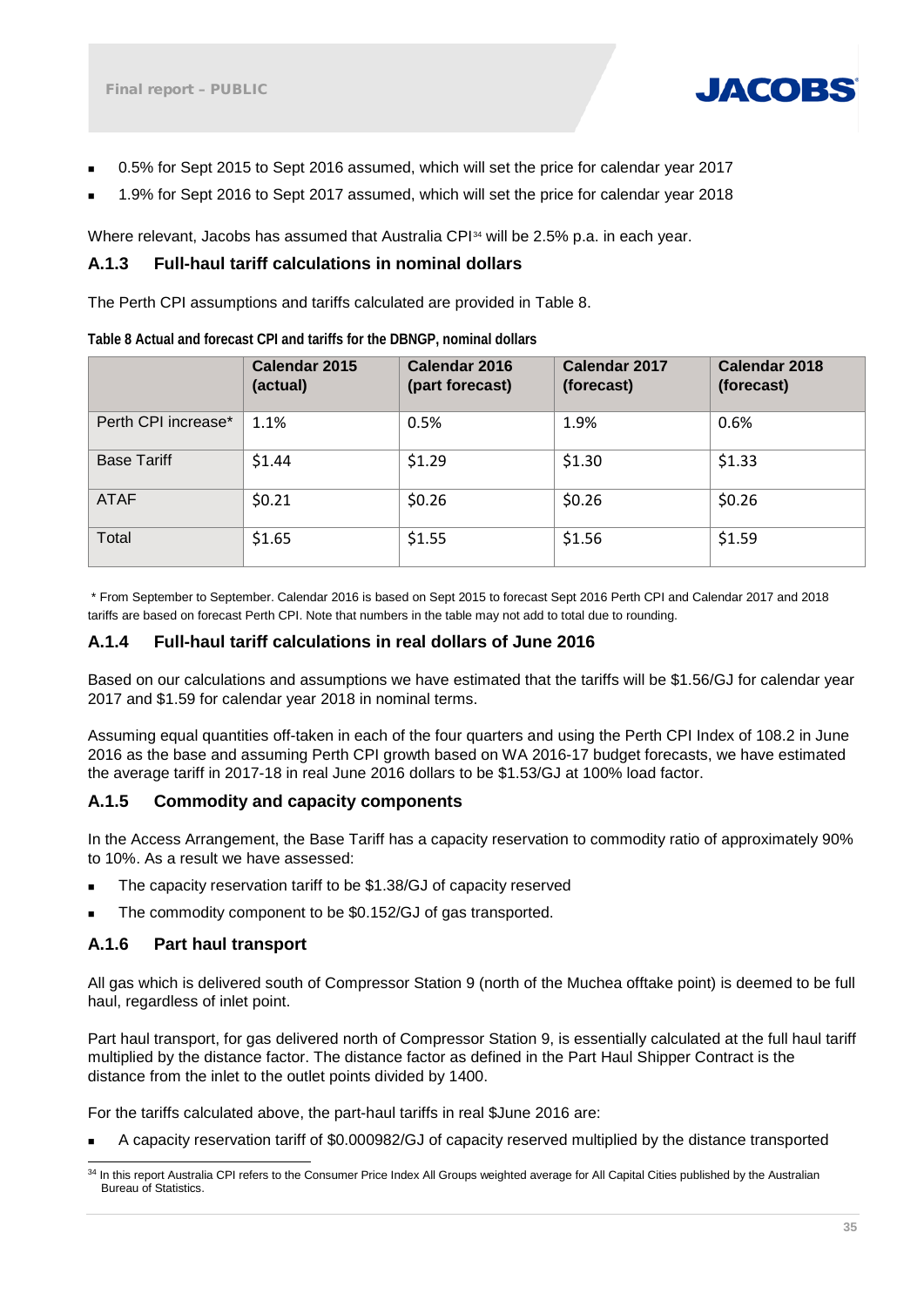

A commodity tariff of \$0.000108/GJ transported multiplied by the distance transported.

### **A.2 Goldfields Gas Pipeline**

### **A.2.1 Tariffs for transport through uncovered expansions**

GGP reference tariffs have been obtained from the 2015-19 Access Arrangement:

- Toll charge: \$0.116369/GJ
- Capacity reservation charge: \$0.000620/GJ MDQ/km
- Throughput charge \$0.000228/GJ/km.

These rates are at 1 July 2016 with quarterly indexation using the Australia All Groups CPI, for which the June 2016 index value was 108.6.

In order to calculate the tariffs, the toll charge is multiplied by the contracted capacity, the capacity reservation charge is multiplied by the contracted capacity times the pipeline distance from the inlet to the offtake point and the commodity charge is multiplied by the throughput times the pipeline distance from the inlet to the offtake point.

This results in an indicative tariff of \$1.29/GJ in June 2016 dollars, for a 100% load factor customer in Kalgoorlie (1380 km) in 2016[35](#page-35-1).

## **A.3 Transport costs for SWIS generators in 2017-18**

Based on the above analysis, the transport costs for individual generators in the SWIS are set out below in [Table 9.](#page-35-0)

The calculations show the variable and fixed components in \$/GJ, assuming a 77% load factor of which only 50% is included in the calculation and take account of distances specified by ACIL Tasman where relevant.

| Generator            | <b>Tariff Used</b> | <b>Distance</b> | Variable<br>transport<br>charge | <b>Fixed Transport</b><br>Charge, 77%<br><b>LF, \$June 2016</b> | <b>Total transport Charge</b><br>(50% of fixed component)<br><b>\$June 2016</b> |
|----------------------|--------------------|-----------------|---------------------------------|-----------------------------------------------------------------|---------------------------------------------------------------------------------|
| Alinta Pinjarra      | <b>DBNGPT1</b>     |                 | 0.15                            | 1.78                                                            | 1.04                                                                            |
| Alcoa Wagerup        | <b>DBNGPT1</b>     |                 | 0.15                            | 1.78                                                            | 1.04                                                                            |
| PPP_KCP_EG1          | <b>DBNGPT1</b>     |                 | 0.15                            | 1.78                                                            | 1.04                                                                            |
| <b>SWCJV Worsley</b> | <b>DBNGPT1</b>     |                 | 0.15                            | 1.78                                                            | 1.04                                                                            |
| <b>Tiwest</b>        | <b>DBNGPT1</b>     |                 | Confidential                    | Confidential                                                    | Confidential <sup>36</sup>                                                      |
| Cockburn             | <b>DBNGPT1</b>     |                 | 0.15                            | 1.78                                                            | 1.04                                                                            |
| Perth Energy         | <b>DBNGPT1</b>     |                 | 0.15                            | 1.78                                                            | 1.04                                                                            |
| Kwinana              | <b>DBNGPT1</b>     |                 | 0.15                            | 1.78                                                            | 1.04                                                                            |
| Mungarra             | <b>DBNGPP1</b>     | 1020            | 0.11                            | 1.31                                                            | 0.77                                                                            |
| Pinjar               | <b>DBNGPT1</b>     |                 | 0.15                            | 1.78                                                            | 1.04                                                                            |

<span id="page-35-0"></span>

|  |  | Table 9 Transport costs for SWIS generators in 2017-18 in \$June 2016/GJ |
|--|--|--------------------------------------------------------------------------|
|--|--|--------------------------------------------------------------------------|

<span id="page-35-1"></span><sup>35</sup> Thus, for Parkeston, for example, which has a pipeline distance of 1380 km at an annual load of 365 GJ at 100% load factor this results in a toll charge of (\$0.116 x 365) plus a capacity reservation charge of (\$0.0062 x 365 x 1380) plus a throughput charge of (\$0.000228 x 365 x 1380) all divided by the throughput (365 GJ) = \$1.29/GJ in July 2016. Assuming a 77% load factor, the toll Charge and capacity reservation Charge are divided by 0.77 resulting in a transportation charge of \$1.42/GJ.

<span id="page-35-2"></span><sup>36</sup> Tiwest has confidentially provided its actual transport charge.